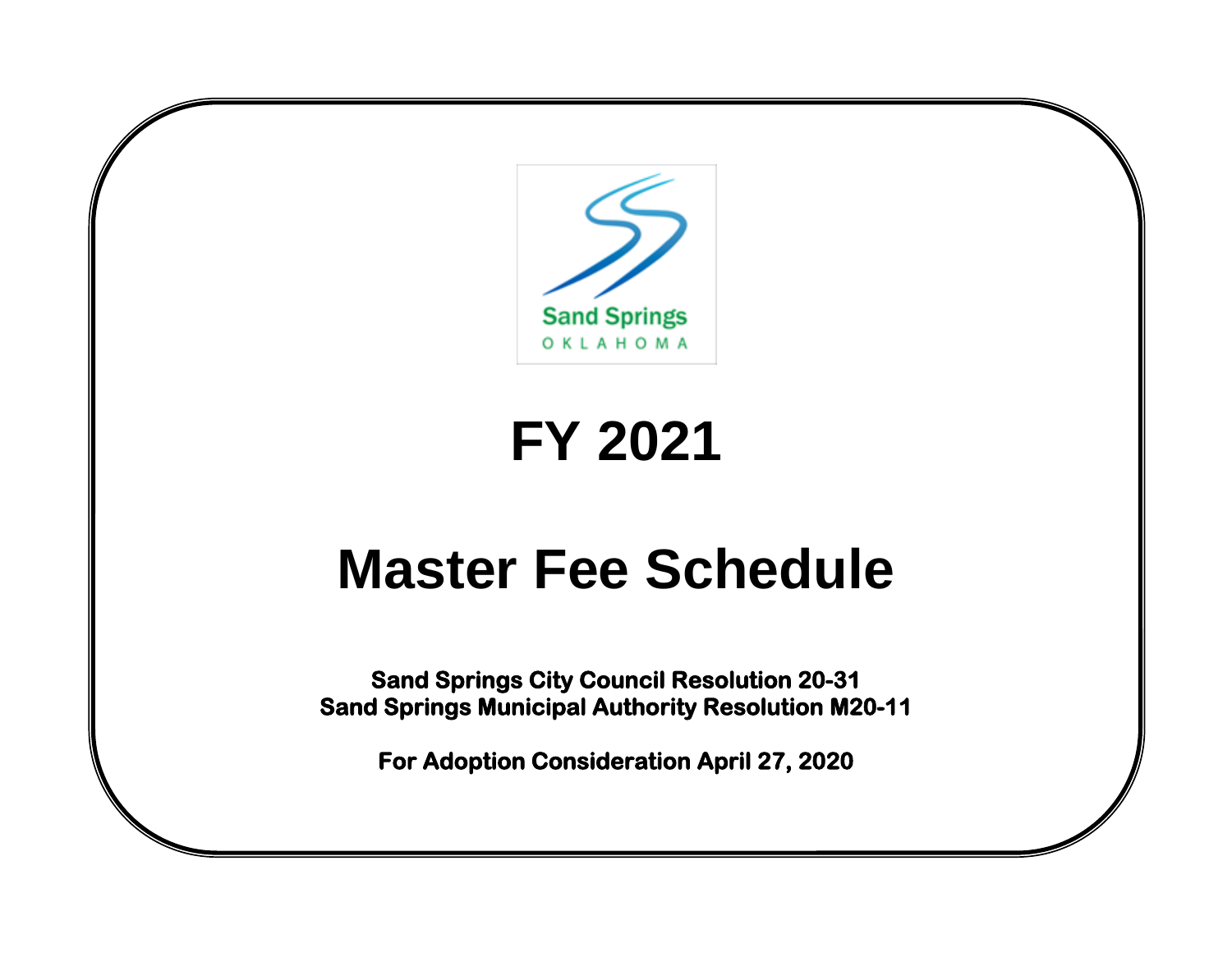| <b>Court Fines and Fees</b>                          |                   | <b>Current Fine</b> |                   | <b>New Fine</b>  | <b>State Statute</b> |                        |  |
|------------------------------------------------------|-------------------|---------------------|-------------------|------------------|----------------------|------------------------|--|
|                                                      | <b>RESOLUTION</b> | <b>EFFECTIVE</b>    | <b>Fine/Costs</b> | <b>EFFECTIVE</b> | <b>Fine/Costs</b>    | <b>Local Ordinance</b> |  |
| <b>COURT FINE BOND SCHEDULE:</b>                     | <b>ORDINANCE</b>  | <b>DATE</b>         | <b>AMOUNT</b>     | <b>DATE</b>      | <b>AMOUNT</b>        | Reference              |  |
|                                                      |                   |                     |                   |                  |                      |                        |  |
| Abandoned vehicle                                    | R18-48/M18-06     | 11/1/2017 \$        | 81.00             |                  |                      | 47 71-901              |  |
| Accumulation of trash or weeds                       | R18-48/M18-06     | 11/1/2017 \$        | 171.00            |                  |                      | 8.48.010               |  |
| Actual physical control                              | R18-48/M18-06     | 11/1/2017 \$        | 371.00            |                  |                      | 47 11-902              |  |
| Actual physical control (aggravated)                 | R18-48/M18-06     | 11/1/2017 \$        | 371.00            |                  |                      | 47 11-902              |  |
| Actual physical control (drugs)                      | R18-48/M18-06     | 11/1/2017 \$        | 371.00            |                  |                      | 47 11-902              |  |
| Aiding in offense                                    | R10-16/M10-04     | 7/1/2009            | Offense amt.      |                  |                      | 9.04.020               |  |
| Alcohol consumption by minor (social host)           | R18-48/M18-06     | 11/1/2017 \$        | 221.00            |                  |                      | 9.44.020               |  |
| Alcohol furnished to minor (social host)             | R18-48/M18-06     | 11/1/2017 \$        | 371.00            |                  |                      | 9.44.030               |  |
| Alter tag, title, reg or decal                       | R18-48/M18-06     | 11/1/2017 \$        | 171.00            |                  |                      | 47 1151                |  |
| Animal running at large                              | R18-48/M18-06     | 11/1/2017 \$        | 121.00            |                  |                      | 6.04.170               |  |
| Assault                                              | R18-48/M18-06     | 11/1/2017 \$        | 361.00            |                  |                      | 9.12.160               |  |
| Assault & battery                                    | R18-48/M18-06     | 11/1/2017 \$        | 361.00            |                  |                      | 9.12.160               |  |
| Assault & battery on a police officer                | R18-48/M18-06     | 11/1/2017 \$        | 371.00            |                  |                      | 9.08.010               |  |
| Audible Alarm Duration                               |                   | 11/1/2017 \$        | 111.00            |                  |                      | 8.60.010               |  |
| Battery                                              | R18-48/M18-06     | 11/1/2017 \$        | 361.00            |                  |                      | 9.12.160               |  |
| Begging prohibited                                   | R18-48/M18-06     | 11/1/2017 \$        | 121.00            |                  |                      | 9.12.130               |  |
| Blocking alley or driveway                           | R18-48/M18-06     | 11/1/2017 \$        | 60.00             |                  |                      | 10.16.180              |  |
| Bogus or false check                                 | R18-48/M18-06     | 11/1/2017 \$        | 171.00            |                  |                      | 9.20.030               |  |
| <b>Building Code Violation</b>                       | R18-48/M18-06     | 11/1/2017 \$        | 271.00            |                  |                      | 15.08.010              |  |
| Burning trash in city limits                         | R18-48/M18-06     | 11/1/2017 \$        | 171.00            |                  |                      | 8.12.070               |  |
| Business sign without permit                         | R18-48/M18-06     | 11/1/2017 \$        | 221.00            |                  |                      | Zoning 13.21           |  |
| Careless driving                                     | R18-48/M18-06     | 11/1/2017 \$        | 221.00            |                  |                      | 47 11-801              |  |
| Carrying a concealed weapon                          | R18-48/M18-06     | 11/1/2017 \$        | 271.00            |                  |                      | 9.32.050               |  |
| Carrying a loaded firearm                            | R18-48/M18-06     | 11/1/2017 \$        | 171.00            |                  |                      | 9.32.040               |  |
| Certain vehicles injurous to street                  | R18-48/M18-06     | 11/1/2017 \$        | 171.00            |                  |                      | 10.24.010              |  |
| Certificate of occupancy required                    | R18-48/M18-06     | 11/1/2017 \$        | 171.00            |                  |                      | 15.04.060              |  |
| Clinging to moving vehicle prohibited                | R18-48/M18-06     | 11/1/2017 \$        | 171.00            |                  |                      | 47 11-1204             |  |
| Com Motor Vehicle at Railroad/Highway Grade Crossing |                   | 11/1/2017 \$        | 81.00             |                  |                      | 47 11-1115             |  |
| Contaminated property remediation violation          | R18-48/M18-06     | 11/1/2017 \$        | 271.00            |                  |                      | 8.52.030               |  |
| Contempt of court                                    | R18-48/M18-06     | 11/1/2017 \$        | 561.00            |                  |                      | 2.32.140               |  |
| Crossing at Other Than Crosswalk                     |                   | 11/1/2017 \$        | 111.00            |                  |                      | 47 11-503              |  |
| <b>Crossing Fire Hose</b>                            |                   | 11/1/2017 \$        | 81.00             |                  |                      | 47 11-109              |  |
| Damaging or injuring property                        | R18-48/M18-06     | 11/1/2017 \$        | 271.00            |                  |                      | 9.16.020               |  |
| Declared public nuisances                            | R18-48/M18-06     | 11/1/2017 \$        | 221.00            |                  |                      | 8.36.110               |  |
| Defacing public property                             | R18-48/M18-06     | 11/1/2017 \$        | 271.00            |                  |                      | 9.16.160               |  |
| Defective Exhaust                                    | R18-48/M18-06     | 11/1/2017 \$        | 101.00            |                  |                      | 47 12-402              |  |
| Defective Vehicle                                    | R18-48/M18-06     | 11/1/2017 \$        | 121.00            |                  |                      | 10.24.020              |  |
| Defrauding hotel or restaurant                       | R18-48/M18-06     | 11/1/2017 \$        | 221.00            |                  |                      | 9.20.040               |  |
| Dilapidated or unsecured building                    | R18-48/M18-06     | 11/1/2017 \$        | 271.00            |                  |                      | 15.36.010              |  |
| Discharge/possession of air rifle prohibited         | R18-48/M18-06     | 11/1/2017 \$        | 171.00            |                  |                      | 9.32.020               |  |
| Direction of traffic by hand or voice                | R18-48/M18-06     | 11/1/2017 \$        | 171.00            |                  |                      | 10.32.020              |  |
| Discharging a firearm in city limits                 | R18-48/M18-06     | 11/1/2017 \$        | 271.00            |                  |                      | 9.32.030               |  |
| Discharging fireworks in the city limits             | R18-48/M18-06     | 11/1/2017 \$        | 171.00            |                  |                      | 9.12.030               |  |
| Disobey traffic control device                       | R18-48/M18-06     | 11/1/2017 \$        | 151.00            |                  |                      | 10.12.030              |  |
| Disobeying a lawful order                            | R18-48/M18-06     | 11/1/2017 \$        | 171.00            |                  |                      | 10.32.040              |  |
| <b>Disorderly Conduct</b>                            |                   | 11/1/2017 \$        | 171.00            |                  |                      | 9.12.020               |  |
| Disorderly house                                     | R18-48/M18-06     | 11/1/2017 \$        | 271.00            |                  |                      | 9.12.090               |  |
| Distribution of fireworks in city limits             | R18-48/M18-06     | 11/1/2017 \$        | 171.00            |                  |                      | 9.12.030               |  |
| Disturbing the peace                                 | R18-48/M18-06     | 11/1/2017 \$        | 171.00            |                  |                      | 9.12.010               |  |
| Dog running at large                                 | R18-48/M18-06     | 11/1/2017 \$        | 121.00            |                  |                      | 6.08.070               |  |
| Dog running at large (Pit Bull)                      | R18-48/M18-06     | 11/1/2017 \$        | 361.00            |                  |                      | 6.08.070               |  |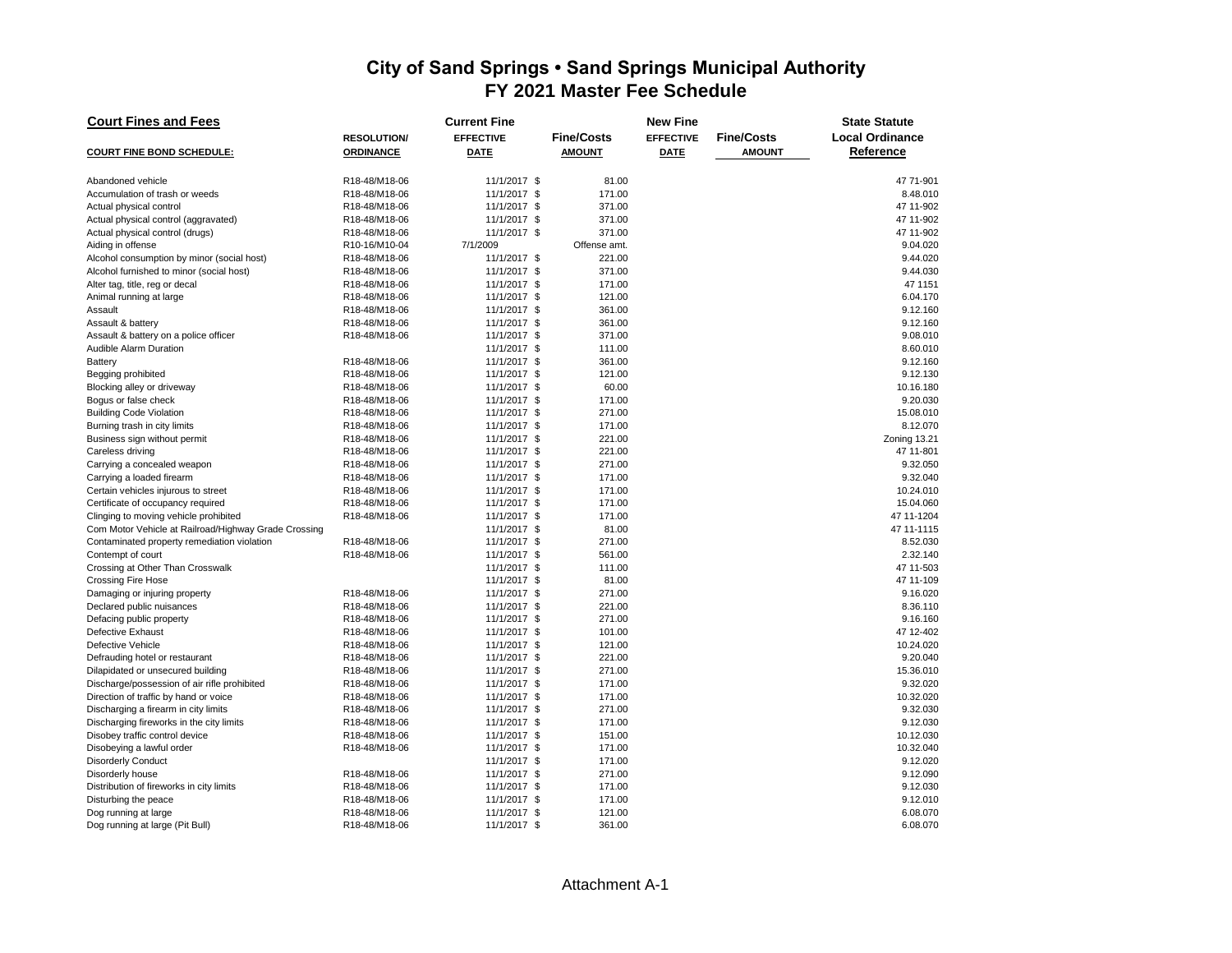| <b>Court Fines and Fees</b>                    |                   | <b>Current Fine</b> |                   | <b>New Fine</b>  | <b>State Statute</b> |                        |  |  |
|------------------------------------------------|-------------------|---------------------|-------------------|------------------|----------------------|------------------------|--|--|
|                                                | <b>RESOLUTION</b> | <b>EFFECTIVE</b>    | <b>Fine/Costs</b> | <b>EFFECTIVE</b> | <b>Fine/Costs</b>    | <b>Local Ordinance</b> |  |  |
| <b>COURT FINE BOND SCHEDULE:</b>               | <b>ORDINANCE</b>  | DATE                | <b>AMOUNT</b>     | <b>DATE</b>      | <b>AMOUNT</b>        | Reference              |  |  |
|                                                |                   |                     |                   |                  |                      |                        |  |  |
| Double parking                                 | R18-48/M18-06     | 11/1/2017 \$        | 60.00             |                  |                      | 47 11-1003             |  |  |
| Drive in manner not reasonable & proper        | R18-48/M18-06     | 11/1/2017 \$        | 221.00            |                  |                      | 47 11-801              |  |  |
| Drive unsafe vehicle                           | R18-48/M18-06     | 11/1/2017 \$        | 151.00            |                  |                      | 47 12-101              |  |  |
| Driving on the shoulder                        | R18-48/M18-06     | 11/1/2017 \$        | 151.00            |                  |                      | 10.12.140              |  |  |
| Driving under the influence                    | R18-48/M18-06     | 11/1/2017 \$        | 371.00            |                  |                      | 47 11-902              |  |  |
| DUI (aggravated .15 or more)                   | R18-48/M18-06     | 11/1/2017 \$        | 371.00            |                  |                      | 47 11-902              |  |  |
| Driving under the influence (drugs)            | R18-48/M18-06     | 11/1/2017 \$        | 371.00            |                  |                      | 47 11-902              |  |  |
| DUI (under 21)                                 | R18-48/M18-06     | 11/1/2017 \$        | 371.00            |                  |                      | 47 6-106               |  |  |
| Driving under susp, rev, cancel                | R18-48/M18-06     | 11/1/2017 \$        | 271.00            |                  |                      | 47 6-303               |  |  |
| Driving While Denied or Canceled               | R18-48/M18-06     | 11/1/2017 \$        | 271.00            |                  |                      | 47 6-303               |  |  |
| Driving while impaired                         | R18-48/M18-06     | 11/1/2017 \$        | 371.00            |                  |                      | 47 761                 |  |  |
| Driving while license disqualified             | R18-48/M18-06     | 11/1/2017 \$        | 271.00            |                  |                      | 47 6-303               |  |  |
| Driving while revoked                          | R18-48/M18-06     | 11/1/2017 \$        | 271.00            |                  |                      | 47 6-303               |  |  |
| Driving w/fog lamps on                         | R18-48/M18-06     | 11/1/2017 \$        | 121.00            |                  |                      | 47 12-217              |  |  |
| <b>Electrical Code Violation</b>               | R18-48/M18-06     | 11/1/2017 \$        | 271.00            |                  |                      | 15.16.140              |  |  |
| Eluding a police officer                       | R18-48/M18-06     | 11/1/2017 \$        | 371.00            |                  |                      | 9.08.130               |  |  |
| Employee without food handlers permit          | R18-48/M18-06     | 11/1/2017 \$        | 171.00            |                  |                      | 8.18.010               |  |  |
| Enter or leaving controlled access hwy         | R18-48/M18-06     | 11/1/2017 \$        | 151.00            |                  |                      | 47 11-1302             |  |  |
| Equipment violation                            | R18-48/M18-06     | 11/1/2017 \$        | 121.00            |                  |                      | 10.24.030              |  |  |
| Evidence of rodent/insect contamination        | R18-48/M18-06     | 11/1/2017 \$        | 171.00            |                  |                      | 8.18.010               |  |  |
| Excessive acceleration                         | R18-48/M18-06     | 11/1/2017 \$        | 151.00            |                  |                      | 47 11-801              |  |  |
| <b>Excessive False Alarms</b>                  |                   | 11/1/2017 \$        | 111.00            |                  |                      | 8.60.030A              |  |  |
| Expired tag 0-1 month out of date              | R10-16/M10-04     |                     |                   |                  |                      | 10.32.230              |  |  |
| Expired tag 1-4 months out of date             | R18-48/M18-06     | 11/1/2017 \$        | 61.00             |                  |                      | 10.32.230              |  |  |
| Expired tag 4-8 months out of date             | R18-48/M18-06     | 11/1/2017 \$        | 81.00             |                  |                      | 10.21.230              |  |  |
| Expired tag 8-12 months out of date            | R18-48/M18-06     | 11/1/2017 \$        | 101.00            |                  |                      | 10.32.230              |  |  |
| Expired tag 12+ months out of date             | R18-48/M18-06     | 11/1/2017 \$        | 121.00            |                  |                      | 10.32.230              |  |  |
| Expunged                                       | R10-16/M10-04     |                     |                   |                  |                      |                        |  |  |
| Fail to change address/name on DL              | R18-48/M18-06     | 11/1/2017 \$        | 111.00            |                  |                      | 476-116                |  |  |
| Fail to comply w/rabies procedure              | R18-48/M18-06     | 11/1/2017 \$        | 271.00            |                  |                      | 6.08.040               |  |  |
| Fail to comply w/amusement reg                 | R18-48/M18-06     | 11/1/2017 \$        | 171.00            |                  |                      | 5.16.070               |  |  |
| Fail to comply w/comm veh reg                  | R18-48/M18-06     | 11/1/2017 \$        | 101.00            |                  |                      | 47 1133                |  |  |
| Fail to display lighted head lamps             | R18-48/M18-06     | 11/1/2017 \$        | 151.00            |                  |                      | 47 12-201              |  |  |
| Fail to equip trailer with reflectors          | R18-48/M18-06     | 11/1/2017 \$        | 121.00            |                  |                      | 47 12-205              |  |  |
| Fail to maintain turning lane                  | R18-48/M18-06     | 11/1/2017 \$        | 151.00            |                  |                      | 47 11-309              |  |  |
| Fail to obey railroad crossing signal          | R18-48/M18-06     | 11/1/2017 \$        | 271.00            |                  |                      | 47 11-701              |  |  |
| Fail to obtain oversize load permit            | R18-48/M18-06     | 11/1/2017 \$        | 271.00            |                  |                      | 15.40.010              |  |  |
| Fail to obtain itinerant peddler license       | R18-48/M18-06     | 11/1/2017 \$        | 171.00            |                  |                      | 5.16.050               |  |  |
| Fail to obtain swimming pool permit            | R18-48/M18-06     | 11/1/2017 \$        | 271.00            |                  |                      | 15.08.010              |  |  |
| Fail to obtain valid Oklahoma driver's license | R18-48/M18-06     | 11/1/2017 \$        | 151.00            |                  |                      | 47 213                 |  |  |
| Fail to provide required info                  | R18-48/M18-06     | 11/1/2017 \$        | 271.00            |                  |                      | 47 10-104              |  |  |
| Fail to register new vehicle                   | R18-48/M18-06     | 11/1/2017 \$        | 131.00            |                  |                      | 47 1151                |  |  |
| Fail to register out of state vehicle          | R18-48/M18-06     | 11/1/2017 \$        | 131.00            |                  |                      | 47 1125                |  |  |
| Fail to register used vehicle                  | R18-48/M18-06     | 11/1/2017 \$        | 131.00            |                  |                      | 47 1137                |  |  |
| Fail to signal intent to turn                  | R18-48/M18-06     | 11/1/2017 \$        | 151.00            |                  |                      | 47 11-604              |  |  |
| Fail to store solid waste container properly   | R18-48/M18-06     | 11/1/2017 \$        | 171.00            |                  |                      | 8.16.055               |  |  |
| Fail to use child safety restraint             | R18-48/M18-06     | 11/1/2017 \$        | 111.00            |                  |                      | 47 11-1112             |  |  |
| Fail to use due caution/emergency vehicle      | R18-48/M18-06     | 11/1/2017 \$        | 221.00            |                  |                      | 47 11-314              |  |  |
| Fail to use safety restraint                   | R10-16/M10-04     | 5/14/2001<br>\$     | 20.00             |                  |                      | 47 12-417              |  |  |
| Fail to yield to emergency vehicle             | R18-48/M18-06     | 11/1/2017 \$        | 271.00            |                  |                      | 47 11-405              |  |  |
| Fail to yield to pedestrian                    | R18-48/M18-06     | 11/1/2017 \$        | 151.00            |                  |                      | 47 11-502              |  |  |
|                                                |                   |                     |                   |                  |                      |                        |  |  |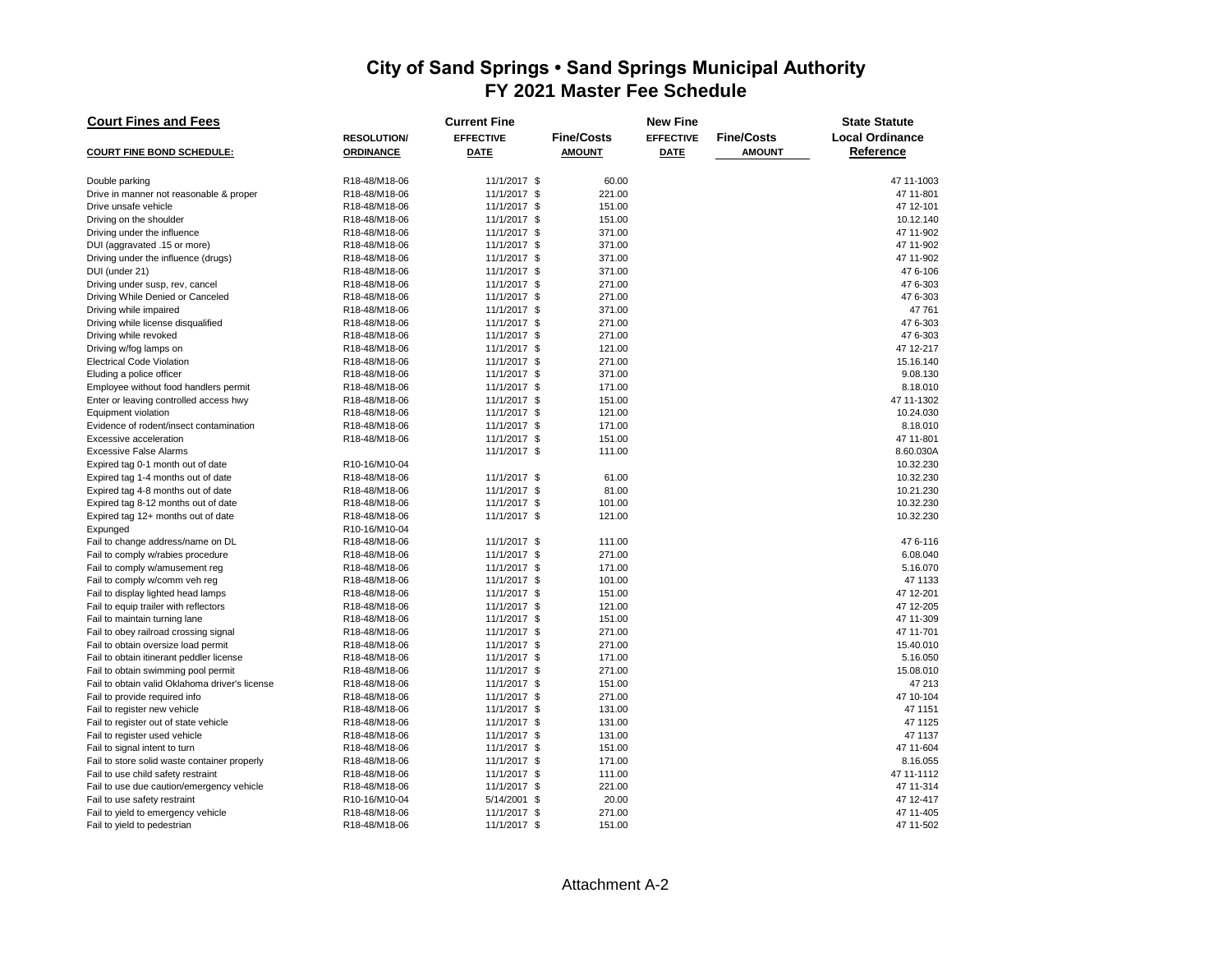| <b>Court Fines and Fees</b>                      |                    | <b>Current Fine</b> |                   | <b>New Fine</b>  | <b>State Statute</b>   |                |  |  |
|--------------------------------------------------|--------------------|---------------------|-------------------|------------------|------------------------|----------------|--|--|
|                                                  | <b>RESOLUTION/</b> | <b>EFFECTIVE</b>    | <b>Fine/Costs</b> | <b>EFFECTIVE</b> | <b>Local Ordinance</b> |                |  |  |
| <b>COURT FINE BOND SCHEDULE:</b>                 | <b>ORDINANCE</b>   | <b>DATE</b>         | <b>AMOUNT</b>     | <b>DATE</b>      | <b>AMOUNT</b>          | Reference      |  |  |
|                                                  |                    |                     |                   |                  |                        |                |  |  |
| Fail to yield to pedestrian in crosswalk         | R18-48/M18-06      | 11/1/2017 \$        | 151.00            |                  |                        | 47 11-502      |  |  |
| Failure to dim lights                            | R18-48/M18-06      | 11/1/2017 \$        | 131.00            |                  |                        | 47 12-222      |  |  |
| Failure to ensure clearance                      | R18-48/M18-06      | 11/1/2017 \$        | 151.00            |                  |                        | 47 14-118      |  |  |
| Failure to insure                                | R18-48/M18-06      | 11/1/2017 \$        | 171.00            |                  |                        | 10.32-250      |  |  |
| Failure to obtain building permit                | R18-48/M18-06      | 11/1/2017 \$        | 271.00            |                  |                        | 15.04.010      |  |  |
| Failure to obtain sign permit                    | R18-48/M18-06      | 11/1/2017 \$        | 271.00            |                  |                        | Zoning 13.21   |  |  |
| Failure to secure load                           | R18-48/M18-06      | 11/1/2017 \$        | 151.00            |                  |                        | 47 14-105      |  |  |
| Failure to yield from a private drive            | R18-48/M18-06      | 11/1/2017 \$        | 151.00            |                  |                        | 47 11-404      |  |  |
| Failure to yield from stop sign                  | R18-48/M18-06      | 11/1/2017 \$        | 151.00            |                  |                        | 47 11-403      |  |  |
| Failure to yield right of way                    | R18-48/M18-06      | 11/1/2017 \$        | 151.00            |                  |                        | 47 11-103      |  |  |
| Failure to yield right on red                    | R18-48/M18-06      | 11/1/2017 \$        | 151.00            |                  |                        | 47 11-202      |  |  |
| Failure to yield w/turning left                  | R18-48/M18-06      | 11/1/2017 \$        | 151.00            |                  |                        | 47 11-402      |  |  |
| Fair housing ordinance violation                 | R18-48/M18-06      | 11/1/2017 \$        | 271.00            |                  |                        | 9.24.020       |  |  |
| False alarm                                      | R18-48/M18-06      | 11/1/2017 \$        | 171.00            |                  |                        | 9.08.090       |  |  |
| False cert of security verification              | R18-48/M18-06      | 11/1/2017 \$        | 271.00            |                  |                        | 47 7-602       |  |  |
| False info on an accident report                 | R18-48/M18-06      | 11/1/2017 \$        | 271.00            |                  |                        | 47 10-112      |  |  |
| False report to a police officer                 | R18-48/M18-06      | 11/1/2017 \$        | 271.00            |                  |                        | 9.08.100       |  |  |
| Following too closely                            | R18-48/M18-06      | 11/1/2017 \$        | 151.00            |                  |                        | 47 11-310      |  |  |
| Gas pump thievery                                | R18-48/M18-06      | 11/1/2017 \$        | 371.00            |                  |                        | 9.20.050       |  |  |
| Handicapped parking                              | R10-16/M10-04      | 7/1/2009 \$         | 100.00            |                  |                        | 10.16.040      |  |  |
| Harmful deception                                | R18-48/M18-06      | 11/1/2017 \$        | 271.00            |                  |                        | 9.20.020       |  |  |
| Illegal entrance                                 | R18-48/M18-06      | 11/1/2017 \$        | 171.00            |                  |                        | 9.16.070       |  |  |
| Illegal entry on private property                | R18-48/M18-06      | 11/1/2017 \$        | 171.00            |                  |                        | 10.16.190      |  |  |
| Illegal use of service drive                     | R10-16/M10-04      | 5/14/2001 \$        | 64.00             |                  |                        |                |  |  |
| Illegal window tinting                           | R18-48/M18-06      | 11/1/2017 \$        | 101.00            |                  |                        | 47 12-422      |  |  |
| Impeding movement of traffic                     | R18-48/M18-06      | 11/1/2017 \$        | 151.00            |                  |                        | 47 11-804      |  |  |
| Improper backing                                 | R18-48/M18-06      | 11/1/2017 \$        | 151.00            |                  |                        | 47 11-1102     |  |  |
| Improper color illumination of tag               | R18-48/M18-06      | 11/1/2017 \$        | 121.00            |                  |                        | 47 12-209      |  |  |
| Improper crossing of center median               | R18-48/M18-06      | 11/1/2017 \$        | 151.00            |                  |                        | 47 11-311      |  |  |
| Improper driveway access w/o permit              | R18-48/M18-06      | 11/1/2017 \$        | 271.00            |                  |                        | 12.08.020      |  |  |
| Improper entrance or exit of highway             | R18-48/M18-06      | 11/1/2017 \$        | 151.00            |                  |                        | 47 11-1302     |  |  |
| Improper food protection                         | R18-48/M18-06      | 11/1/2017 \$        | 171.00            |                  |                        | 8.18.010       |  |  |
| Improper home occupation signage                 | R18-48/M18-06      | 11/1/2017 \$        | 271.00            |                  |                        | Zoning 5.03    |  |  |
| Improper lane use                                | R18-48/M18-06      | 11/1/2017 \$        | 151.00            |                  |                        | 47 11-309      |  |  |
| Improper muffler/exhaust                         | R18-48/M18-06      | 11/1/2017 \$        | 101.00            |                  |                        | 47 12-402      |  |  |
| Improper parking                                 | R18-48/M18-06      | 11/1/2017 \$        | 80.00             |                  |                        | 47 11-1003     |  |  |
| Improper parking/storage of recreational vehicle | R18-48/M18-06      | 11/1/2017 \$        | 171.00            |                  |                        | Zoning 5.06    |  |  |
| Improper passing                                 | R18-48/M18-06      | 11/1/2017 \$        | 151.00            |                  |                        | 47 11-306      |  |  |
| Improper stop                                    | R18-48/M18-06      | 11/1/2017 \$        | 151.00            |                  |                        | 47 11-1003     |  |  |
| Improper tag display                             | R18-48/M18-06      | 11/1/2017 \$        | 171.00            |                  |                        | 474--107       |  |  |
| Improper temperature of food                     | R18-48/M18-06      | 11/1/2017 \$        | 171.00            |                  |                        | 8.18.010       |  |  |
| Improper tow hookup                              | R18-48/M18-06      | 11/1/2017 \$        | 151.00            |                  |                        | 47 14-106      |  |  |
| Improper turn                                    | R18-48/M18-06      | 11/1/2017 \$        | 151.00            |                  |                        | 47 11-604      |  |  |
| Improper/unsafe lane change                      | R18-48/M18-06      | 11/1/2017 \$        | 151.00            |                  |                        | 47 11-309      |  |  |
| Inattentive driving                              | R18-48/M18-06      | 11/1/2017 \$        | 151.00            |                  |                        | 47 11-901B     |  |  |
| Indecent exposure                                | R18-48/M18-06      | 11/1/2017 \$        | 271.00            |                  |                        | 9.12.010       |  |  |
| Industrial pretreatment violation (maximum)      | R10-16/M10-04      | 7/1/2009<br>-\$     | 1,000.00          |                  |                        | 11 OS 14-111   |  |  |
| Injurious acts to an animal                      | R18-48/M18-06      | 11/1/2017 \$        | 271.00            |                  |                        | 6.04.190       |  |  |
| Inop/dismant vehicle in yard                     | R18-48/M18-06      | 11/1/2017 \$        | 271.00            |                  |                        | Zoning 2.12    |  |  |
| Inop vehicle in yard over 168 hours              | R18-48/M18-06      | 11/1/2017 \$        | 271.00            |                  |                        | 8.20.020       |  |  |
| Installation of smoke detectors required         | R18-48/M18-06      | 11/1/2017 \$        | 271.00            |                  |                        | 74 11-324, 11A |  |  |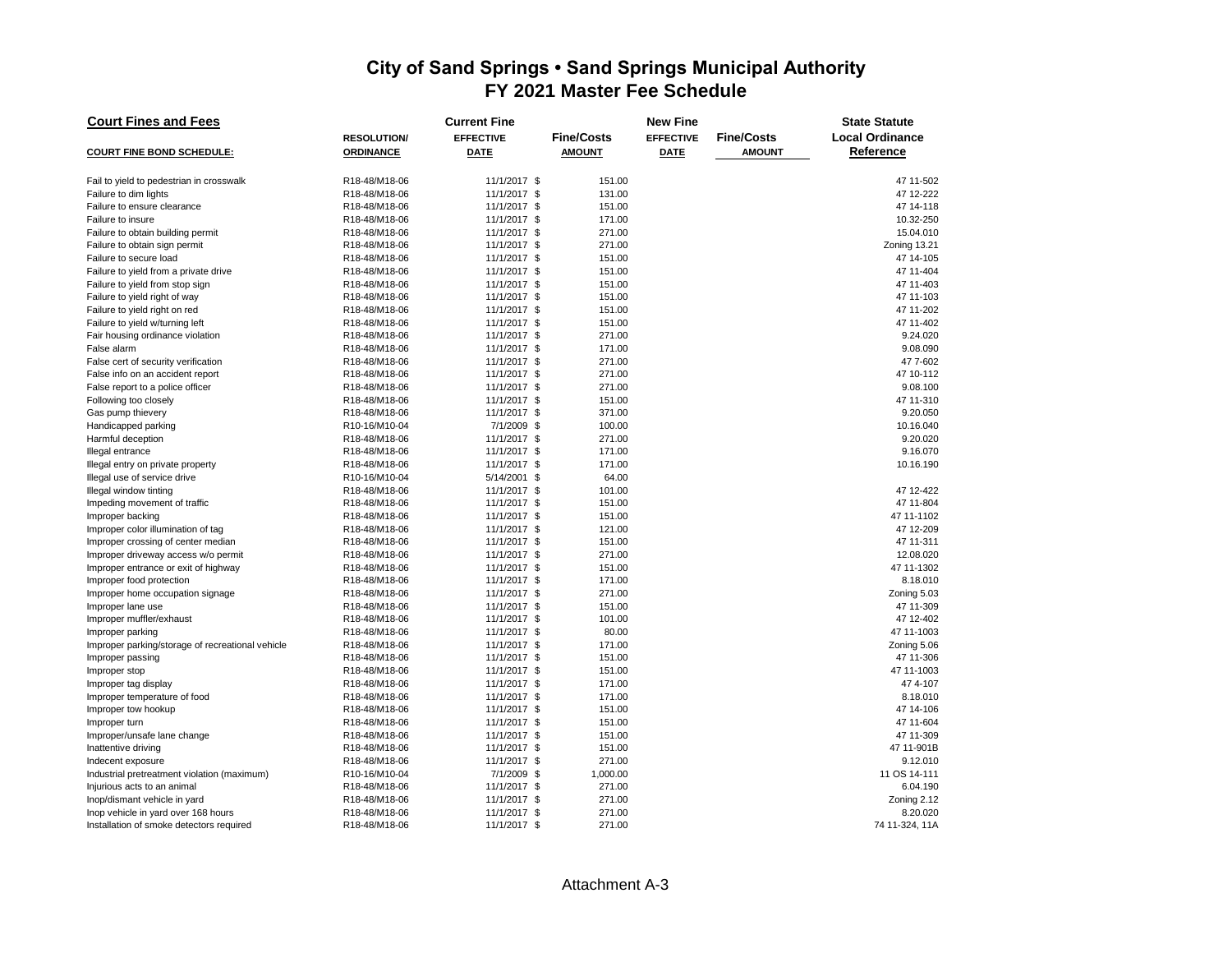| <b>Court Fines and Fees</b>                            |                     | <b>Current Fine</b> |                   | <b>New Fine</b>  | <b>State Statute</b> |                        |  |  |  |  |
|--------------------------------------------------------|---------------------|---------------------|-------------------|------------------|----------------------|------------------------|--|--|--|--|
|                                                        | <b>RESOLUTION</b>   | <b>EFFECTIVE</b>    | <b>Fine/Costs</b> | <b>EFFECTIVE</b> | <b>Fine/Costs</b>    | <b>Local Ordinance</b> |  |  |  |  |
| <b>COURT FINE BOND SCHEDULE:</b>                       | <b>ORDINANCE</b>    | <b>DATE</b>         | <b>AMOUNT</b>     | <b>DATE</b>      | <b>AMOUNT</b>        | Reference              |  |  |  |  |
|                                                        |                     |                     |                   |                  |                      |                        |  |  |  |  |
| Insulting signs, language, literature                  | R18-48/M18-06       | 11/1/2017 \$        | 171.00            |                  |                      | 9.12.020               |  |  |  |  |
| Interfere with Traffic Control Devices, Railroad Signs |                     | 11/1/2017 \$        | 221.00            |                  |                      | 47 11-207              |  |  |  |  |
| Itinerant peddling of animals prohibited               | R18-48/M18-06       | 11/1/2017 \$        | 171.00            |                  |                      | 6.04.240               |  |  |  |  |
| Knowingly issue false sec ver                          | R18-48/M18-06       | 11/1/2017 \$        | 271.00            |                  |                      | 47 7-602               |  |  |  |  |
| Lamps & equipment on bicycle                           | R18-48/M18-06       | 11/1/2017 \$        | 101.00            |                  |                      | 47 11-1207             |  |  |  |  |
| Land use violation                                     | R18-48/M18-06       | 11/1/2017 \$        | 271.00            |                  |                      | Zoning.2.05            |  |  |  |  |
| Leaving the scene                                      | R18-48/M18-06       | 11/1/2017 \$        | 271.00            |                  |                      | 47 10-103              |  |  |  |  |
| Left of center                                         | R18-48/M18-06       | 11/1/2017 \$        | 151.00            |                  |                      | 47 11-306              |  |  |  |  |
| License & vaccination required                         | R18-48/M18-06       | 11/1/2017 \$        | 81.00             |                  |                      | 6.08.010               |  |  |  |  |
| Littering                                              | R18-48/M18-06       | 11/1/2017 \$        | 171.00            |                  |                      | 8.28.020               |  |  |  |  |
| Littering from a moving vehicle                        | R18-48/M18-06       | 11/1/2017 \$        | 171.00            |                  |                      | 8.28.020               |  |  |  |  |
| Loud muffler                                           | R18-48/M18-06       | 11/1/2017 \$        | 101.00            |                  |                      | 10.24.040              |  |  |  |  |
| Loud noise or music prohibited                         | R18-48/M18-06       | 11/1/2017 \$        | 171.00            |                  |                      | 9.12.040               |  |  |  |  |
| Loud sound amp system prohibited                       | R18-48/M18-06       | 11/1/2017 \$        | 121.00            |                  |                      | 10.24.070              |  |  |  |  |
| Malicious mischief                                     | R18-48/M18-06       | 11/1/2017 \$        | 171.00            |                  |                      | 9.16.190               |  |  |  |  |
| Method of parking (wrong way)                          | R10-16/M10-04       | 5/14/2001 \$        | 10.00             |                  |                      | 47 11-1004             |  |  |  |  |
| Maint and construction zones                           | R18-48/M18-06       | 11/1/2017 \$        | 171.00            |                  |                      | 10.32.100              |  |  |  |  |
| Misrepresentation of age by minor (alcohol)            | R18-48/M18-06       | 11/1/2017 \$        | 171.00            |                  |                      | 5.06.050               |  |  |  |  |
| Mechanical Code Violation                              | R18-48/M18-06       | 11/1/2017 \$        | 271.00            |                  |                      | 15.20.010              |  |  |  |  |
| Minimum Speed Regulation                               |                     | 11/1/2017 \$        | 151.00            |                  |                      | 47 11-804              |  |  |  |  |
| Negligent parking prohibited                           | R <sub>13</sub> -04 | 8/27/2012 \$        | 60.00             |                  |                      | 10.16.240              |  |  |  |  |
| No eye protection                                      | R18-48/M18-06       | 11/1/2017 \$        | 101.00            |                  |                      | 47 40-105              |  |  |  |  |
| Nuisance (animal)                                      | R18-48/M18-06       | 11/1/2017 \$        | 271.00            |                  |                      | 6.08.080               |  |  |  |  |
| Nuisance (public)                                      | R18-48/M18-06       | 11/1/2017 \$        | 271.00            |                  |                      | 9.04.090               |  |  |  |  |
| Nuisance (public health)                               | R18-48/M18-06       | 11/1/2017 \$        | 271.00            |                  |                      | 8.36.120.E             |  |  |  |  |
| Numerical limitation animal                            | R18-48/M18-06       | 11/1/2017 \$        | 141.00            |                  |                      | 6.08.120               |  |  |  |  |
| Obedience to Police Officers                           |                     | 11/1/2017 \$        | 151.00            |                  |                      | 47 11-103              |  |  |  |  |
| Obedience to Signal Indicating Approac of Train        |                     | 11/1/2017 \$        | 271.00            |                  |                      | 47 11-701              |  |  |  |  |
| Obstructing a police officer                           | R18-48/M18-06       | 11/1/2017 \$        | 271.00            |                  |                      | 9.08.010               |  |  |  |  |
| Obstruction to driver's view                           | R18-48/M18-06       | 11/1/2017 \$        | 151.00            |                  |                      | 47 11-1104             |  |  |  |  |
| Obstructive or dangerous vehicles                      | R18-48/M18-06       | 11/1/2017 \$        | 151.00            |                  |                      | 10.24.20               |  |  |  |  |
| Occupied dwelling unfit for human habitation           | R18-48/M18-06       | 11/1/2017 \$        | 271.00            |                  |                      | 15.24.0609             |  |  |  |  |
| Opening door to oncoming traffic                       | R18-48/M18-06       | 11/1/2017 \$        | 151.00            |                  |                      | 47 11-115              |  |  |  |  |
| Operable vehicle parked in yard                        | R18-48/M18-06       | 11/1/2017 \$        | 271.00            |                  |                      | Zoning 2.11            |  |  |  |  |
| Operate motorcycle without helmet (under 18)           | R18-48/M18-06       | 11/1/2017 \$        | 101.00            |                  |                      | 47 40-105              |  |  |  |  |
| Operate motorcycle without proper equipment            | R18-48/M18-06       | 11/1/2017 \$        | 101.00            |                  |                      | 47 40-105              |  |  |  |  |
| Operate under a foreign license                        | R18-48/M18-06       | 11/1/2017 \$        | 171.00            |                  |                      | 476-210                |  |  |  |  |
| Operate under foreign driver's license while suspended | R18-48/M18-06       | 11/1/2017 \$        | 271.00            |                  |                      | 47 6-303               |  |  |  |  |
| Operate vehicle with non-use tag displayed             | R18-48/M18-06       | 11/1/2017 \$        | 131.00            |                  |                      | 477-686                |  |  |  |  |
| Operate vehicle without proper license endorsement     | R18-48/M18-06       | 11/1/2017 \$        | 151.00            |                  |                      | 476--101               |  |  |  |  |
| Parked blocking driveway                               | R <sub>13</sub> -04 | 8/27/2012<br>\$     | 60.00             |                  |                      | 10.16.120              |  |  |  |  |
| Parked blocking mail box                               | R13-04              | \$<br>8/27/2012     | 60.00             |                  |                      | 10.16.240              |  |  |  |  |
| Parked in a loading zone                               | R13-04              | \$<br>8/27/2012     | 60.00             |                  |                      | 10.20.040              |  |  |  |  |
| Parked in excess of 2 hours                            | R10-16/M10-04       | \$<br>5/14/2001     | 10.00             |                  |                      | 10.16.030              |  |  |  |  |
| Parked in excess of 24 hours                           | R10-16/M10-04       | \$<br>5/14/2001     | 10.00             |                  |                      | 10.16.050              |  |  |  |  |
| Parked in excess of 24 hours & towed                   | R10-16/M10-04       | \$<br>5/14/2001     | 20.00             |                  |                      | 10.16.050              |  |  |  |  |
| Parked in fire zone                                    | R <sub>13</sub> -04 | \$<br>8/27/2012     | 100.00            |                  |                      | 10.16.240/15.32.060    |  |  |  |  |
| Parked over 18" from curb                              | R10-16/M10-04       | \$<br>5/14/2001     | 10.00             |                  |                      | 10.16.230              |  |  |  |  |
| Parked vehicle in area not hard surfaced               | R18-48/M18-06       | 11/1/2017 \$        | 271.00            |                  |                      | Zoning 2.11            |  |  |  |  |
| Parked within 30 feet of stop sign                     | R18-48/M18-06       | 11/1/2017 \$        | 60.00             |                  |                      | 10.16.120              |  |  |  |  |
| Parking for certain purpose prohibited                 | R10-16/M10-04       | 5/14/2001<br>\$     | 10.00             |                  |                      | 10.16.220              |  |  |  |  |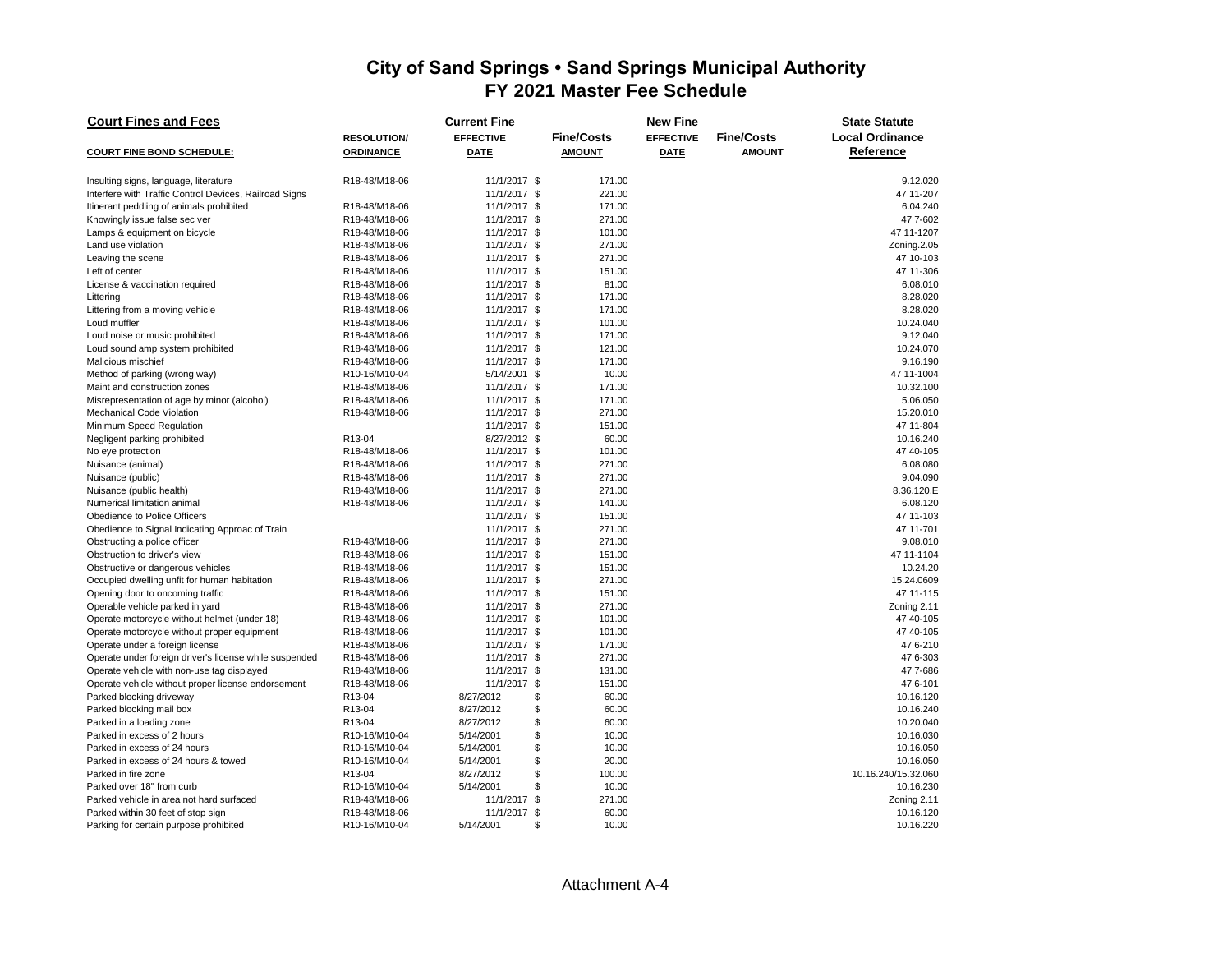| <b>Court Fines and Fees</b>                             |                    | <b>Current Fine</b> |                   | <b>New Fine</b>  |                   | <b>State Statute</b>   |  |  |  |
|---------------------------------------------------------|--------------------|---------------------|-------------------|------------------|-------------------|------------------------|--|--|--|
|                                                         | <b>RESOLUTION/</b> | <b>EFFECTIVE</b>    | <b>Fine/Costs</b> | <b>EFFECTIVE</b> | <b>Fine/Costs</b> | <b>Local Ordinance</b> |  |  |  |
| <b>COURT FINE BOND SCHEDULE:</b>                        | <b>ORDINANCE</b>   | <b>DATE</b>         | <b>AMOUNT</b>     | <b>DATE</b>      | <b>AMOUNT</b>     | Reference              |  |  |  |
|                                                         |                    |                     |                   |                  |                   |                        |  |  |  |
| Parking on sidewalk                                     | R13-04             | \$<br>8/27/2012     | 60.00             |                  |                   | 10.16.120              |  |  |  |
| Parking prohibited specific places                      | R13-04             | \$<br>8/27/2012     | 60.00             |                  |                   | 10.16.120              |  |  |  |
| Passing in a no passing zone                            | R18-48/M18-06      | 11/1/2017 \$        | 151.00            |                  |                   | 47 11-307              |  |  |  |
| Passing on the right prohibited                         | R18-48/M18-06      | 11/1/2017 \$        | 151.00            |                  |                   | 47 11-304              |  |  |  |
| Passing school bus load/unload                          | R18-48/M18-06      | 11/1/2017 \$        | 271.00            |                  |                   | 47 11-705              |  |  |  |
| Permitting unauthorized minor to operate vehicle        | R18-48/M18-06      | 11/1/2017 \$        | 151.00            |                  |                   | 47 6-304               |  |  |  |
| Permitting unauthorized person to operate vehicle       | R18-48/M18-06      | 11/1/2017 \$        | 151.00            |                  |                   | 47 6-305               |  |  |  |
| Petit larceny                                           | R18-48/M18-06      | 11/1/2017 \$        | 371.00            |                  |                   | 9.20.010               |  |  |  |
| Plumbing Code Violation                                 | R18-48/M18-06      | 11/1/2017 \$        | 271.00            |                  |                   | 15.12.260              |  |  |  |
| Plumbing fixture not connected to city sewer            | R18-48/M18-06      | 11/1/2017 \$        | 271.00            |                  |                   | 15.12.260              |  |  |  |
| Political sign ordinance violation                      | R18-48/M18-06      | 11/1/2017 \$        | 271.00            |                  |                   | 9.16.220               |  |  |  |
| Possession of alcohol by minor                          | R18-48/M18-06      | 11/1/2017 \$        | 221.00            |                  |                   | 5.04.150               |  |  |  |
| Possession of beer by minor                             | R18-48/M18-06      | 11/1/2017 \$        | 221.00            |                  |                   | 5.04.150               |  |  |  |
| Possession of CDS                                       | R18-48/M18-06      | 11/1/2017 \$        | 321.00            |                  |                   | 9.12.060               |  |  |  |
| Possession of marijuana                                 | R18-48/M18-06      | 11/1/2017 \$        | 326.00            |                  |                   | 9.12.060               |  |  |  |
| Possession of paraphernalia                             | R18-48/M18-06      | 11/1/2017 \$        | 321.00            |                  |                   | 9.12.070               |  |  |  |
| Possession of tobacco by minor (1st offense)            | R18-48/M18-06      | 11/1/2017 \$        | 111.00            |                  |                   | 9.40.040               |  |  |  |
| Possession of tobacco by minor (sub. off. w/l 1 yr.)    | R18-48/M18-06      | 11/1/2017 \$        | 136.00            |                  |                   | 9.40.040               |  |  |  |
| Possession of valid DL required                         | R18-48/M18-06      | 11/1/2017 \$        | 151.00            |                  |                   | 10.32.210              |  |  |  |
| Present forged proof of insurance                       | R18-48/M18-06      | 11/1/2017 \$        | 271.00            |                  |                   | 47 7-403               |  |  |  |
| Prohibited acts (animals)                               | R18-48/M18-06      | 11/1/2017 \$        | 171.00            |                  |                   | 6.04.220               |  |  |  |
| Prohibited obscene conduct                              | R18-48/M18-06      | 11/1/2017 \$        | 271.00            |                  |                   | 9.12.010               |  |  |  |
| Public intoxication                                     | R18-48/M18-06      | 11/1/2017 \$        | 171.00            |                  |                   | 9.12.050               |  |  |  |
| Public intoxication - 2nd violation                     | R18-48/M18-06      | 11/1/2017 \$        | 211.00            |                  |                   | 9.12.010               |  |  |  |
| Public intoxication - 3rd violation                     | R18-48/M18-06      | 11/1/2017 \$        | 261.00            |                  |                   | 9.12.050               |  |  |  |
| Reckless driving                                        | R18-48/M18-06      | 11/1/2017 \$        | 271.00            |                  |                   | 47 11-901              |  |  |  |
| Recreational vehicle improperly parked                  | R18-48/M18-06      | 11/1/2017 \$        | 171.00            |                  |                   | 10.16.200              |  |  |  |
| Recreational vehicle parked in yard                     | R18-48/M18-06      | 11/1/2017 \$        | 271.00            |                  |                   | Zoning 5.03            |  |  |  |
| Registration, state license required                    | R18-48/M18-06      | 7/1/2017 \$         | 60.00             |                  |                   |                        |  |  |  |
| Remove affix tag to conceal vehicle                     | R18-48/M18-06      | 11/1/2017 \$        | 151.00            |                  |                   | 474--107               |  |  |  |
| Resisting a public official                             | R18-48/M18-06      | 11/1/2017 \$        | 271.00            |                  |                   | 9.08.120               |  |  |  |
| Resisting arrest                                        | R18-48/M18-06      | 11/1/2017 \$        | 271.00            |                  |                   | 9.08.010               |  |  |  |
| Sale of tobacco to person under 18                      | R18-48/M18-06      | 11/1/2017 \$        | 271.00            |                  |                   | 9.40.020               |  |  |  |
| Selling beer without permit                             | R18-48/M18-06      | 11/1/2017 \$        | 321.00            |                  |                   |                        |  |  |  |
| Silencing Fire Alarm                                    |                    | 11/1/2017 \$        | 261.00            |                  |                   | 8.60.020               |  |  |  |
| Siltation of streets and drainage ways                  | R18-48/M18-06      | 11/1/2017 \$        | 271.00            |                  |                   | 8.52.010               |  |  |  |
| Skateboarding prohibited on city property               | R18-48/M18-06      | 11/1/2017 \$        | 71.00             |                  |                   | 12.24.070.B.6          |  |  |  |
| Skateboarding prohibited on city property (2nd offense) | R18-48/M18-06      | 11/1/2017 \$        | 171.00            |                  |                   | 12.24.070.B.6          |  |  |  |
| Smoking prohibited in certain public places             | R18-48/M18-06      | 11/1/2017 \$        | 171.00            |                  |                   | 9.36.010               |  |  |  |
| Speed contest prohibited                                | R18-48/M18-06      | 11/1/2017 \$        | 151.00            |                  |                   |                        |  |  |  |
| Speed exceeding road condition or stop                  | R18-48/M18-06      | 11/1/2017 \$        | 151.00            |                  |                   | 47 11-801              |  |  |  |
| Speed in excess of posted maximum                       | R18-48/M18-06      | 11/1/2017 \$        | 141.00            |                  |                   | 47 11-801              |  |  |  |
| Speed school zone 1-5 mph                               | R18-48/M18-06      | 11/1/2017 \$        | 171.00            |                  |                   | 47 11-801              |  |  |  |
| Speed school zone 6-10 mph                              | R18-48/M18-06      | 11/1/2017 \$        | 201.00            |                  |                   | 47 11-801              |  |  |  |
| Speed school zone 11-14 mph                             | R18-48/M18-06      | 11/1/2017 \$        | 261.00            |                  |                   | 47 11-801              |  |  |  |
| Speed school zone 15 mph                                | R18-48/M18-06      | 7/1/2009<br>\$      | 261.00            |                  |                   | 47-11-801              |  |  |  |
| Speed school zone 16-20 mph                             | R18-48/M18-06      | 7/1/2009 \$         | 301.00            |                  |                   | 47-11-801              |  |  |  |
| Speed school zone 21-25 mph                             | R18-48/M18-06      | 7/1/2009 \$         | 341.00            |                  |                   | 47-11-801              |  |  |  |
| Speed school zone 26-30                                 | R18-48/M18-06      | 7/1/2009<br>-\$     | 381.00            |                  |                   | 47-11-801              |  |  |  |
| Speed school zone 31 or more                            | R18-48/M18-06      | 11/1/2017 \$        | 481.00            |                  |                   | 47 11-801              |  |  |  |
| Speeding 1 to 10 mph over limit                         | R18-48/M18-06      | 11/1/2017 \$        | 131.00            |                  |                   | 47 11-801              |  |  |  |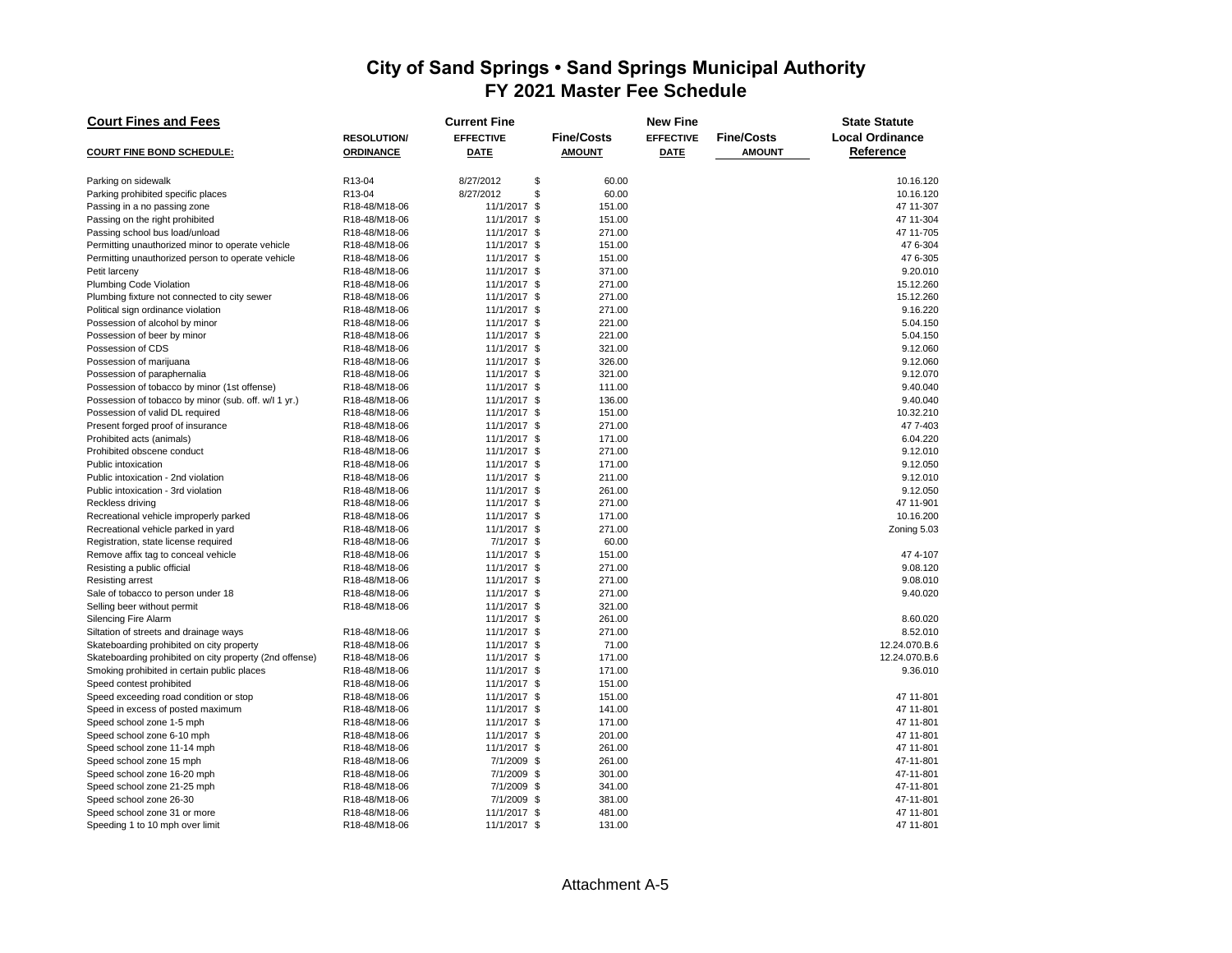| <b>Court Fines and Fees</b>                        |                    | <b>Current Fine</b> |                   | <b>New Fine</b>  | <b>State Statute</b> |                        |  |
|----------------------------------------------------|--------------------|---------------------|-------------------|------------------|----------------------|------------------------|--|
|                                                    | <b>RESOLUTION/</b> | <b>EFFECTIVE</b>    | <b>Fine/Costs</b> | <b>EFFECTIVE</b> | <b>Fine/Costs</b>    | <b>Local Ordinance</b> |  |
| <b>COURT FINE BOND SCHEDULE:</b>                   | <b>ORDINANCE</b>   | <b>DATE</b>         | <b>AMOUNT</b>     | <b>DATE</b>      | <b>AMOUNT</b>        | Reference              |  |
|                                                    |                    |                     |                   |                  |                      |                        |  |
| Speeding 11-15 mph over limit                      | R18-48/M18-06      | 11/1/2017 \$        | 161.00            |                  |                      | 47 11-801              |  |
| Speeding 16-20 mph over limit                      | R18-48/M18-06      | 11/1/2017 \$        | 181.00            |                  |                      | 47 11-801              |  |
| Speeding 21-25 mph over limit                      | R18-48/M18-06      | 11/1/2017 \$        | 201.00            |                  |                      | 47 11-801              |  |
| Speeding 26-30 mph over limit                      | R18-48/M18-06      | 7/1/2017 \$         | 221.00            |                  |                      | 47 11-801              |  |
| Speeding 31-40 mph over limit                      | R18-48/M18-06      | 7/1/2017 \$         | 261.00            |                  |                      | 47 11-801              |  |
| Speeding 41 or more mph over limit                 | R18-48/M18-06      | 7/1/2017 \$         | 261.00            |                  |                      | 47 11-801              |  |
| Speeding in construction zone 1-10 over limit      | R18-48/M18-06      | 11/1/2017 \$        | 201.00            |                  |                      | 47 11-806              |  |
| Speeding in construction zone 11-15 mph over limit | R18-48/M18-06      | 11/1/2017 \$        | 261.00            |                  |                      | 47 11-806              |  |
| Speeding in construction zone 16-20 mph over limit | R18-48/M18-06      | 11/1/2017 \$        | 301.00            |                  |                      | 47 11-806              |  |
| Speeding in construction zone 21-25 mph over limit | R18-48/M18-06      | 11/1/2017 \$        | 341.00            |                  |                      | 47 11-806              |  |
| Speeding in construction zone 26-30 mph over limit | R18-48/M18-06      | 11/1/2017 \$        | 381.00            |                  |                      | 47 11-806              |  |
| Speeding in construction zone 31-35 mph over limit | R18-48/M18-06      | 11/1/2017 \$        | 481.00            |                  |                      | 47 11-806              |  |
| Speeding in construction zone 36-40 mph over limit | R18-48/M18-06      | 11/1/2017 \$        | 481.00            |                  |                      | 47 11-806              |  |
| Speeding in construction zone 41 mph or more       | R18-48/M18-06      | 11/1/2017 \$        | 481.00            |                  |                      | 47 11-806              |  |
| Stormwater ordinance violation                     | R18-48/M18-06      | 11/1/2017 \$        | 271.00            |                  |                      | 13.20.020              |  |
| Tampering with an automobile                       | R18-48/M18-06      | 11/1/2017 \$        | 271.00            |                  |                      | 9.16.010               |  |
| Tampering with public utility                      | R18-48/M18-06      | 11/1/2017 \$        | 271.00            |                  |                      | 9.16.050               |  |
| Tow trailer without stay chains or safety device   | R18-48/M18-06      | 11/1/2017 \$        | 121.00            |                  |                      | 47 12-405.1            |  |
| Traffic hazard                                     | R10-16/M10-04      | 5/14/2001 \$        | 65.00             |                  |                      | 47 11-101              |  |
| Transporting a loaded firearm                      | R18-48/M18-06      | 11/1/2017 \$        | 171.00            |                  |                      | 9.32.040               |  |
| Transporting an open container                     | R18-48/M18-06      | 11/1/2017 \$        | 221.00            |                  |                      | 5.04.160               |  |
| Traveling wrong way on one way                     | R18-48/M18-06      | 11/1/2017 \$        | 151.00            |                  |                      | 47 11-308              |  |
| Trespassing                                        | R18-48/M18-06      | 11/1/2017 \$        | 271.00            |                  |                      | 9.16.130               |  |
| Truancy (adult)                                    | R18-48/M18-06      | 11/1/2017 \$        | 171.00            |                  |                      | 9.28.030               |  |
| Truancy (juvenile)                                 | R18-48/M18-06      | 11/1/2017 \$        | 121.00            |                  |                      | 9.28.030               |  |
| Turn on curve or crest (u-turn)                    | R18-48/M18-06      | 11/1/2017 \$        | 151.00            |                  |                      | 47 11-602              |  |
| Unlawful carry pass/oper under 16                  | R18-48/M18-06      | 7/1/2017 \$         | 151.00            |                  |                      | 47 40-103              |  |
| Unlawful connection of electrical service          | R18-48/M18-06      | 11/1/2017 \$        | 271.00            |                  |                      | 15.16.080              |  |
| Unlawful display of red/blue light                 | R18-48/M18-06      | 11/1/2017 \$        | 151.00            |                  |                      | 47 12-227              |  |
| Unlawful intrusion upon land                       | R18-48/M18-06      | 11/1/2017 \$        | 171.00            |                  |                      | 9.16.060               |  |
| Unlawful keeping of animals                        | R18-48/M18-06      | 11/1/2017 \$        | 171.00            |                  |                      | 6.04.160               |  |
| Unlawful sale of alcohol to minor                  | R18-48/M18-06      | 11/1/2017 \$        | 271.00            |                  |                      | 5.04.150               |  |
| Unlawful sale of low point beer/minor              | R18-48/M18-06      | 11/1/2017 \$        | 271.00            |                  |                      | 5.06.040               |  |
| Unlawful sale/purchase of beer/minor               | R18-48/M18-06      | 11/1/2017 \$        | 271.00            |                  |                      | 5.04.150               |  |
| Unlawful riding                                    | R18-48/M18-06      | 11/1/2017 \$        | 151.00            |                  |                      | 47 11-1114             |  |
| Unlawful use of emergency equipment                | R18-48/M18-06      | 11/1/2017 \$        | 151.00            |                  |                      | 47 12-218              |  |
| Unlawful use of or altered drivers license         | R18-48/M18-06      | 11/1/2017 \$        | 221.00            |                  |                      | 47 6-301               |  |
| Unlawful vehicle on roadway                        | R18-48/M18-06      | 11/1/2017 \$        | 151.00            |                  |                      | 10.32.070              |  |
| Unlawful carrying passengers                       | R18-48/M18-06      | 11/1/2017 \$        | 151.00            |                  |                      |                        |  |
| Use of Tobacco in City Park                        |                    | 11/1/2017 \$        | 161.00            |                  |                      | 9.36.020b              |  |
| Use of Tobacco on Government Properties            |                    | 11/1/2017 \$        | 161.00            |                  |                      | 9.36.020               |  |
| Vacated dwelling to be secured                     | R18-48/M18-06      | 11/1/2017 \$        | 271.00            |                  |                      | 15.24.050              |  |
| Vehicle running while unattended                   | R18-48/M18-06      | 11/1/2017 \$        | 131.00            |                  |                      | 47 11-1101             |  |
| Violation of city/county health codes              | R18-48/M18-06      | 11/1/2017 \$        | 171.00            |                  |                      | 8.16.010               |  |
| Violation of curfew                                | R18-48/M18-06      | 11/1/2017 \$        | 121.00            |                  |                      | 9.28.010               |  |
| Violation of DL restrictions                       | R18-48/M18-06      | 11/1/2017 \$        | 151.00            |                  |                      | 476-113                |  |
| Violation of load limits                           | R18-48/M18-06      | 11/1/2017 \$        | 171.00            |                  |                      | 47 14-103              |  |
| Violation of park curfew                           | R18-48/M18-06      | 11/1/2017 \$        | 161.00            |                  |                      | 12.24.020              |  |
| Violation of Shell Lake Regulations                | R18-48/M18-06      | 11/1/2017 \$        | 111.00            |                  |                      | 9.16.240               |  |
| Windshield obstructed                              | R18-48/M18-06      | 11/1/2017 \$        | 101.00            |                  |                      | 47 12-404              |  |
| Working without building permit                    | R18-48/M18-06      | 11/1/2017 \$        | 271.00            |                  |                      | 15.04.010              |  |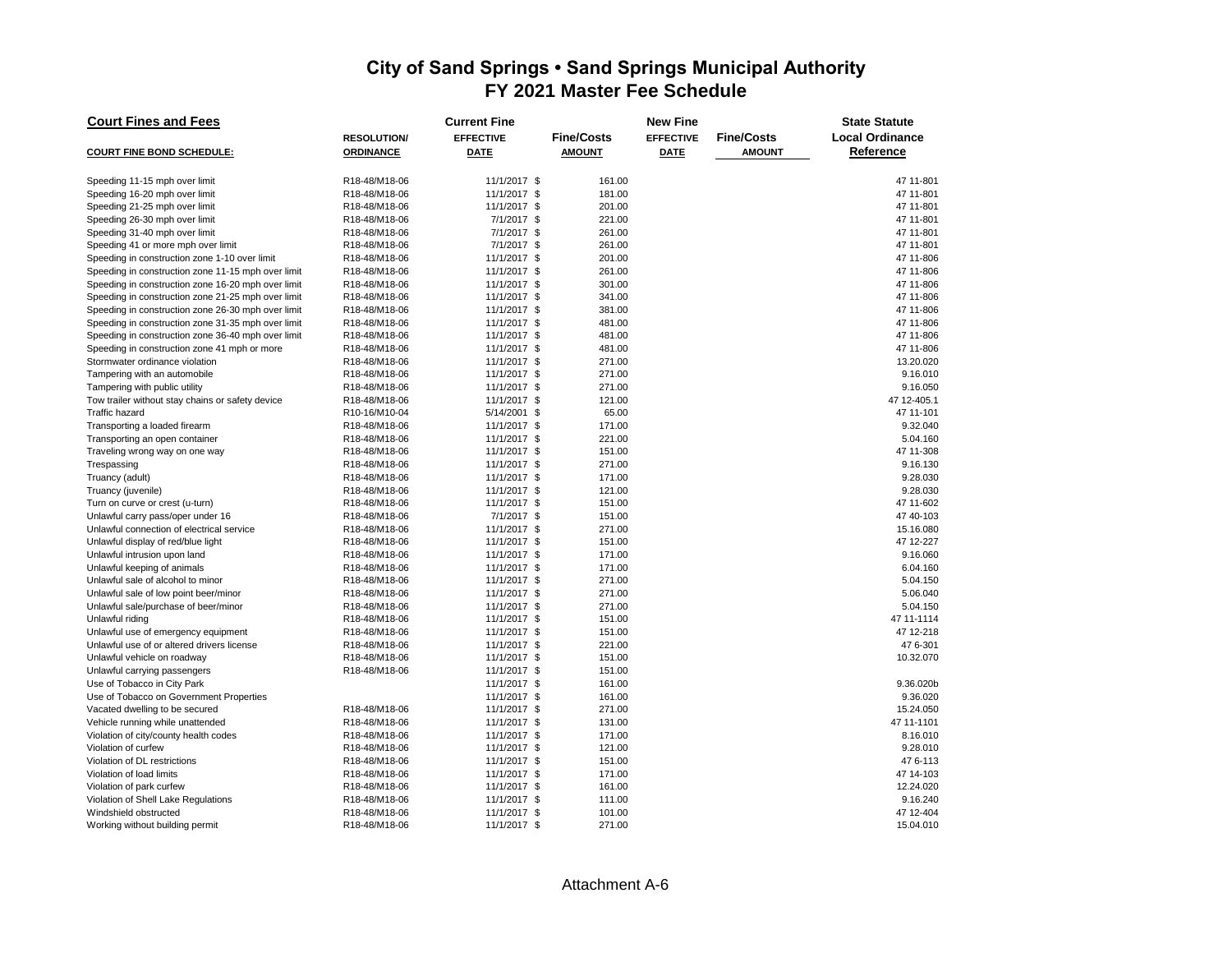| <b>Court Fines and Fees</b>                        |                    | <b>Current Fine</b> |                   | <b>New Fine</b>  |                   | <b>State Statute</b>   |             |  |  |  |
|----------------------------------------------------|--------------------|---------------------|-------------------|------------------|-------------------|------------------------|-------------|--|--|--|
|                                                    | <b>RESOLUTION/</b> | <b>EFFECTIVE</b>    | <b>Fine/Costs</b> | <b>EFFECTIVE</b> | <b>Fine/Costs</b> | <b>Local Ordinance</b> |             |  |  |  |
| <b>COURT FINE BOND SCHEDULE:</b>                   | <b>ORDINANCE</b>   | <b>DATE</b>         | <b>AMOUNT</b>     | <b>DATE</b>      | <b>AMOUNT</b>     | Reference              |             |  |  |  |
| Working without electrical license or registration | R18-48/M18-06      | 11/1/2017 \$        | 271.00            |                  |                   | 15.16.170              |             |  |  |  |
| Working without electrical permit                  | R18-48/M18-06      | 11/1/2017 \$        | 271.00            |                  |                   | 15.16.080              |             |  |  |  |
| Working without mechanical license or registration | R18-48/M18-06      | 11/1/2017 \$        | 271.00            |                  |                   | 15.20.030              |             |  |  |  |
| Working without mechanical permit                  | R18-48/M18-06      | 11/1/2017 \$        | 271.00            |                  |                   | 15.20.010              |             |  |  |  |
| Working without plumbing license or registration   | R18-48/M18-06      | 11/1/2017 \$        | 271.00            |                  |                   | 15.12.210              |             |  |  |  |
| Working without plumbing permit                    | R18-48/M18-06      | 11/1/2017 \$        | 271.00            |                  |                   | 15.12.260              |             |  |  |  |
| <b>Court Fines and Fees</b>                        | <b>RESOLUTION</b>  |                     | <b>Fine/Costs</b> |                  |                   | <b>Local Ordinance</b> |             |  |  |  |
|                                                    | <b>ORDINANCE</b>   |                     | <b>AMOUNT</b>     |                  |                   | Reference              |             |  |  |  |
| Court Costs - Assessed with Fine                   | R10-16/M10-04      | \$                  | 25.00             |                  |                   | 11.OS 27-126           |             |  |  |  |
| <b>Court Costs - Dismissal</b>                     | R10-16/M10-04      | \$                  | 30.00             |                  |                   | 11.OS 27-126           |             |  |  |  |
| <b>CLEET Fees - state</b>                          | R18-48/M18-06      | 8/24/2017 \$        | 10.00             |                  |                   | 20 OS 18.1313.2        |             |  |  |  |
| Fingerprinting system fee - state                  | R18-48/M18-06      | 11/1/2017 \$        | 10.00             |                  |                   | 20 OS 18.1313.3        |             |  |  |  |
| Forensic science improvement fee - state           | R18-48/M18-06      | 11/1/2017 \$        | 10.00             |                  |                   | 20 OS 18 1313.4        |             |  |  |  |
| <b>Technology Fee</b>                              | R16-33/M16-06      | 7/1/2016 \$         | 6.00              |                  |                   |                        |             |  |  |  |
| Larceny behavioral program Fee                     | R10-16/M10-04      | \$                  | 150.00            |                  |                   |                        |             |  |  |  |
| Laboratory Analysis Fee - DUI/DWI/APC              | R10-16/M10-04      | \$                  | 150.00            |                  |                   | 20.18.1313.2           |             |  |  |  |
| Filing Fee for any bond or security deposited with |                    |                     |                   |                  |                   |                        |             |  |  |  |
| <b>District Court</b>                              | R10-16/M10-04      | \$                  | 35.00             |                  |                   | 28.4.153.3             |             |  |  |  |
| Jury Trial - Per juror per day                     | R10-16/M10-04      | \$                  | 20.00             |                  |                   |                        |             |  |  |  |
| Jury Trial - Mileage per juror                     | R10-16/M10-04      |                     | State rate        |                  |                   |                        |             |  |  |  |
| Subpoena Fee                                       | R10-16/M10-04      | \$                  | 5.00              |                  |                   |                        |             |  |  |  |
| <b>Failure to appear warrant</b>                   | R10-16/M10-04      | \$<br>5/14/2001     | 25.00             |                  |                   |                        |             |  |  |  |
| Failure to pay warrant served                      | R10-16/M10-04      | \$<br>5/14/2001     | 25.00             |                  |                   |                        |             |  |  |  |
| <b>Police Report/Copy Fee</b>                      | R10-16/M10-04      | \$                  | 1.50              |                  |                   |                        |             |  |  |  |
| <b>Certified Copy Fee</b>                          | R10-16/M10-04      | \$                  | 5.00              |                  |                   |                        |             |  |  |  |
| <b>Document Reproduction Fee</b>                   | R14-35/M14-05      | \$                  | 0.25              |                  |                   |                        | per page    |  |  |  |
| Audio/Video CD/DVD                                 | R14-35/M14-05      |                     | 8.00              |                  |                   |                        | per hour    |  |  |  |
| <b>Certified Postage Charge</b>                    | R14-35/M14-05      | \$                  | 5.64              |                  |                   |                        | per request |  |  |  |
| Class "A" Violations (maximum)                     | Gen. Penalty       | \$                  | 750.00            |                  |                   | 11 OS 14-111           |             |  |  |  |
| Class "B" Violations (maximum)                     | Gen. Penalty       | \$                  | 500.00            |                  |                   | 11 OS 14-111           |             |  |  |  |
| Class "C" Violations (maximum)                     | Gen. Penalty       | \$                  | 500.00            |                  |                   | 11 OS 14-111           |             |  |  |  |
|                                                    |                    |                     |                   |                  |                   |                        |             |  |  |  |

**Police Reimbursement - Civil Court Time \$40.00 per hour - 3 Hour Minimum**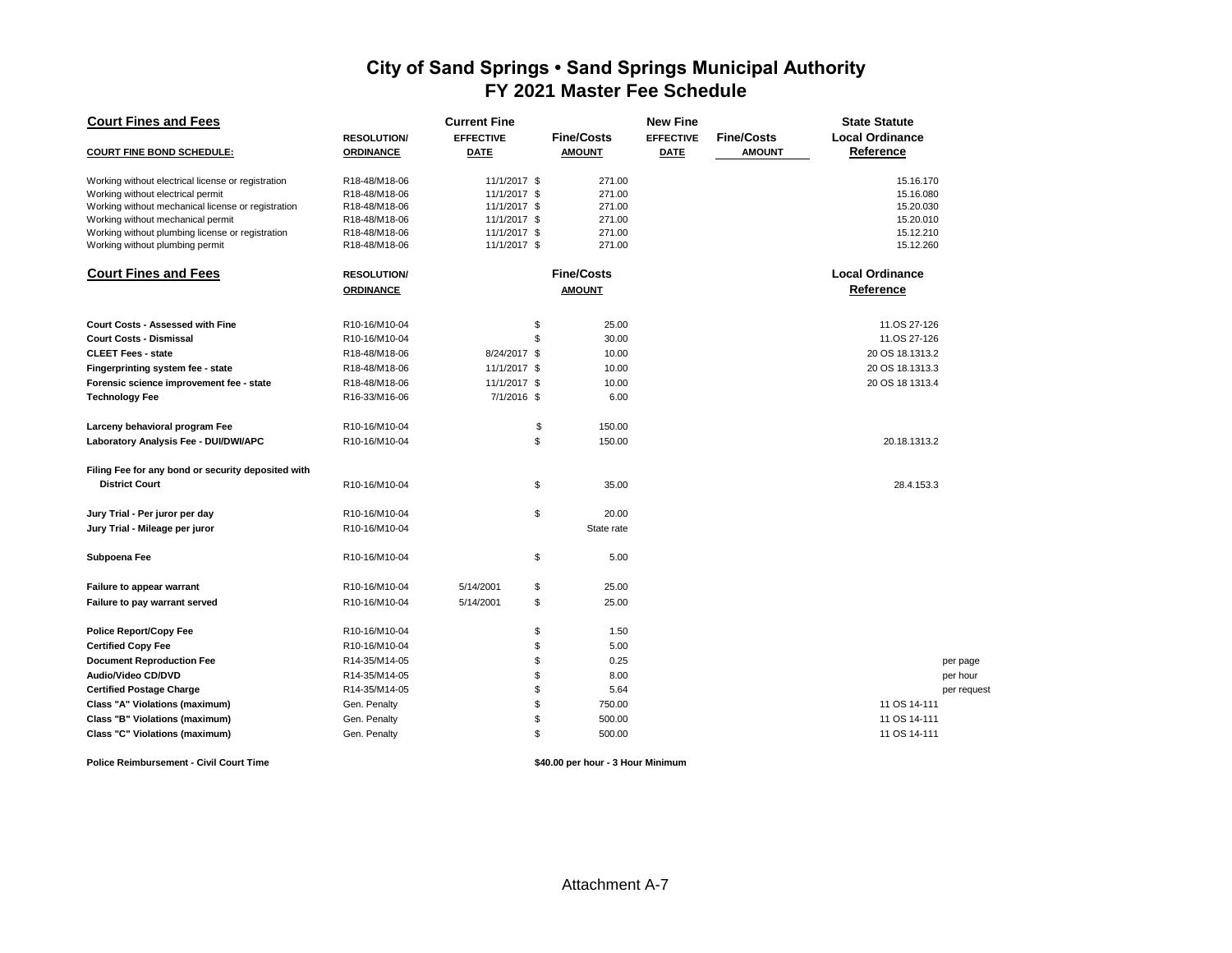| <b>UTILITY RATE FEES</b>                                                                                                                                |                                  |                      |                                |                      | Year 5               |               |                      | Year 1       |                |                      | Year 2    |                |                      | Year <sub>3</sub>    |                |                      | Year 4               |                |                      | Year 5             |                |
|---------------------------------------------------------------------------------------------------------------------------------------------------------|----------------------------------|----------------------|--------------------------------|----------------------|----------------------|---------------|----------------------|--------------|----------------|----------------------|-----------|----------------|----------------------|----------------------|----------------|----------------------|----------------------|----------------|----------------------|--------------------|----------------|
|                                                                                                                                                         |                                  | <b>Current Rate</b>  |                                | <b>FY19</b>          |                      |               | <b>FY20</b>          |              |                | <b>FY21</b>          |           |                | <b>FY22</b>          |                      |                | <b>FY23</b>          |                      |                | <b>FY24</b>          |                    |                |
|                                                                                                                                                         | <b>RESOLUTION/</b>               | <b>EFFECTIVE</b>     |                                | <b>EFFECTIVE</b>     |                      |               | <b>EFFECTIVE</b>     |              |                | <b>EFFECTIVE</b>     |           |                | <b>EFFECTIVE</b>     |                      |                | <b>EFFECTIVE</b>     |                      |                | <b>EFFECTIVE</b>     |                    |                |
|                                                                                                                                                         | <b>ORDINANCE</b>                 | <b>DATE</b>          | <b>AMOUNT</b>                  | <b>DATE</b>          |                      | <b>AMOUNT</b> | DATE                 |              | <b>AMOUNT</b>  | <b>DATE</b>          |           | <b>AMOUNT</b>  | DATE                 |                      | <b>AMOUNT</b>  | <b>DATE</b>          |                      | <b>AMOUNT</b>  | DATE                 |                    | <b>AMOUNT</b>  |
| Water Rates - Inside City Limits (per 1,000 gallons):                                                                                                   |                                  |                      |                                |                      |                      |               |                      |              |                |                      |           |                |                      |                      |                |                      |                      |                |                      |                    |                |
| Residential, Commercial & Industrial Gallons/Month                                                                                                      |                                  |                      |                                |                      |                      |               |                      |              |                |                      |           |                |                      |                      |                |                      |                      |                |                      |                    |                |
| 1,000                                                                                                                                                   | R 18-48/M18-06                   | 5/1/2018             | - \$<br>11.54                  | 5/1/2019             | \$                   | 11.88         | 5/1/2020             | -S<br>\$     | 12.24          | 5/1/2021             | \$        | 12.61          | 5/1/2022             | \$                   | 12.98          | 5/1/2023             | \$                   | 13.37          | 5/1/2024<br>5/1/2024 | \$<br>\$           | 13.78          |
| 2,000-50,000<br>51,000 & above                                                                                                                          | R 18-48/M18-06<br>R 18-48/M18-06 | 5/1/2018<br>5/1/2018 | 5.97<br>\$<br>\$<br>7.10       | 5/1/2019<br>5/1/2019 | \$<br>$\mathfrak{L}$ | 6.14<br>7.32  | 5/1/2020<br>5/1/2020 | <b>S</b>     | 6.33<br>7.53   | 5/1/2021<br>5/1/2021 | \$<br>-S  | 6.52<br>7.76   | 5/1/2022<br>5/1/2022 | \$<br>\$             | 6.71<br>7.99   | 5/1/2023<br>5/1/2023 | \$<br>$\mathfrak{L}$ | 6.92<br>8.23   | 5/1/2024             | $\mathbf{\hat{s}}$ | 7.12<br>8.48   |
|                                                                                                                                                         |                                  |                      |                                |                      |                      |               |                      |              |                |                      |           |                |                      |                      |                |                      |                      |                |                      |                    |                |
| <b>Industrial Only</b>                                                                                                                                  |                                  |                      |                                |                      |                      |               |                      |              |                |                      |           |                |                      |                      |                |                      |                      |                |                      |                    |                |
| 201,000-500,000                                                                                                                                         | R 18-48/M18-06                   | 5/1/2018             | - \$<br>5.47                   | 5/1/2019             | - \$                 | 5.63          | 5/1/2020             | $\mathbf{s}$ | 5.80           | 5/1/2021             | -S        | 5.98           | 5/1/2022             | -\$                  | 6.16           | 5/1/2023             | $\mathfrak{L}$       | 6.34           | 5/1/2024             | -\$                | 6.53           |
| 501,000-2,000,000                                                                                                                                       | R 18-48/M18-06                   | 5/1/2018             | -\$<br>5.19                    | 5/1/2019             | Ŝ.                   | 5.34          | 5/1/2020             | <b>S</b>     | 5.50           | 5/1/2021             | \$        | 5.67           | 5/1/2022             | \$                   | 5.84           | 5/1/2023             | \$                   | 6.02           | 5/1/2024             | -\$                | 6.20           |
| 2,001,000 & above                                                                                                                                       | R 18-48/M18-06                   | 5/1/2018             | \$<br>4.87                     | 5/1/2019             | <b>S</b>             | 5.02          | 5/1/2020             | \$           | 5.17           | 5/1/2021             | \$        | 5.33           | 5/1/2022             | \$                   | 5.49           | 5/1/2023             | \$                   | 5.65           | 5/1/2024             | $\mathbf{\hat{s}}$ | 5.82           |
| Water Rates - Outside City Limits (per 1,000 gallons):                                                                                                  |                                  |                      |                                |                      |                      |               |                      |              |                |                      |           |                |                      |                      |                |                      |                      |                |                      |                    |                |
| 3,000                                                                                                                                                   | R 18-48/M18-06                   | 5/1/2018             | 24.76<br>- \$                  | 5/1/2019             | \$                   | 25.50         | 5/1/2020             | \$           | 26.27          | 5/1/2021             | \$        | 27.06          | 5/1/2022             | \$                   | 27.87          | 5/1/2023             | \$                   | 28.71          | 5/1/2024             | \$                 | 29.57          |
| 4,000-50,000                                                                                                                                            | R 18-48/M18-06                   | 5/1/2018             | - \$<br>11.92                  | 5/1/2019             | \$                   | 12.28         | 5/1/2020             | S.           | 12.65          | 5/1/2021             | \$        | 13.02          | 5/1/2022             | \$                   | 13.42          | 5/1/2023             | \$                   | 13.82          | 5/1/2024             | \$                 | 14.23          |
| 51,000 & above                                                                                                                                          | R 18-48/M18-06                   | 5/1/2018             | - \$<br>8.94                   | 5/1/2019             | -\$                  | 9.20          | 5/1/2020             | - \$         | 9.48           | 5/1/2021             | \$        | 9.77           | 5/1/2022             | \$                   | 10.06          | 5/1/2023             | \$                   | 10.36          | 5/1/2024             | \$                 | 10.67          |
|                                                                                                                                                         |                                  |                      |                                |                      |                      |               |                      |              |                |                      |           |                |                      |                      |                |                      |                      |                |                      |                    |                |
| Industrial Only                                                                                                                                         |                                  |                      |                                |                      |                      |               |                      |              |                |                      |           |                |                      |                      |                |                      |                      |                |                      |                    |                |
| 201,000-500,000                                                                                                                                         | R 18-48/M18-06                   | 5/1/2018             | - \$<br>8.46                   | 5/1/2019             | Ŝ.                   | 8.72          | 5/1/2020             | -S           | 8.98           | 5/1/2021             | \$        | 9.25           | 5/1/2022             | -\$                  | 9.53           | 5/1/2023             | -S                   | 9.81           | 5/1/2024             | -S                 | 10.11          |
| 501,000-2,000,000                                                                                                                                       | R 18-48/M18-06                   | 5/1/2018             | \$<br>8.13                     | 5/1/2019             | \$                   | 8.37          | 5/1/2020             | \$           | 8.62           | 5/1/2021             | \$        | 8.88           | 5/1/2022             | \$                   | 9.15           | 5/1/2023             | \$                   | 9.42           | 5/1/2024             | \$                 | 9.70           |
| 2,001,000 & above                                                                                                                                       | R 18-48/M18-06                   | 5/1/2018             | -\$<br>7.83                    | 5/1/2019             | Ŝ.                   | 8.07          | 5/1/2020             | -S           | 8.31           | 5/1/2021             | \$        | 8.56           | 5/1/2022             | -\$                  | 8.82           | 5/1/2023             | -S                   | 9.08           | 5/1/2024             | -S                 | 9.35           |
| Water District (4" Meter)                                                                                                                               |                                  |                      |                                |                      |                      |               |                      |              |                |                      |           |                |                      |                      |                |                      |                      |                |                      |                    |                |
| $0 - 42,000$                                                                                                                                            | R 18-48/M18-06                   | 5/1/2018             | $\mathbb{S}$<br>427.74         | 5/1/2019             | -S                   | 440.57        | 5/1/2020             | \$           | 453.79         | 5/1/2021             | \$        | 467.40         | 5/1/2022             | \$                   | 481.43         | 5/1/2023             | \$                   | 495.87         | 5/1/2024             | \$                 | 510.74         |
| 43,000-50,000                                                                                                                                           | R 18-48/M18-06                   | 5/1/2018             | 11.57<br>- \$                  | 5/1/2019             | Ŝ.                   | 11.92         | 5/1/2020             | <b>S</b>     | 12.27          | 5/1/2021             | \$        | 12.64          | 5/1/2022             | \$                   | 13.02          | 5/1/2023             | \$                   | 13.41          | 5/1/2024             | \$                 | 13.82          |
| 51,000-200,000                                                                                                                                          | R 18-48/M18-06                   | 5/1/2018             | - \$<br>8.68                   | 5/1/2019             | Ŝ.                   | 8.94          | 5/1/2020             | -S           | 9.21           | 5/1/2021             | \$        | 9.48           | 5/1/2022             | \$                   | 9.77           | 5/1/2023             | \$                   | 10.06          | 5/1/2024             | -\$                | 10.36          |
| 201,000-500,000                                                                                                                                         | R 18-48/M18-06                   | 5/1/2018             | $\mathbb{S}$<br>8.21           | 5/1/2019             | \$                   | 8.46          | 5/1/2020             | \$           | 8.71           | 5/1/2021             | \$        | 8.97           | 5/1/2022             | \$                   | 9.24           | 5/1/2023             | \$                   | 9.52           | 5/1/2024             | \$                 | 9.80           |
| 501,000-2,000,000                                                                                                                                       | R 18-48/M18-06                   | 5/1/2018             | - \$<br>7.88                   | 5/1/2019             | $\mathfrak{L}$       | 8.12          | 5/1/2020             | \$           | 8.36           | 5/1/2021             | \$        | 8.61           | 5/1/2022             | \$                   | 8.87           | 5/1/2023             | -S                   | 9.14           | 5/1/2024             | $\mathbf{\hat{s}}$ | 9.41           |
| 2,001,000 & above                                                                                                                                       | R 18-48/M18-06                   | 5/1/2018             | - \$<br>7.61                   | 5/1/2019             | -S                   | 7.84          | 5/1/2020             | \$           | 8.07           | 5/1/2021             | \$        | 8.32           | 5/1/2022             | \$                   | 8.57           | 5/1/2023             | \$                   | 8.82           | 5/1/2024             | -\$                | 9.09           |
| Water District (6" Meter)                                                                                                                               |                                  |                      |                                |                      |                      |               |                      |              |                |                      |           |                |                      |                      |                |                      |                      |                |                      |                    |                |
| 0-126,000                                                                                                                                               | R 18-48/M18-06                   | 5/1/2018             | - \$<br>1,172.20               | 5/1/2019             | Ŝ.                   | 1,207.37      | 5/1/2020             |              | \$1,243.59     | 5/1/2021             | \$        | 1,280.89       | 5/1/2022             |                      | \$1,319.32     | 5/1/2023             |                      | \$1,358.90     | 5/1/2024             | \$                 | 1,399.67       |
| 127,000-200,000                                                                                                                                         | R 18-48/M18-06                   | 5/1/2018             | - \$<br>8.93                   | 5/1/2019             | \$                   | 9.20          | 5/1/2020             | <b>S</b>     | 9.47           | 5/1/2021             | \$        | 9.76           | 5/1/2022             | \$                   | 10.05          | 5/1/2023             | \$                   | 10.35          | 5/1/2024             | \$                 | 10.66          |
| 201,000-500,000                                                                                                                                         | R 18-48/M18-06                   | 5/1/2018             | \$<br>8.46                     | 5/1/2019             | Ŝ.                   | 8.71          | 5/1/2020             | \$           | 8.98           | 5/1/2021             | \$        | 9.24           | 5/1/2022             | \$                   | 9.52           | 5/1/2023             | \$                   | 9.81           | 5/1/2024             | \$                 | 10.10          |
| 501,000-2,000,000                                                                                                                                       | R 18-48/M18-06                   | 5/1/2018             | -S<br>8.12                     | 5/1/2019             | $\mathfrak{L}$       | 8.36          | 5/1/2020             | \$           | 8.61           | 5/1/2021             | -S        | 8.87           | 5/1/2022             | -S                   | 9.14           | 5/1/2023             | \$.                  | 9.41           | 5/1/2024             | s.                 | 9.70           |
| 2,001,000 & above                                                                                                                                       | R 18-48/M18-06                   | 5/1/2018             | -\$<br>7.83                    | 5/1/2019             | Ŝ.                   | 8.06          | 5/1/2020             | \$           | 8.31           | 5/1/2021             | \$        | 8.56           | 5/1/2022             | -\$                  | 8.81           | 5/1/2023             | \$                   | 9.08           | 5/1/2024             | -S                 | 9.35           |
| Sewer Rates - Inside City Limits:                                                                                                                       |                                  |                      |                                |                      |                      |               |                      |              |                |                      |           |                |                      |                      |                |                      |                      |                |                      |                    |                |
| Residential (based on average water bill during months                                                                                                  |                                  |                      |                                |                      |                      |               |                      |              |                |                      |           |                |                      |                      |                |                      |                      |                |                      |                    |                |
| of December, January & February)                                                                                                                        |                                  |                      |                                |                      |                      |               |                      |              |                |                      |           |                |                      |                      |                |                      |                      |                |                      |                    |                |
| $0-1,000$                                                                                                                                               | R 18-48/M18-06                   | 5/1/2018             | - \$<br>11.71                  | 5/1/2019             | -S                   | 12.06         | 5/1/2020             | -S           | 12.42          | 5/1/2021             | - \$      | 12.79          | 5/1/2022             | \$                   | 13.17          | 5/1/2023             | £.                   | 13.57          | 5/1/2024             | \$                 | 13.98          |
| 2,000 & above                                                                                                                                           | R 18-48/M18-06                   | 5/1/2018             | - \$<br>6.15                   | 5/1/2019             | \$                   | 6.33          | 5/1/2020             | \$           | 6.52           | 5/1/2021             | \$        | 6.72           | 5/1/2022             | -\$                  | 6.92           | 5/1/2023             | \$                   | 7.12           | 5/1/2024             | \$                 | 7.34           |
| Sewer Rates - Outside City Limits:<br>Residential (based on average water bill during months                                                            |                                  |                      |                                |                      |                      |               |                      |              |                |                      |           |                |                      |                      |                |                      |                      |                |                      |                    |                |
| of December, January & February)                                                                                                                        |                                  |                      |                                |                      |                      |               |                      |              |                |                      |           |                |                      |                      |                |                      |                      |                |                      |                    |                |
| $0 - 3,000$                                                                                                                                             | R 18-48/M18-06                   | 5/1/2018             | \$<br>23.41                    | 5/1/2019             | Ŝ.                   | 24.11         | 5/1/2020             | S            | 24.84          | 5/1/2021             | \$        | 25.58          | 5/1/2022             | \$                   | 26.35          | 5/1/2023             | \$                   | 27.14          | 5/1/2024             | -S                 | 27.95          |
| 4,000 & above                                                                                                                                           | R 18-48/M18-06                   | 5/1/2018             | \$<br>12.29                    | 5/1/2019             | $\mathfrak{L}$       | 12.66         | 5/1/2020             | \$.          | 13.04          | 5/1/2021             | -S        | 13.43          | 5/1/2022             | - \$                 | 13.83          | 5/1/2023             | £.                   | 14.25          | 5/1/2024             | s.                 | 14.68          |
| <b>Commercial Sewer Rates - Inside City Limits:</b><br>(If applicable, based upon average water bill during<br>months of December, January & February)  |                                  |                      |                                |                      |                      |               |                      |              |                |                      |           |                |                      |                      |                |                      |                      |                |                      |                    |                |
| $0-1,000$                                                                                                                                               | R 18-48/M18-06                   | 5/1/2018             | \$<br>11.71                    | 5/1/2019             | \$                   | 12.06         | 5/1/2020             | \$           | 12.42          | 5/1/2021             | \$        | 12.79          | 5/1/2022             | \$                   | 13.17          | 5/1/2023             | \$                   | 13.57          | 5/1/2024             | \$                 | 13.98          |
| 2,000 & above - without winter averaging (per 1,000 gallons) R 18-48/M18-06                                                                             |                                  | 5/1/2018             | \$<br>5.75                     | 5/1/2019             | \$                   | 5.92          | 5/1/2020             | \$           | 6.10           | 5/1/2021             | \$        | 6.28           | 5/1/2022             | \$                   | 6.47           | 5/1/2023             | \$                   | 6.67           | 5/1/2024             | \$                 | 6.87           |
| 2,000 & above - with winter averaging (per 1,000 gallons)                                                                                               | R 18-48/M18-06                   | 5/1/2018             | -\$<br>6.15                    | 5/1/2019             | Ŝ.                   | 6.33          | 5/1/2020             | \$           | 6.52           | 5/1/2021             | \$        | 6.72           | 5/1/2022             | -\$                  | 6.92           | 5/1/2023             | \$                   | 7.12           | 5/1/2024             | -S                 | 7.34           |
| <b>Commerical Sewer Rates - Outside City Limits:</b><br>(If applicable, based upon average water bill during<br>months of December, January & February) |                                  |                      |                                |                      |                      |               |                      |              |                |                      |           |                |                      |                      |                |                      |                      |                |                      |                    |                |
| $0-3,000$<br>4,000 & above - without winter averaging (per 1,000 gallons) R 18-48/M18-06                                                                | R 18-48/M18-06                   | 5/1/2018<br>5/1/2018 | 23.41<br>- \$<br>11.49<br>- \$ | 5/1/2019<br>5/1/2019 | Ŝ.<br>-S             | 24.11<br>1184 | 5/1/2020<br>5/1/2020 | \$<br>\$.    | 24.84<br>12.19 | 5/1/2021<br>5/1/2021 | \$<br>\$. | 25.58<br>12.56 | 5/1/2022<br>5/1/2022 | \$<br>$\mathfrak{L}$ | 26.35<br>12.93 | 5/1/2023<br>5/1/2023 | \$<br>£.             | 27.14<br>13.32 | 5/1/2024<br>5/1/2024 | \$<br>-\$          | 27.95<br>13.72 |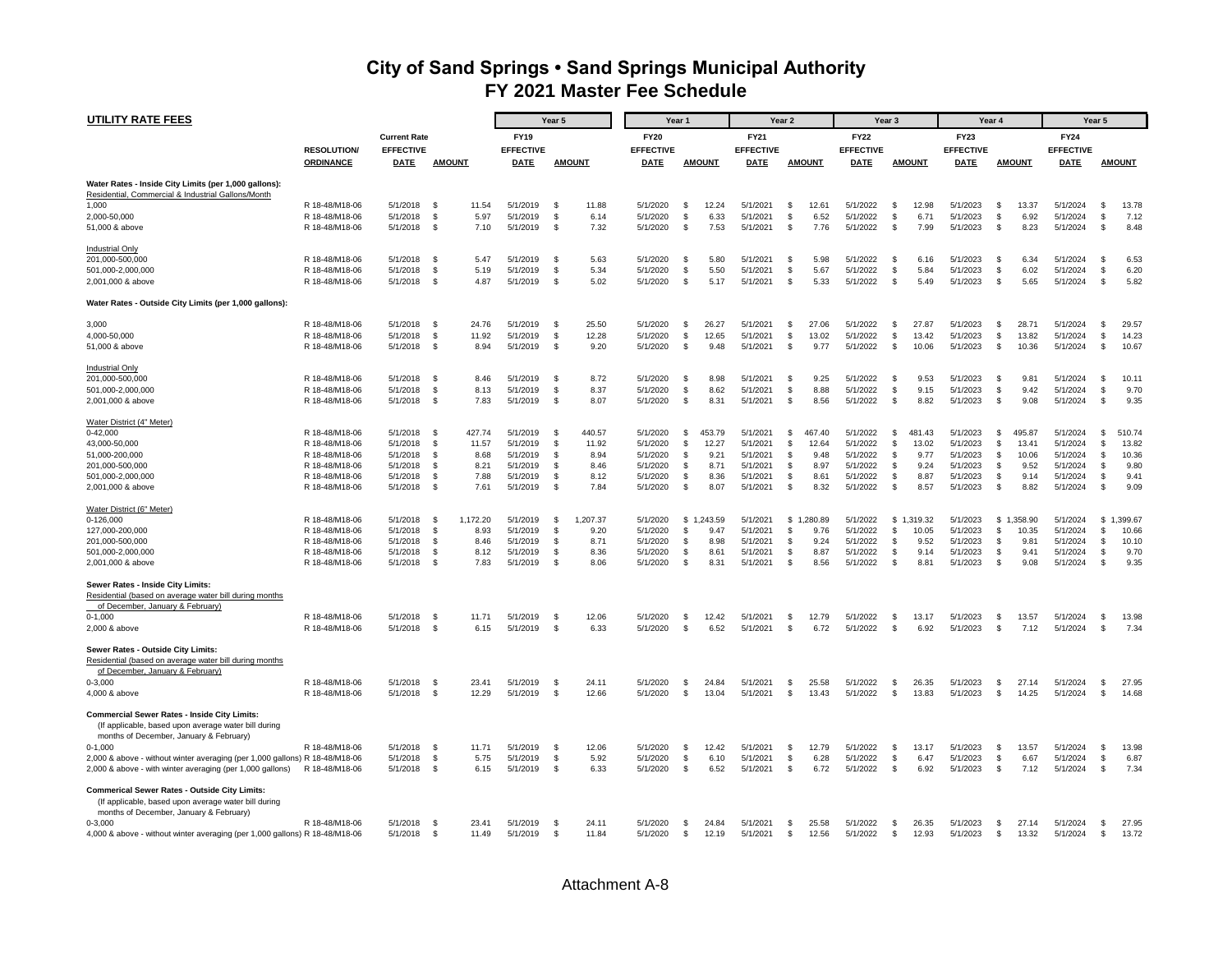| <b>UTILITY RATE FEES</b>                                       |                                  |                      |                                   |                      | Year 5                           |                 |                      | Year 1               |                  |                      | Year 2               |                 | Year 3               |                     |                  |                      | Year 4   |                  |                      | Year 5         |                  |
|----------------------------------------------------------------|----------------------------------|----------------------|-----------------------------------|----------------------|----------------------------------|-----------------|----------------------|----------------------|------------------|----------------------|----------------------|-----------------|----------------------|---------------------|------------------|----------------------|----------|------------------|----------------------|----------------|------------------|
|                                                                |                                  | <b>Current Rate</b>  |                                   | <b>FY19</b>          |                                  |                 | <b>FY20</b>          |                      |                  | <b>FY21</b>          |                      |                 | <b>FY22</b>          |                     |                  | <b>FY23</b>          |          |                  | <b>FY24</b>          |                |                  |
|                                                                |                                  | <b>EFFECTIVE</b>     |                                   | <b>EFFECTIVE</b>     |                                  |                 | <b>EFFECTIVE</b>     |                      |                  | <b>EFFECTIVE</b>     |                      |                 | <b>EFFECTIVE</b>     |                     |                  | <b>EFFECTIVE</b>     |          |                  | <b>EFFECTIVE</b>     |                |                  |
|                                                                | <b>RESOLUTION</b>                |                      |                                   |                      |                                  |                 |                      |                      | <b>AMOUNT</b>    |                      |                      |                 |                      |                     |                  |                      |          | <b>AMOUNT</b>    |                      |                | <b>AMOUNT</b>    |
|                                                                | <b>ORDINANCE</b>                 | DATE                 | <b>AMOUNT</b>                     | <b>DATE</b>          |                                  | <b>AMOUNT</b>   | <b>DATE</b>          |                      |                  | <b>DATE</b>          |                      | <b>AMOUNT</b>   | <b>DATE</b>          |                     | <b>AMOUNT</b>    | DATE                 |          |                  | DATE                 |                |                  |
| 4,000 & above - with winter averaging (per 1,000 gallons)      | R 18-48/M18-06                   | 5/1/2018             | 12.29<br>- S                      | 5/1/2019             | - \$                             | 12.66           | 5/1/2020             | \$                   | 13.04            | 5/1/2021             | \$                   | 13.43           | 5/1/2022             | \$                  | 13.83            | 5/1/2023             | \$       | 14.25            | 5/1/2024             | $\mathfrak{L}$ | 14.68            |
| <b>Industrial Sewer Rates - Inside City Limits:</b>            |                                  |                      |                                   |                      |                                  |                 |                      |                      |                  |                      |                      |                 |                      |                     |                  |                      |          |                  |                      |                |                  |
| 100%<br>$0-1,000$                                              | R 18-48/M18-06                   | 5/1/2018             | \$<br>11.70                       | 5/1/2019             | S                                | 12.05           | 5/1/2020             | <b>S</b>             | 12.42            | 5/1/2021             | $\mathfrak{L}$       | 12.79           | 5/1/2022             | \$                  | 13.17            | 5/1/2023             | \$       | 13.57            | 5/1/2024             |                | 13.97            |
| 2,000 & above (per 1,000 gallons)                              | R 18-48/M18-06                   | 5/1/2018             | \$<br>5.75                        | 5/1/2019             | \$                               | 5.92            | 5/1/2020             | <b>S</b>             | 6.10             | 5/1/2021             | \$                   | 6.28            | 5/1/2022             | \$                  | 6.47             | 5/1/2023             | \$       | 6.67             | 5/1/2024             | - \$           | 6.87             |
| $0-1,000$<br>90%                                               | R 18-48/M18-06                   | 5/1/2018<br>5/1/2018 | \$<br>11.70<br>\$                 | 5/1/2019             | $\mathfrak{L}$<br>\$             | 12.05           | 5/1/2020<br>5/1/2020 | <b>S</b><br><b>S</b> | 12.42            | 5/1/2021<br>5/1/2021 | \$<br>- \$           | 12.79<br>5.67   | 5/1/2022<br>5/1/2022 | \$<br>\$            | 13.17<br>5.84    | 5/1/2023<br>5/1/2023 | \$<br>\$ | 13.57<br>6.02    | 5/1/2024<br>5/1/2024 | - \$<br>-8     | 13.97<br>6.20    |
| 2,000 & above (per 1,000 gallons)<br>80%<br>$0-1,000$          | R 18-48/M18-06<br>R 18-48/M18-06 | 5/1/2018             | 5.19<br>\$<br>11.70               | 5/1/2019<br>5/1/2019 | \$                               | 5.35<br>12.05   | 5/1/2020             | <b>S</b>             | 5.51<br>12.42    | 5/1/2021             | \$                   | 12.79           | 5/1/2022             | \$                  | 13.17            | 5/1/2023             | \$       | 13.57            | 5/1/2024             | - \$           | 13.97            |
| 2,000 & above (per 1,000 gallons)                              | R 18-48/M18-06                   | 5/1/2018             | \$<br>4.59                        | 5/1/2019             | \$                               | 4.73            | 5/1/2020             | <b>S</b>             | 4.87             | 5/1/2021             | \$                   | 5.02            | 5/1/2022             | \$                  | 5.17             | 5/1/2023             | \$       | 5.32             | 5/1/2024             | -8             | 5.48             |
| $0-1,000$<br>70%                                               | R 18-48/M18-06                   | 5/1/2018             | \$<br>11.70                       | 5/1/2019             | Ŝ.                               | 12.05           | 5/1/2020             | \$                   | 12.42            | 5/1/2021             | -\$                  | 12.79           | 5/1/2022             | \$                  | 13.17            | 5/1/2023             | \$       | 13.57            | 5/1/2024             | - \$           | 13.97            |
| 2,000 & above (per 1,000 gallons)                              | R 18-48/M18-06                   | 5/1/2018             | \$<br>4.03                        | 5/1/2019             | $\mathfrak{L}$                   | 4.15            | 5/1/2020             | -S                   | 4.28             | 5/1/2021             | - \$                 | 4.41            | 5/1/2022             | - \$                | 4.54             | 5/1/2023             | \$       | 4.67             | 5/1/2024             | - \$           | 4.81             |
| 60%<br>$0-1,000$                                               | R 18-48/M18-06                   | 5/1/2018             | \$<br>11.70                       | 5/1/2019             | \$                               | 12.05           | 5/1/2020             | <b>S</b>             | 12.42            | 5/1/2021             | \$                   | 12.79           | 5/1/2022             | \$                  | 13.17            | 5/1/2023             | \$       | 13.57            | 5/1/2024             | -S             | 13.97            |
| 2,000 & above (per 1,000 gallons)                              | R 18-48/M18-06                   | 5/1/2018             | <b>S</b><br>3.44                  | 5/1/2019             | $\mathfrak{L}$                   | 3.55            | 5/1/2020             | <b>S</b>             | 3.65             | 5/1/2021             | - \$                 | 3.76            | 5/1/2022             | $\mathcal{S}$       | 3.87             | 5/1/2023             | \$.      | 3.99             | 5/1/2024             | - \$           | 4.11             |
| 50%<br>$0-1,000$                                               | R 18-48/M18-06                   | 5/1/2018             | \$<br>11.70                       | 5/1/2019             | $\mathfrak{L}$                   | 12.05           | 5/1/2020             | \$                   | 12.42            | 5/1/2021             | -\$                  | 12.79           | 5/1/2022             | \$                  | 13.17            | 5/1/2023             | \$       | 13.57            | 5/1/2024             | - \$           | 13.97            |
| 2,000 & above (per 1,000 gallons)                              | R 18-48/M18-06                   | 5/1/2018             | \$<br>2.88                        | 5/1/2019             | \$                               | 2.97            | 5/1/2020             | <b>S</b>             | 3.06             | 5/1/2021             | \$                   | 3.15            | 5/1/2022             | - \$                | 3.25             | 5/1/2023             | \$       | 3.34             | 5/1/2024             | $\mathfrak{L}$ | 3.44             |
| 40%<br>$0-1,000$<br>2,000 & above (per 1,000 gallons)          | R 18-48/M18-06<br>R 18-48/M18-06 | 5/1/2018<br>5/1/2018 | \$<br>11.70<br>\$<br>2.29         | 5/1/2019<br>5/1/2019 | \$<br>$\mathfrak{L}$             | 12.05<br>2.36   | 5/1/2020<br>5/1/2020 | \$<br>-S             | 12.42<br>2.43    | 5/1/2021<br>5/1/2021 | \$<br>-S             | 12.79<br>2.51   | 5/1/2022<br>5/1/2022 | \$<br>$\mathcal{S}$ | 13.17<br>2.58    | 5/1/2023<br>5/1/2023 | \$<br>\$ | 13.57<br>2.66    | 5/1/2024<br>5/1/2024 | - \$           | 13.97<br>2.74    |
| $0-1,000$<br>30%                                               | R 18-48/M18-06                   | 5/1/2018             | \$<br>11.70                       | 5/1/2019             | $\mathfrak{L}$                   | 12.05           | 5/1/2020             | \$                   | 12.42            | 5/1/2021             | \$                   | 12.79           | 5/1/2022             | \$                  | 13.17            | 5/1/2023             | \$       | 13.57            | 5/1/2024             | -8             | 13.97            |
| 2,000 & above (per 1,000 gallons)                              | R 18-48/M18-06                   | 5/1/2018             | \$<br>1.74                        | 5/1/2019             | \$                               | 1.79            | 5/1/2020             | <b>S</b>             | 1.84             | 5/1/2021             | \$                   | 1.90            | 5/1/2022             | - \$                | 1.96             | 5/1/2023             | \$       | 2.01             | 5/1/2024             | $\mathfrak{L}$ | 2.07             |
| 20%<br>$0-1,000$                                               | R 18-48/M18-06                   | 5/1/2018             | \$<br>11 70                       | 5/1/2019             | \$                               | 12.05           | 5/1/2020             | \$                   | 12.42            | 5/1/2021             | \$                   | 12.79           | 5/1/2022             | \$                  | 13.17            | 5/1/2023             | \$       | 13.57            | 5/1/2024             | - \$           | 13.97            |
| 2,000 & above (per 1,000 gallons)                              | R 18-48/M18-06                   | 5/1/2018             | \$<br>1.14                        | 5/1/2019             | $\mathfrak{L}$                   | 1.17            | 5/1/2020             | -S                   | 1.21             | 5/1/2021             | - \$                 | 1.24            | 5/1/2022             | $\mathcal{S}$       | 1.28             | 5/1/2023             | -S       | 1.32             | 5/1/2024             | - \$           | 1.36             |
| 10%<br>$0-1,000$                                               | R 18-48/M18-06                   | 5/1/2018             | \$<br>11.70                       | 5/1/2019             | \$                               | 12.05           | 5/1/2020             | \$                   | 12.42            | 5/1/2021             | \$                   | 12.79           | 5/1/2022             | \$                  | 13.17            | 5/1/2023             | \$       | 13.57            | 5/1/2024             | - \$           | 13.97            |
| 2,000 & above (per 1,000 gallons)                              | R 18-48/M18-06                   | 5/1/2018             | <b>S</b><br>0.58                  | 5/1/2019             | \$                               | 0.60            | 5/1/2020             | <b>S</b>             | 0.61             | 5/1/2021             | \$                   | 0.63            | 5/1/2022             | -\$                 | 0.65             | 5/1/2023             | \$       | 0.67             | 5/1/2024             | - \$           | 0.69             |
| Industrial Rates - Outside City Limits:                        |                                  |                      |                                   |                      |                                  |                 |                      |                      |                  |                      |                      |                 |                      |                     |                  |                      |          |                  |                      |                |                  |
| $0 - 3,000$<br>4,000 & above                                   | R 18-48/M18-06<br>R 18-48/M18-06 | 5/1/2018<br>5/1/2018 | S<br>23.41<br>\$<br>12.29         | 5/1/2019<br>5/1/2019 | -96<br>S                         | 24.11<br>12.66  | 5/1/2020<br>5/1/2020 | \$<br><b>S</b>       | 24.83<br>13.04   | 5/1/2021<br>5/1/2021 | - \$<br>\$           | 25.58<br>13.43  | 5/1/2022<br>5/1/2022 | - \$<br>\$          | 26.34<br>13.84   | 5/1/2023<br>5/1/2023 | \$<br>\$ | 27.13<br>14.25   | 5/1/2024<br>5/1/2024 | - \$<br>- \$   | 27.95<br>14.68   |
| <b>Residential Refuse Rates:</b>                               |                                  |                      |                                   |                      |                                  |                 |                      |                      |                  |                      |                      |                 |                      |                     |                  |                      |          |                  |                      |                |                  |
| Polykart serviuce (pickup 1 cart + up to 8 bags per week)      | R 18-48/M18-06                   | 5/1/2018             | 19.98<br>- \$                     | 5/1/2019             | S                                | 19.98           | 5/1/2020             | -S                   | 19.98            | 5/1/2021             | - \$                 | 19.98           | 5/1/2022             | \$                  | 20.58            | 5/1/2023             | \$       | 21.20            | 5/1/2024             | - \$           | 21.83            |
| Extra pickup (polykart service OR 10 bags per charge)          | R 18-48/M18-06                   | 5/1/2018             | <b>S</b><br>28.14                 | 5/1/2019             | $\mathbf{f}$                     | 28.14           | 5/1/2020             | <b>S</b>             | 28.14            | 5/1/2021             | -S                   | 28.14           | 5/1/2022             | \$                  | 28.98            | 5/1/2023             | \$       | 29.85            | 5/1/2024             | - \$           | 30.75            |
| <b>Commercial Refuse Rates:</b>                                |                                  |                      |                                   |                      |                                  |                 |                      |                      |                  |                      |                      |                 |                      |                     |                  |                      |          |                  |                      |                |                  |
| <b>Commerical Polykart</b>                                     | R 18-48/M18-06<br>R 18-48/M18-06 | 5/1/2018<br>5/1/2018 | 19.98<br><b>S</b><br>\$<br>57.69  | 5/1/2019<br>5/1/2019 | $\mathbf{\hat{s}}$<br>\$         | 19.98<br>57.69  | 5/1/2020<br>5/1/2020 | <b>S</b><br>-S       | 19.98<br>57.69   | 5/1/2021<br>5/1/2021 | $\mathcal{F}$<br>-\$ | 19.98<br>57.69  | 5/1/2022<br>5/1/2022 | \$<br>\$            | 20.57<br>59.42   | 5/1/2023<br>5/1/2023 | \$<br>\$ | 21.19<br>61.20   | 5/1/2024<br>5/1/2024 | - \$<br>- \$   | 21.83<br>63.03   |
| 2-yard dumpster (1xwk pickup)<br>2-yard dumpster (2xwk pickup) | R 18-48/M18-06                   | 5/1/2018             | \$<br>86.33                       | 5/1/2019             | $\mathbf{\hat{s}}$               | 86.33           | 5/1/2020             | -S                   | 86.33            | 5/1/2021             | <b>S</b>             | 86.33           | 5/1/2022             | $\mathfrak s$       | 88.92            | 5/1/2023             | \$       | 91.58            | 5/1/2024             | - \$           | 94.33            |
| 2-yard dumpster (3xwk pickup)                                  | R 18-48/M18-06                   | 5/1/2018             | \$<br>105.85                      | 5/1/2019             | \$                               | 105.85          | 5/1/2020             | \$                   | 105.85           | 5/1/2021             | \$                   | 105.85          | 5/1/2022             | \$                  | 109.03           | 5/1/2023             | \$       | 112.30           | 5/1/2024             | -S             | 115.67           |
| 2-yard dumpster (4xwk pickup)                                  | R 18-48/M18-06                   | 5/1/2018             | <b>S</b><br>127.97                | 5/1/2019             | $\mathfrak{L}$                   | 127.97          | 5/1/2020             | \$                   | 127.97           | 5/1/2021             | - \$                 | 127.97          | 5/1/2022             | $\mathbf{\hat{s}}$  | 131.81           | 5/1/2023             | \$.      | 135.76           | 5/1/2024             | $\mathcal{R}$  | 139.84           |
| 2-yard dumpster (5xwk pickup)                                  | R 18-48/M18-06                   | 5/1/2018             | \$<br>148.85                      | 5/1/2019             | \$                               | 148.85          | 5/1/2020             | \$                   | 148.85           | 5/1/2021             | -\$                  | 148.85          | 5/1/2022             | $\sqrt{3}$          | 153.32           | 5/1/2023             | \$       | 157.92           | 5/1/2024             | - \$           | 162.65           |
| 2-yard dumpster (6x wk pickup)                                 | R 18-48/M18-06                   | 5/1/2018             | \$<br>186.67                      | 5/1/2019             | \$                               | 186.67          | 5/1/2020             | \$                   | 186.67           | 5/1/2021             | \$                   | 186.67          | 5/1/2022             | $\mathfrak s$       | 192.27           | 5/1/2023             | \$       | 198.04           | 5/1/2024             | $\mathfrak{L}$ | 203.98           |
| 3-yard dumpster (1xwk pickup)                                  | R 18-48/M18-06                   | 5/1/2018             | \$<br>68.03                       | 5/1/2019             | \$                               | 68.03           | 5/1/2020             | \$                   | 68.03            | 5/1/2021             | \$                   | 68.03           | 5/1/2022             | \$                  | 70.07            | 5/1/2023             | \$       | 72.18            | 5/1/2024             | ፍ              | 74.34            |
| 3-yard dumpster (2xwk pickup)                                  | R 18-48/M18-06                   | 5/1/2018             | \$<br>99.38<br>138.44             | 5/1/2019             | $\mathfrak{L}$<br>$\mathfrak{L}$ | 99.38<br>138.44 | 5/1/2020             | \$                   | 99.38            | 5/1/2021             | -S                   | 99.38<br>138.44 | 5/1/2022             | \$<br>$\mathfrak s$ | 102.37<br>142.59 | 5/1/2023             | \$       | 105.44<br>146.87 | 5/1/2024             | - \$<br>-8     | 108.60           |
| 3-yard dumpster (3xwk pickup)<br>3-yard dumpster 4xwk pickup)  | R 18-48/M18-06<br>R 18-48/M18-06 | 5/1/2018<br>5/1/2018 | \$<br><b>S</b><br>182.73          | 5/1/2019<br>5/1/2019 | \$                               | 182.73          | 5/1/2020<br>5/1/2020 | \$<br>\$             | 138.44<br>182.73 | 5/1/2021<br>5/1/2021 | \$<br>\$             | 182.73          | 5/1/2022<br>5/1/2022 | \$                  | 188.21           | 5/1/2023<br>5/1/2023 | \$<br>\$ | 193.85           | 5/1/2024<br>5/1/2024 | -S             | 151.27<br>199.67 |
| 3-yard dumpster (5xwk pickup)                                  | R 18-48/M18-06                   | 5/1/2018             | \$<br>219 19                      | 5/1/2019             | $\mathfrak{L}$                   | 219 19          | 5/1/2020             | \$                   | 219.19           | 5/1/2021             | \$                   | 219.19          | 5/1/2022             | $\mathfrak s$       | 225.77           | 5/1/2023             | \$       | 232.54           | 5/1/2024             | - \$           | 239.51           |
| 3-yard dumpster 6xwk pickup)                                   | R 18-48/M18-06                   | 5/1/2018             | \$<br>267.42                      | 5/1/2019             | Ŝ.                               | 267.42          | 5/1/2020             | -S                   | 267.42           | 5/1/2021             | \$                   | 267.42          | 5/1/2022             | - \$                | 275.45           | 5/1/2023             | \$       | 283.71           | 5/1/2024             | - \$           | 292.22           |
| 4-yard dumpster (1xwk pickup)                                  | R 18-48/M18-06                   | 5/1/2018             | S.<br>82.45                       | 5/1/2019             | $\mathbf{\hat{s}}$               | 82.45           | 5/1/2020             | -S                   | 82.45            | 5/1/2021             | <b>S</b>             | 82.45           | 5/1/2022             | s.                  | 84.92            | 5/1/2023             | \$       | 87.47            | 5/1/2024             | - \$           | 90.09            |
| 4-yard dumpster (2x wk pickup)                                 | R 18-48/M18-06                   | 5/1/2018             | \$<br>121.50                      | 5/1/2019             | \$                               | 121.50          | 5/1/2020             | \$                   | 121.50           | 5/1/2021             | \$                   | 121.50          | 5/1/2022             | \$                  | 125.15           | 5/1/2023             | \$       | 128.90           | 5/1/2024             | -S             | 132.77           |
| 4-yard dumpster 3xwk pickup)                                   | R 18-48/M18-06                   | 5/1/2018             | - \$<br>180.08                    | 5/1/2019             | $\mathfrak{L}$                   | 180.08          | 5/1/2020             | \$                   | 180.08           | 5/1/2021             | -S                   | 180.08          | 5/1/2022             | \$                  | 185.48           | 5/1/2023             | -S       | 191.05           | 5/1/2024             | $\mathfrak{L}$ | 196.78           |
| 4-yard dumpster (4xwk pickup)                                  | R 18-48/M18-06                   | 5/1/2018             | \$<br>236.07                      | 5/1/2019             | \$                               | 236.07          | 5/1/2020             | \$                   | 236.07           | 5/1/2021             | -\$                  | 236.07          | 5/1/2022             | -S                  | 243.15           | 5/1/2023             | \$       | 250.45           | 5/1/2024             | - \$           | 257.96           |
| 4-yard dumpster (5xwk pickup)                                  | R 18-48/M18-06                   | 5/1/2018             | \$<br>301.13                      | 5/1/2019             | \$<br>\$                         | 301.13          | 5/1/2020             | \$                   | 301.13           | 5/1/2021             | \$                   | 301.13          | 5/1/2022             | \$                  | 310.17           | 5/1/2023             | \$       | 319.47           | 5/1/2024             | $\mathfrak{L}$ | 329.06           |
| 4-yard dumpster (6xwk pickup)                                  | R 18-48/M18-06<br>R 18-48/M18-06 | 5/1/2018<br>5/1/2018 | \$<br>348.12<br><b>S</b><br>94.09 | 5/1/2019<br>5/1/2019 | $\mathfrak{L}$                   | 348.12<br>94.09 | 5/1/2020<br>5/1/2020 | \$<br>\$             | 348.12<br>94.09  | 5/1/2021<br>5/1/2021 | \$<br>- \$           | 348.12<br>94.09 | 5/1/2022<br>5/1/2022 | \$<br>\$            | 358.56<br>96.92  | 5/1/2023<br>5/1/2023 | \$<br>\$ | 369.32<br>99.83  | 5/1/2024<br>5/1/2024 | -S<br>- \$     | 380.40<br>102.82 |
| 6-yard dumpster (1xwk pickup)<br>6-yard dumpster (2xwk pickup) | R 18-48/M18-06                   | 5/1/2018             | 174.90<br>S.                      | 5/1/2019             | Ŝ.                               | 174.90          | 5/1/2020             | \$                   | 174.90           | 5/1/2021             | \$                   | 174.90          | 5/1/2022             | \$                  | 180.15           | 5/1/2023             | \$       | 185.55           | 5/1/2024             | - \$           | 191.12           |
| 6-yard dumpster (3xwk pickup)                                  | R 18-48/M18-06                   | 5/1/2018             | \$<br>260.89                      | 5/1/2019             | \$                               | 260.89          | 5/1/2020             | <b>S</b>             | 260.89           | 5/1/2021             | \$                   | 260.89          | 5/1/2022             | \$                  | 268.72           | 5/1/2023             | \$       | 276.78           | 5/1/2024             | -S             | 285.08           |
| 6-yard dumpster (4xwk pickup)                                  | R 18-48/M18-06                   | 5/1/2018             | \$<br>344.30                      | 5/1/2019             | $\mathfrak{L}$                   | 344.30          | 5/1/2020             | \$                   | 344.30           | 5/1/2021             | \$                   | 344.30          | 5/1/2022             | \$                  | 354.63           | 5/1/2023             | \$       | 365.26           | 5/1/2024             | - \$           | 376.22           |
| 6-yard dumpster (5xwk pickup)                                  | R 18-48/M18-06                   | 5/1/2018             | <b>S</b><br>430.23                | 5/1/2019             | $\mathfrak{L}$                   | 430.23          | 5/1/2020             | \$                   | 430.23           | 5/1/2021             | - \$                 | 430.23          | 5/1/2022             | \$                  | 443.14           | 5/1/2023             | -S       | 456.43           | 5/1/2024             | - \$           | 470.12           |
| 6-yard dumpster (6xwk pickup)                                  | R 18-48/M18-06                   | 5/1/2018             | \$<br>510.98                      | 5/1/2019             | $\mathbf{\hat{s}}$               | 510.98          | 5/1/2020             | \$                   | 510.98           | 5/1/2021             | $\mathbb{S}$         | 510.98          | 5/1/2022             | $\mathfrak s$       | 526.31           | 5/1/2023             | \$       | 542.10           | 5/1/2024             | - \$           | 558.36           |
| 10-yard dumpster rental                                        | R 18-48/M18-06                   | 5/1/2018             | \$<br>56.67                       | 5/1/2019             | \$                               | 56.67           | 5/1/2020             | \$                   | 56.67            | 5/1/2021             | \$                   | 56.67           | 5/1/2022             | \$                  | 58.37            | 5/1/2023             | \$       | 60.12            | 5/1/2024             | -S             | 61.92            |
| 10-yard dumpster pickup                                        | R 18-48/M18-06                   | 5/1/2018             | 155.32<br>-S                      | 5/1/2019             | £.                               | 155.32          | 5/1/2020             | -S                   | 155.32           | 5/1/2021             | \$.                  | 155.32          | 5/1/2022             | £.                  | 159.98           | 5/1/2023             | -S       | 164.78           | 5/1/2024             | £.             | 169.72           |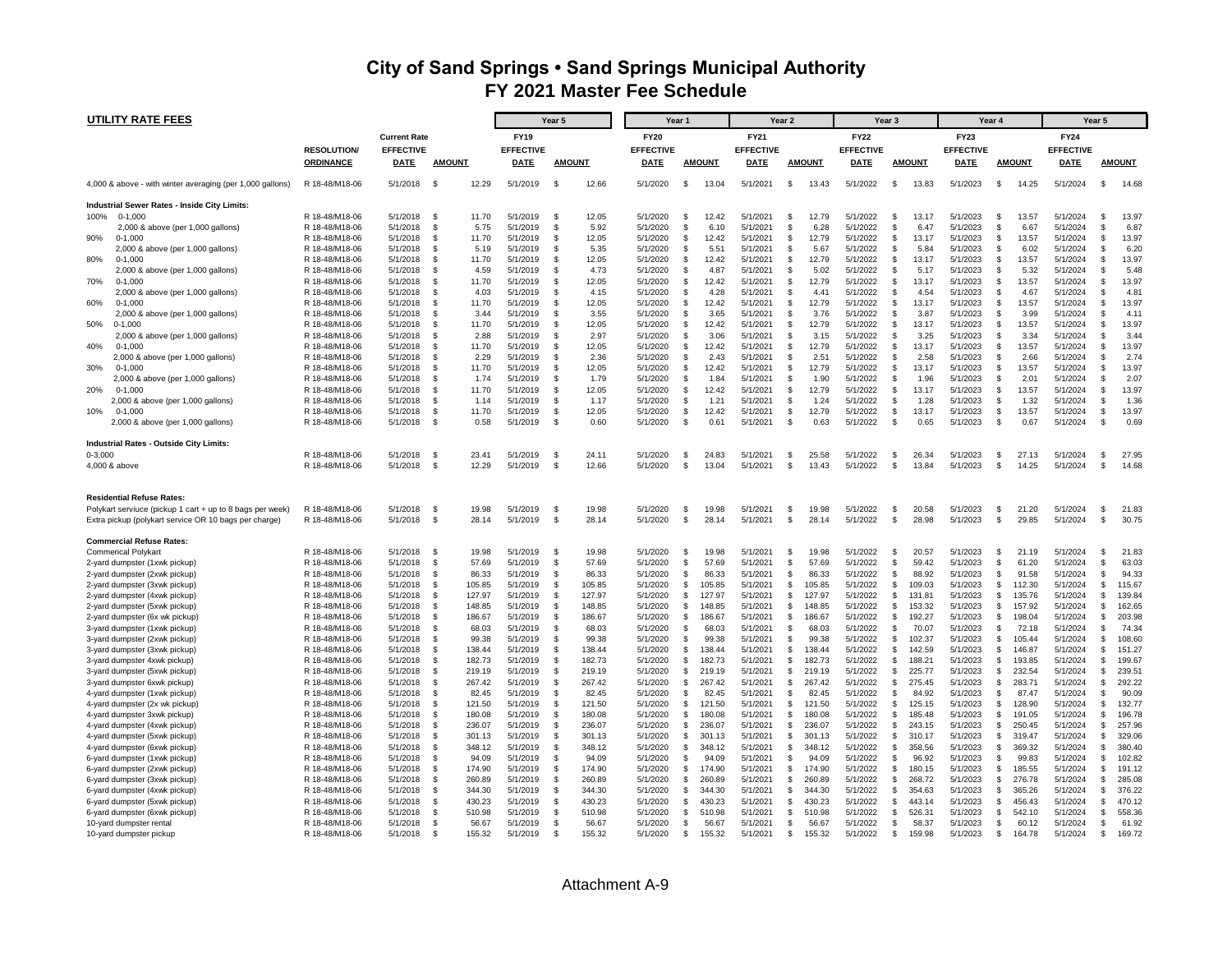| <b>UTILITY RATE FEES</b>         |                                        |                                                        |               |        |                                         | Year 5 |               | Year 1                                         |  |               | Year 2                                         |  |               | Year 3                                         |  |               | Year 4                                         |  |               | Year 5                                  |  |               |
|----------------------------------|----------------------------------------|--------------------------------------------------------|---------------|--------|-----------------------------------------|--------|---------------|------------------------------------------------|--|---------------|------------------------------------------------|--|---------------|------------------------------------------------|--|---------------|------------------------------------------------|--|---------------|-----------------------------------------|--|---------------|
|                                  | <b>RESOLUTION/</b><br><b>ORDINANCE</b> | <b>Current Rate</b><br><b>EFFECTIVE</b><br><b>DATE</b> | <b>AMOUNT</b> |        | <b>FY19</b><br><b>EFFECTIVE</b><br>DATE |        | <b>AMOUNT</b> | <b>FY20</b><br><b>EFFECTIVE</b><br><b>DATE</b> |  | <b>AMOUNT</b> | <b>FY21</b><br><b>EFFECTIVE</b><br><b>DATE</b> |  | <b>AMOUNT</b> | <b>FY22</b><br><b>EFFECTIVE</b><br><b>DATE</b> |  | <b>AMOUNT</b> | <b>FY23</b><br><b>EFFECTIVE</b><br><b>DATE</b> |  | <b>AMOUNT</b> | <b>FY24</b><br><b>EFFECTIVE</b><br>DATE |  | <b>AMOUNT</b> |
| 15-yard dumpster rental          | R 18-48/M18-06                         | 5/1/2018                                               | - \$          | 85.59  | 5/1/2019                                | - \$   | 85.59         | 5/1/2020                                       |  | 85.59         | 5/1/202                                        |  | 85.59         | 5/1/2022                                       |  | 88.16         | 5/1/2023                                       |  | 90.8'         | 5/1/2024                                |  | 93.53         |
| 15-yard dumpster pickup          | R 18-48/M18-06                         | 5/1/2018                                               | - 55          | 191.34 | 5/1/2019                                | - 35   | 191.34        | 5/1/2020                                       |  | 191.34        | 5/1/2021                                       |  | 191.34        | 5/1/2022                                       |  | 197.08        | 5/1/2023                                       |  | 202.99        | 5/1/2024                                |  | 209.08        |
| 20-yard dumpster rental          | R 18-48/M18-06                         | 5/1/2018                                               | - 55          | 113.28 | 5/1/2019                                | £.     | 113.28        | 5/1/2020                                       |  | 113.28        | 5/1/202                                        |  | 113.28        | 5/1/2022                                       |  | 116.68        | 5/1/2023                                       |  | 120.18        | 5/1/2024                                |  | 123.79        |
| 20-yard dumpster pickup          | R 18-48/M18-06                         | 5/1/2018                                               |               | 254.36 | 5/1/2019                                | -86    | 254.36        | 5/1/2020                                       |  | 254.36        | 5/1/202                                        |  | 254.36        | 5/1/2022                                       |  | 262.00        | 5/1/2023                                       |  | 269.86        | 5/1/2024                                |  | 277.95        |
| 30-yard dumpster rental          | R 18-48/M18-06                         | 5/1/2018                                               |               | 172.49 | 5/1/2019                                |        | 172.49        | 5/1/2020                                       |  | 172.49        | 5/1/202                                        |  | 172.49        | 5/1/2022                                       |  | 177.66        | 5/1/2023                                       |  | 182.99        | 5/1/2024                                |  | 188.48        |
| 30-yard dumpster pickup          | R 18-48/M18-06                         | 5/1/2018                                               |               | 326.40 | 5/1/2019                                |        | 326.40        | 5/1/2020                                       |  | 326.40        | 5/1/202                                        |  | 326.40        | 5/1/2022                                       |  | 336.19        | 5/1/2023                                       |  | 346.28        | 5/1/2024                                |  | 356.66        |
| Rolloff Dumpster Delivery Charge | R 18-48/M18-06                         | 5/1/2018                                               |               | 28.14  | 5/1/2019                                |        | 28.14         | 5/1/2020                                       |  | 28.14         | 5/1/202                                        |  | 28.14         | 5/1/2022                                       |  | 28.98         | 5/1/2023                                       |  | 29.85         | 5/1/2024                                |  | 30.75         |
| Extra pickup-all size dumpsters  | R 18-48/M18-06                         | 5/1/2018                                               | - 55          | 28.14  | 5/1/2019                                | £.     | 28.14         | 5/1/2020                                       |  | 28.14         | 5/1/202                                        |  | 28.14         | 5/1/2022                                       |  | 28.98         | 5/1/2023                                       |  | 29.85         | 5/1/2024                                |  | 30.75         |
| <b>Storm Water utility Fee:</b>  | R 18-48/M18-06                         | 5/1/2018                                               | - \$          | 5.63   | 5/1/2019                                | £.     | 5.80          | 5/1/2020                                       |  | 5.97          | 5/1/202                                        |  | 6.15          | 5/1/2022                                       |  | 6.33          | 5/1/2023                                       |  | 6.52          | 5/1/2024                                |  | 6.72          |

| <b>Tap Fees Inside:</b> |
|-------------------------|
|-------------------------|

| Water 5/8" meter (plus contractor charges)        | R 18-48/M18-06 | 5/1/2018 | S<br>750.00 |            |  |  |  |  |
|---------------------------------------------------|----------------|----------|-------------|------------|--|--|--|--|
| Water 1" meter (plus contractor charges)          | R 18-48/M18-06 | 5/1/2018 | S           | 1.000.00   |  |  |  |  |
| Water 2" turbine meter (plus contractor charges)  | R 18-48/M18-06 | 5/1/2018 | S           | 1.700.00   |  |  |  |  |
| Water 2" compound meter (plus contractor charges) | R 18-48/M18-06 | 5/1/2018 | S           | 2.100.00   |  |  |  |  |
| Water 3" compound meter (plus contractor charges) | R 18-48/M18-06 | 5/1/2018 | S           | 2.400.00   |  |  |  |  |
| Water 4" compound meter (plus contractor charges) | R 18-48/M18-06 | 5/1/2018 | S           | 3.700.00   |  |  |  |  |
| Water 6" compound meter (plus contractor charges) | R 18-48/M18-06 | 5/1/2018 | S           | 4.700.00   |  |  |  |  |
| <b>Tap Fees Outside:</b>                          |                |          |             |            |  |  |  |  |
| Water 5/8" meter (plus contractor charges)        | R 18-48/M18-06 | 5/1/2018 | S           | 1.250.00   |  |  |  |  |
| Water 1" meter (plus contractor charges)          | R 18-48/M18-06 | 5/1/2018 | S           | 1.500.00   |  |  |  |  |
| Water 2" meters and above -- same fees as inside  | R 18-48/M18-06 | 5/1/2018 |             |            |  |  |  |  |
| <b>Sewer Connection Fee</b>                       | R 18-48/M18-06 | 5/1/2018 | S           | 200.00     |  |  |  |  |
| Sewer Winter Quarter Average -- New Customer      | R 18-48/M18-06 | 5/1/2018 |             | 3.000 gal. |  |  |  |  |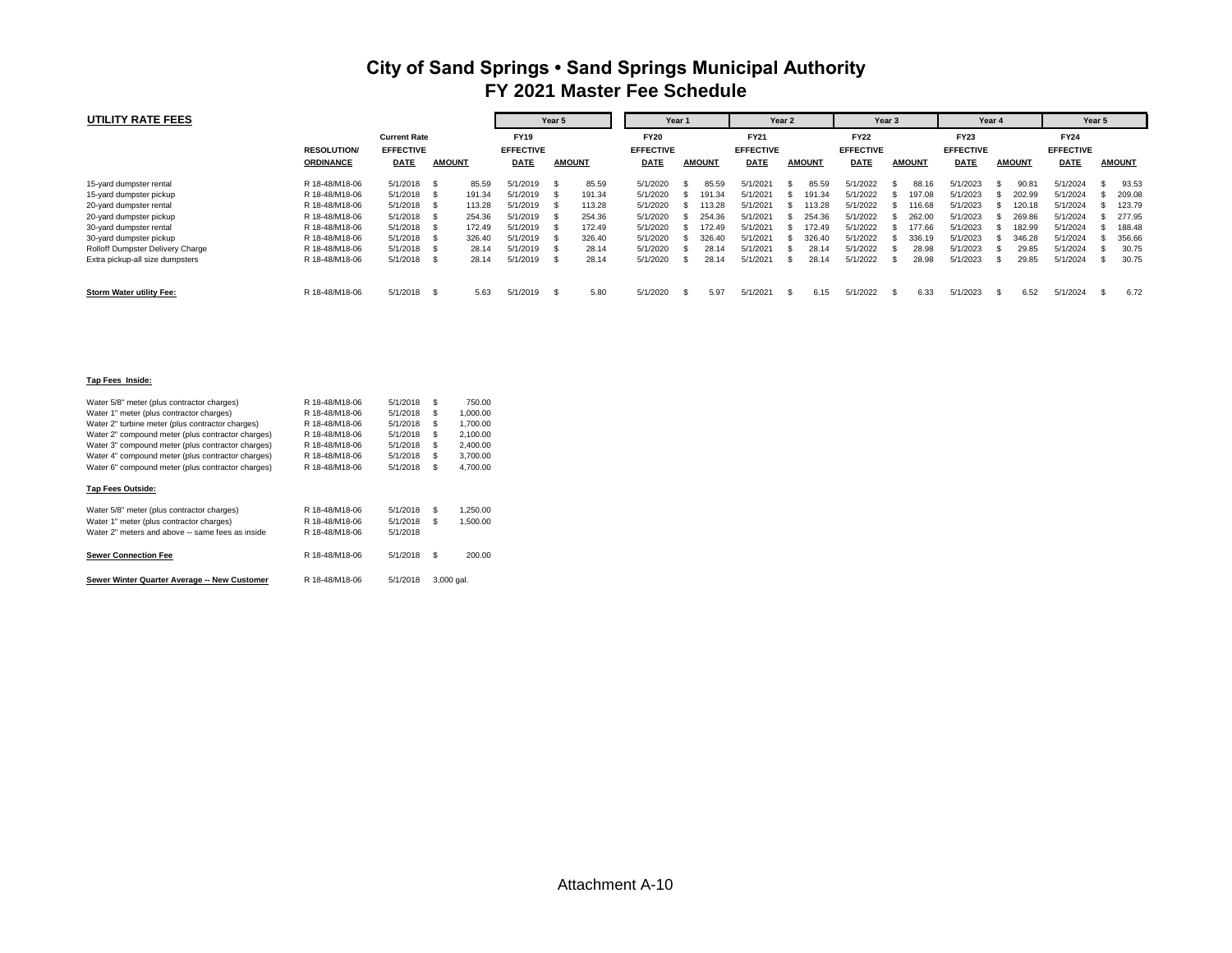### **CUSTOMER SERVICE FEES**

|                                                              |                   | <b>Current Rate</b> |                | <b>New Rate</b>  |               |
|--------------------------------------------------------------|-------------------|---------------------|----------------|------------------|---------------|
|                                                              | <b>RESOLUTION</b> | <b>EFFECTIVE</b>    |                | <b>EFFECTIVE</b> |               |
|                                                              | <b>ORDINANCE</b>  | <b>DATE</b>         | <b>AMOUNT</b>  | <b>DATE</b>      | <b>AMOUNT</b> |
| <b>SERVICE FEES:</b>                                         | Res. 07-15        | 1/1/2007            |                |                  |               |
| Utility Connect Fee (initiate, reinsate or transfer service) | Res.07-15         | 1/1/2007            | \$<br>25.00    |                  |               |
| <b>Return Check Fee</b>                                      | R 9-21/M09-06     | 7/1/2009            | \$<br>35.00    |                  |               |
| <b>Utility Collection Fee</b>                                | R19-26/M19-05     | 7/1/2019            | \$<br>50.00    |                  |               |
| Utility Call-out Fee (after hours)                           | R 9-21/M09-06     | 7/1/2009            | \$<br>50.00    |                  |               |
| Damage or Removal of Meter Lock or Clamp                     | R10-38/M11-03     | 5/1/2011            | \$<br>50.00    |                  |               |
| Meter Pull & Test (only if meter is NOT defective)           | R19-26/M19-05     | 7/1/2019            | \$<br>75.00    |                  |               |
| Destruction of Meter Equipment (per device)                  | R10-38/M11-03     | 5/1/2011            | Rep'l Cost     |                  |               |
| Destruction of Meter Can                                     | R10-38/M11-03     | 5/1/2011            | Rep'l Cost     |                  |               |
| Unauthorized Water Usage                                     | R10-38/M11-03     | 5/1/2011            | \$<br>200.00   |                  |               |
| Destroy Polykart                                             | R 9-21/M09-06     | 7/1/2009            | \$<br>100.00   |                  |               |
| Hydrant Meter Rental (per day, plus total water usage)       | Res.07-15         | 1/1/2007            | \$<br>5.00     |                  |               |
| <b>Credit Card Convenience Fee</b>                           | R 9-21/M09-06     | 7/1/2009            | \$<br>2.00     |                  |               |
| Inspection Connection Fee (temporary water activation)       | R10-16/M10-04     | 7/1/2010            | \$<br>50.00    |                  |               |
| Collection service recovery fee                              | Res 09-25         | 6/22/2009           | max 35%        |                  |               |
| Late Penalty on past due utility balances                    | R19-26/M19-05     | 7/1/2019            | 10% per mo     |                  |               |
| <b>UTITITY DEPOSITS:</b>                                     |                   |                     |                |                  |               |
| Residential - homeowners/renters (with cap of \$300)         | Res 07-12         | 1/1/2007            | \$<br>100.00   |                  |               |
| Commercial (with cap of \$300)                               | Res.07-12         | 1/1/2007            | \$<br>100.00   |                  |               |
| Industry (with cap of \$300)                                 | Res.07-12         | 1/1/2007            | \$<br>200.00   |                  |               |
| <b>Hydrant Meter</b>                                         | R 18-48/M18-06    | 5/1/2018            | \$<br>1,250.00 |                  |               |
| <b>Effluent Cischarge Permit:</b>                            | R 9-21/M09-06     | 7/1/2009            | \$<br>250.00   |                  |               |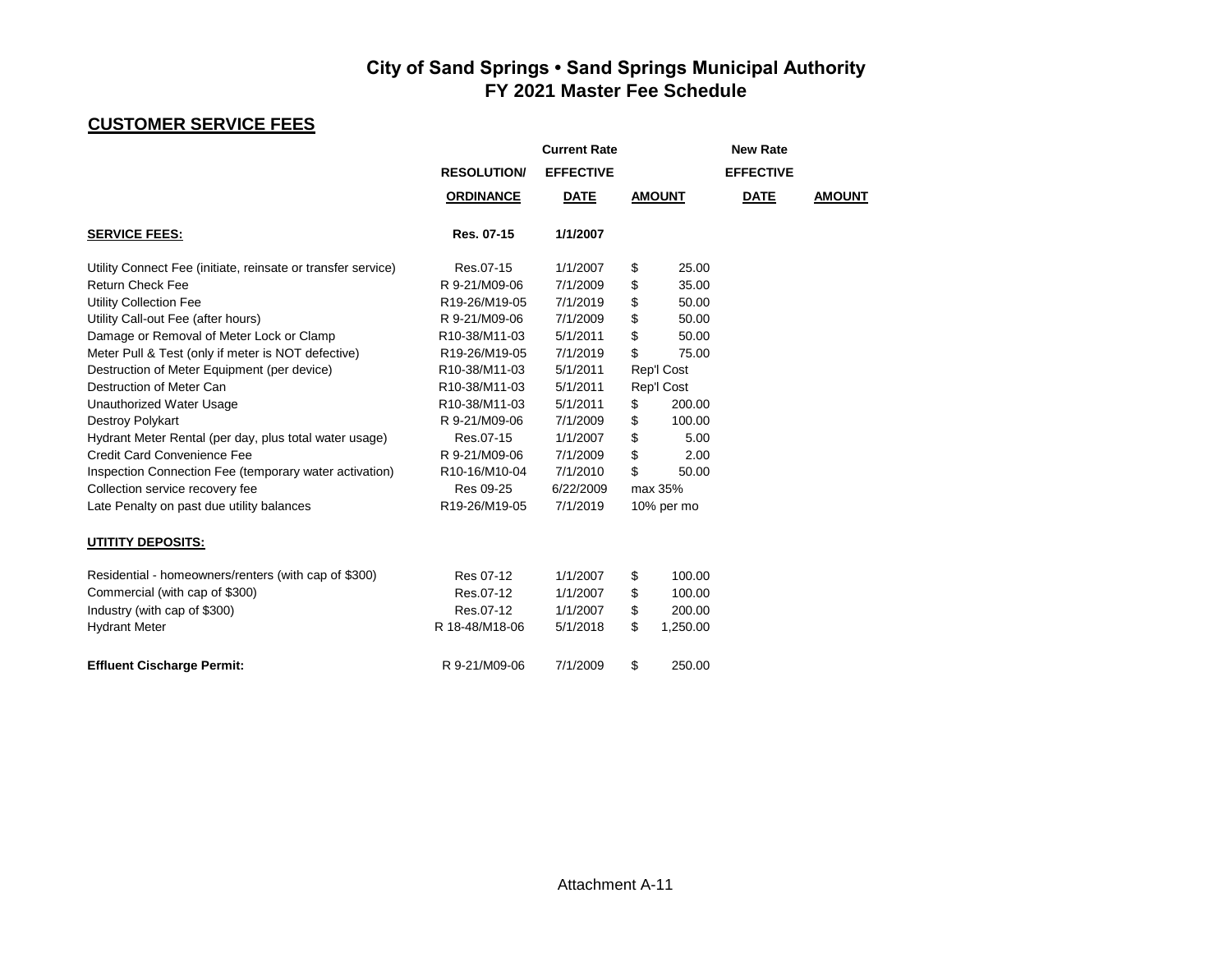#### **PLANNING AND NEIGHBORHOOD SERVICES FEES**

| <b>CURRENT</b><br><b>NEW FEE</b><br><b>FEE</b><br><b>FEE</b><br><b>RESOLUTION/</b><br><b>EFFECTIVE</b>   |               |
|----------------------------------------------------------------------------------------------------------|---------------|
| <b>DATE</b><br><b>ORDINANCE</b><br><b>DATE</b><br><b>AMOUNT</b>                                          | <b>AMOUNT</b> |
|                                                                                                          |               |
| <b>BUILDING PERMIT FEES:</b>                                                                             |               |
| 6/9/2008 \$<br>25.00<br><b>Zoning Clearance Permit</b><br>R10-16/M10-04                                  |               |
| Residential Permit Fee-New or Addition:                                                                  |               |
| 7/1/2010 \$<br>0-600 Square Feet<br>R10-16/M10-04<br>83.00                                               |               |
| 165.00<br>601-1,000 Square Feet<br>R10-16/M10-04<br>7/1/2010 \$                                          |               |
| 7/1/2010 \$<br>220.00<br>1,001-2,000 Square Feet<br>R10-16/M10-04                                        |               |
| 2,001-3,000 Square Feet<br>R10-16/M10-04<br>7/1/2010 \$<br>275.00                                        |               |
| 3,001-4,000 Square Feet<br>R10-16/M10-04<br>7/1/2010 \$<br>330.00                                        |               |
| 4,001-5,000 Square Feet<br>7/1/2010 \$<br>385.00<br>R10-16/M10-04                                        |               |
| 5,001 Square Feet & Up (per 1,000 sq ft or part thereof)<br>7/1/2010 \$<br>110.00<br>R10-16/M10-04       |               |
| <b>Commerical Permit Fee:</b>                                                                            |               |
| 0-1,000 Square Feet<br>7/1/2010 \$<br>330.00<br>R10-16/M10-04                                            |               |
| R10-16/M10-04<br>7/1/2010 \$<br>660.00<br>1,001-5,000 Square Feet                                        |               |
| 5,001-10,000 Square Feet<br>R10-16/M10-04<br>7/1/2010 \$<br>880.00                                       |               |
| 7/1/2010 \$<br>10,001 Sqare Feet & Up (per 5,000 sq ft or part thereof)<br>R10-16/M10-04<br>330.00       |               |
| <b>Residential Remodel Permit</b><br>83.00<br>R10-16/M10-04<br>7/1/2010 \$                               |               |
| <b>Commerical Remodel Permit:</b>                                                                        |               |
| 7/1/2010 \$<br>165.00<br>First 1,000 Square Feet<br>R10-16/M10-04                                        |               |
| 1,001-5,000 Square Feet<br>R10-16/M10-04<br>7/1/2010 \$<br>330.00                                        |               |
| 7/1/2010 \$<br>83.00<br>5,001 Square Feet & Up (per 1,000 sq ft or part thereof)<br>R10-16/M10-04        |               |
| <b>Residential Park Fee:</b>                                                                             |               |
| Single-family dwelling<br>R10-16/M10-04<br>$3/1/2005$ \$<br>75.00                                        |               |
| $3/1/2005$ \$<br>25.00<br>Plus each bedroom<br>R10-16/M10-04                                             |               |
| Duplex dwelling<br>R10-16/M10-04<br>$3/1/2005$ \$<br>150.00                                              |               |
| Plus each bedroom<br>R10-16/M10-04<br>$3/1/2005$ \$<br>25.00                                             |               |
| Multi-family dwelling (each unit)<br>$3/1/2005$ \$<br>250.00<br>R10-16/M10-04                            |               |
| $3/1/2005$ \$<br>250.00<br>Mobile home (each lot or space)<br>R10-16/M10-04                              |               |
| Carport, Porch, Patio Roof Permit<br>55.00<br>R10-16/M10-04<br>7/1/2010 \$                               |               |
| 7/1/2010 \$<br>55.00<br>Pool<br>R10-16/M10-04                                                            |               |
| 7/1/2010 \$<br>28.00<br>Permit Withdrawal Fee-Residential<br>R10-16/M10-04                               |               |
| Permit Withdrawal Fee-Commercial<br>R10-16/M10-04<br>7/1/2010 \$<br>55.00                                |               |
| 110.00<br>Beginning Work Without Permit Penalty<br>R10-16/M10-04<br>7/1/2010 \$                          |               |
| Plan Resubmittal Fee (each occurrence)<br>7/1/2010 \$<br>28.00<br>R10-16/M10-04                          |               |
| <b>Conditional Building Permit</b><br>R10-16/M10-04<br>7/1/2010 \$<br>55.00                              |               |
| Uniform Building Code Commission Fee (59 OS 1000-23 and 1000-25)<br>4.00<br>R10-16/M10-04<br>6/1/2010 \$ |               |
| Administrative Fee - UBCC (59 OS 1000-23 and 1000-25)<br>R10-16/M10-04<br>6/1/2010 \$<br>0.50            |               |

**OTHER PERMIT FEES:**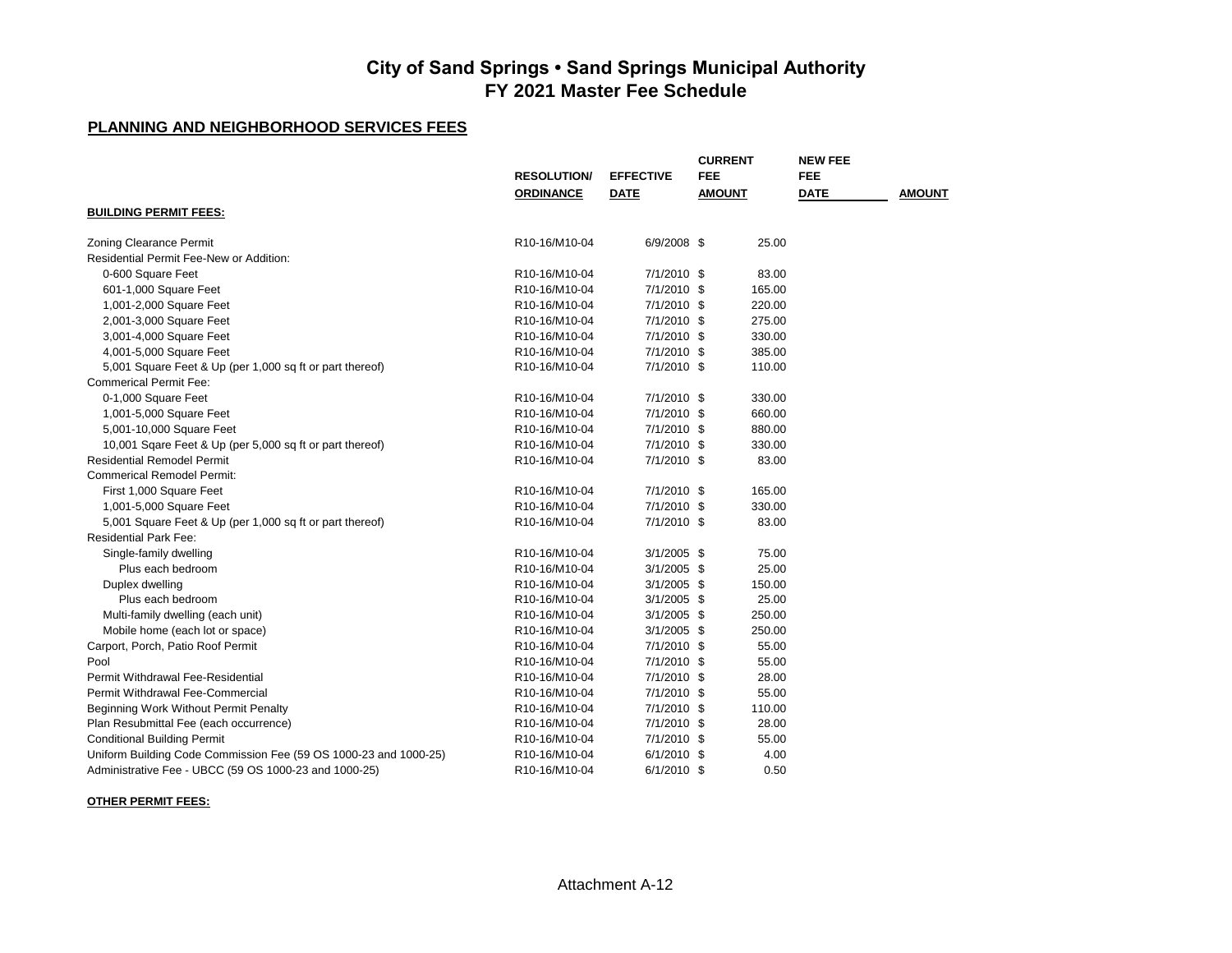| <b>FEE</b><br><b>RESOLUTION/</b><br><b>EFFECTIVE</b><br><b>FEE</b><br><b>DATE</b><br><b>ORDINANCE</b><br><b>DATE</b><br>AMOUNT<br>Demolition<br>$3/1/2005$ \$<br>25.00<br>R10-16/M10-04 | <b>AMOUNT</b> |
|-----------------------------------------------------------------------------------------------------------------------------------------------------------------------------------------|---------------|
|                                                                                                                                                                                         |               |
|                                                                                                                                                                                         |               |
|                                                                                                                                                                                         |               |
| 7/1/2010 \$<br>50.00<br>Certificate of Occupancy-New Construction<br>R10-16/M10-04                                                                                                      |               |
| $3/1/2005$ \$<br>50.00<br>Certificate of Occupance-Change in Use/Occupancy<br>R10-16/M10-04                                                                                             |               |
| $3/1/2005$ \$<br>100.00<br><b>Blasting Permit</b><br>R10-16/M10-04                                                                                                                      |               |
| $3/1/2005$ \$<br>25.00<br>Plus per blast charge<br>R10-16/M10-04                                                                                                                        |               |
| $3/1/2005$ \$<br>25.00<br>Earth Change Permit<br>R10-16/M10-04                                                                                                                          |               |
| $3/1/2005$ \$<br>25.00<br>Curb Cut/Sidewalk/Pavement Cut/Boring Permit<br>R10-16/M10-04                                                                                                 |               |
| 7/1/2010 \$<br>25.00<br><b>Special Assessment Letter</b><br>R10-16/M10-04                                                                                                               |               |
| Flood Map Determination<br>R10-16/M10-04<br>6/9/2008 \$<br>25.00                                                                                                                        |               |
| Oil/Gas Well Permit<br>R10-16/M10-04<br>$3/1/2005$ \$<br>600.00                                                                                                                         |               |
| Annual Renewal<br>$3/1/2005$ \$<br>250.00<br>R10-16/M10-04                                                                                                                              |               |
| Fiber Optic Cable-per lineal foot (annual)<br>$3/1/2005$ \$<br>1.00<br>R10-16/M10-04                                                                                                    |               |
| 1.00<br>Fiber Optic Cable-per lineal foot (inspection)<br>$3/1/2005$ \$<br>R10-16/M10-04                                                                                                |               |
| <b>Moving Permit</b><br>R10-16/M10-04<br>$3/1/2005$ \$<br>100.00                                                                                                                        |               |
| 7/1/2010 \$<br>25.00<br>Zoning Charge<br>R10-16/M10-04                                                                                                                                  |               |
| Public Nuisance Abatement Administrative fee<br>7/1/2010 \$<br>200.00<br>R10-16/M10-04                                                                                                  |               |
| Public Nuisance Abatement Administrative fee -- Dilapidated Building<br>7/1/2019 \$<br>500.00<br>R19-26/M19-05                                                                          |               |
| 7/1/2010 \$<br>55.00<br>Sign - 100 sq ft. or less (one side)<br>R10-16/M10-04                                                                                                           |               |
| 7/1/2010 \$<br>110.00<br>Sign - 101 or more sq. ft. (one side)<br>R10-16/M10-04                                                                                                         |               |
| Sign - Outdoor Advertising 250 sq. ft. or less (per side)<br>R10-16/M10-04<br>7/1/2010 \$<br>165.00                                                                                     |               |
| 7/1/2010 \$<br>Sign - Outdoor Advertising over 250 sq. ft. (per side)<br>R10-16/M10-04<br>330.00                                                                                        |               |
| Sign - Portable/Promotional (30 day limit)<br>R10-16/M10-04<br>$3/1/2005$ \$<br>50.00                                                                                                   |               |
| 7/1/2010 \$<br>100.00<br>Temporary Use Permit - 30 day limit<br>R10-16/M10-04                                                                                                           |               |
| 25.00<br>Zoning Code Book<br>R10-16/M10-04<br>6/9/2008 \$                                                                                                                               |               |
| 50.00<br>Plan Review (per sheet)<br>R10-16/M10-04<br>$3/1/2005$ \$                                                                                                                      |               |
| Record Drawing (per sheet)<br>R10-16/M10-04<br>$3/1/2005$ \$<br>200.00                                                                                                                  |               |
|                                                                                                                                                                                         |               |
| <b>INSPECTION FEES:</b>                                                                                                                                                                 |               |
| <b>Residential Building</b><br>R10-16/M10-04<br>7/1/2010 \$<br>55.00                                                                                                                    |               |
| <b>Commercial Building</b><br>R10-16/M10-04<br>7/1/2010 \$<br>110.00                                                                                                                    |               |
| 7/1/2010 \$<br>28.00<br>Reinspection/Miscellaneous Inspection Fee<br>R10-16/M10-04                                                                                                      |               |
| <b>Electrical Inspections</b>                                                                                                                                                           |               |
| 7/1/2010 \$<br>83.00<br>Single-phase, 100-270 volt, 100 amp service<br>R10-16/M10-04                                                                                                    |               |
| R10-16/M10-04<br>7/1/2010 \$<br>28.00<br>Plus per 100 amps or part thereof                                                                                                              |               |
| Three-plase, 100 amp service<br>7/1/2010 \$<br>138.00<br>R10-16/M10-04                                                                                                                  |               |
| 7/1/2010 \$<br>28.00<br>Plus per 100 amps or part thereof<br>R10-16/M10-04                                                                                                              |               |
| <b>Temporary Pole</b><br>7/1/2010 \$<br>28.00<br>R10-16/M10-04                                                                                                                          |               |
| 28.00<br>Temp-to-Building Meter Service<br>R10-16/M10-04<br>7/1/2010 \$                                                                                                                 |               |
| 7/1/2010 \$<br>55.00<br><b>Electrical Service Change-out</b><br>R10-16/M10-04                                                                                                           |               |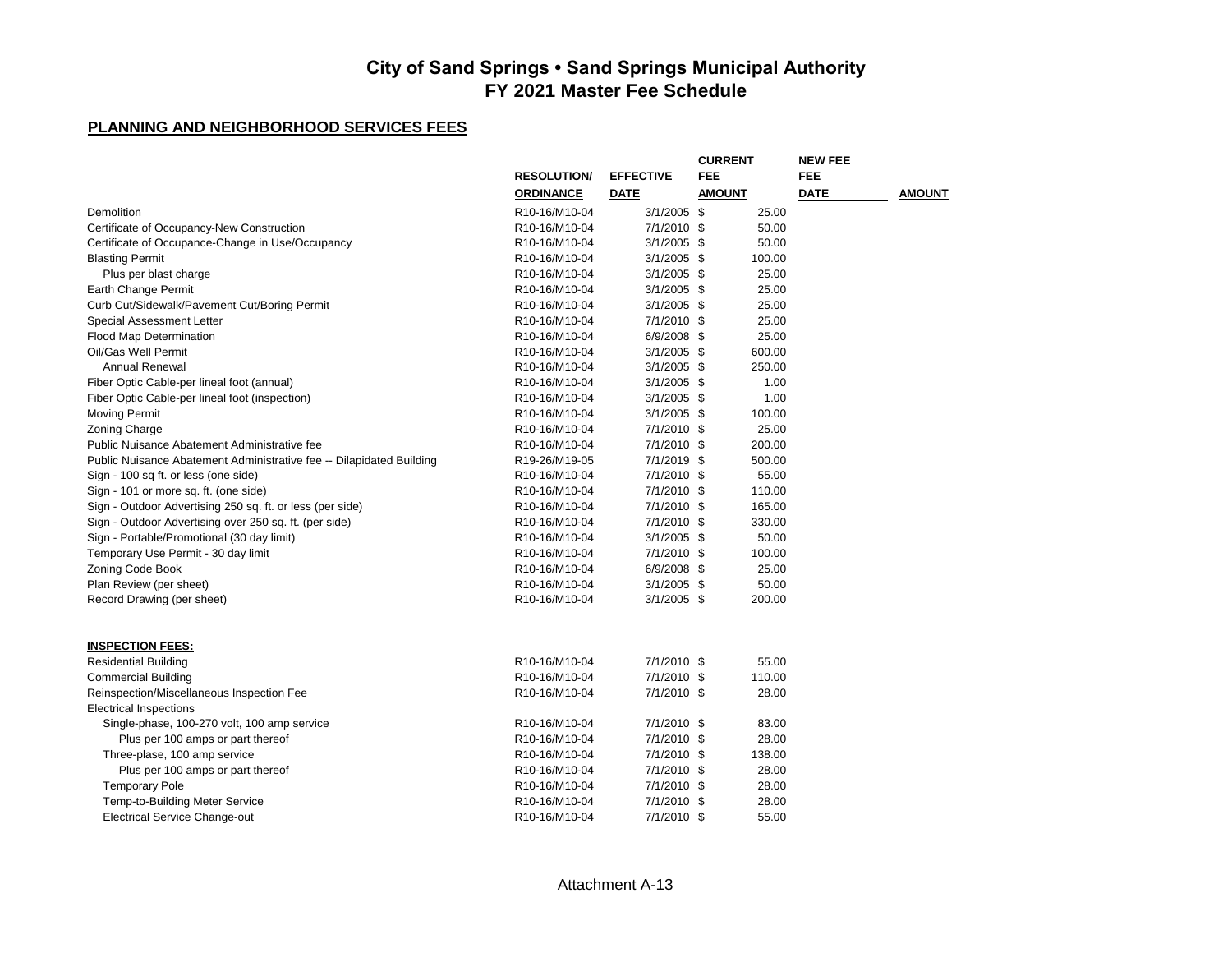|                                                    |                    |                  | <b>CURRENT</b> | <b>NEW FEE</b> |               |
|----------------------------------------------------|--------------------|------------------|----------------|----------------|---------------|
|                                                    | <b>RESOLUTION/</b> | <b>EFFECTIVE</b> | <b>FEE</b>     | <b>FEE</b>     |               |
|                                                    | <b>ORDINANCE</b>   | <b>DATE</b>      | <b>AMOUNT</b>  | <b>DATE</b>    | <b>AMOUNT</b> |
| Miscellaneous Electrical                           | R10-16/M10-04      | 7/1/2010 \$      | 28.00          |                |               |
| <b>Plumbing Inspections</b>                        |                    |                  |                |                |               |
| First five fixtures                                | R10-16/M10-04      | 7/1/2010 \$      | 55.00          |                |               |
| Next seven fixtures                                | R10-16/M10-04      | 7/1/2010 \$      | 55.00          |                |               |
| Any additional fixtures (per fixture)              | R10-16/M10-04      | 7/1/2010 \$      | 11.00          |                |               |
| <b>Water Service</b>                               | R10-16/M10-04      | 7/1/2010 \$      | 28.00          |                |               |
| Sewer Service                                      | R10-16/M10-04      | 7/1/2010 \$      | 28.00          |                |               |
| <b>Gas Service</b>                                 | R10-16/M10-04      | 7/1/2010 \$      | 28.00          |                |               |
| Water-Sewer-Gas (at one time)                      | R10-16/M10-04      | 7/1/2010 \$      | 55.00          |                |               |
| <b>Rural Waterline</b>                             | R10-16/M10-04      | 7/1/2010 \$      | 55.00          |                |               |
| <b>Temporary Gas Service</b>                       | R10-16/M10-04      | 7/1/2010 \$      | 28.00          |                |               |
| Miscellaneous Plumbing                             | R10-16/M10-04      | 7/1/2010 \$      | 28.00          |                |               |
| <b>Mechanical Inspections</b>                      |                    |                  |                |                |               |
| Furnace Only (up to 150,000 BTU's)                 | R10-16/M10-04      | 7/1/2010 \$      | 55.00          |                |               |
| Furnace Only (150,001-300,000 BTU's)               | R10-16/M10-04      | 7/1/2010 \$      | 83.00          |                |               |
| Furance Only (more than 300,000 BTU's)             | R10-16/M10-04      | 7/1/2010 \$      | 110.00         |                |               |
| Mechanical system changeout (furnace and/or a/c)   | R10-16/M10-04      | 7/1/2010 \$      | 55.00          |                |               |
| Cooling - Up to 3 tons (each unit)                 | R10-16/M10-04      | 7/1/2010 \$      | 83.00          |                |               |
| Cooling - Over 3 tons and up to 5 tons (each unit) | R10-16/M10-04      | 7/1/2010 \$      | 110.00         |                |               |
| Cooling - Over 5 tons (each unit)                  | R10-16/M10-04      | 7/1/2010 \$      | 165.00         |                |               |
| Chillder Cooling Unit - Per ton                    | R10-16/M10-04      | 7/1/2010 \$      | 3.00           |                |               |
| Slab Duct Inspection                               | R10-16/M10-04      | 7/1/2010 \$      | 28.00          |                |               |
| Miscellaneous Mechanical Inspection                | R10-16/M10-04      | 7/1/2010 \$      | 28.00          |                |               |
|                                                    |                    |                  |                |                |               |
| <b>MISCELLANEOUS LICENSE FEES:</b>                 |                    |                  |                |                |               |
|                                                    | 0.11070            | 0.000001         | 1.050.00       |                |               |

| <b>Brewer</b>                             | Ord. 1078      | $6/2/2004$ \$ | 1,250.00 |
|-------------------------------------------|----------------|---------------|----------|
| <b>Small Brewer</b>                       | R 18-48/M18-06 | 7/1/2018 \$   | 125.00   |
| <b>Distiller</b>                          | Ord. 1078      | $6/2/2004$ \$ | 3,125.00 |
| Wine Maker                                | Ord. 1078      | $6/2/2004$ \$ | 625.00   |
| <b>Small Farm Winery</b>                  | R 18-48/M18-06 | $7/1/2018$ \$ | 75.00    |
| Rectifier                                 | Ord. 1078      | $6/2/2004$ \$ | 3,125.00 |
| Wholesaler (all wine and spirits)         | R 18-48/M18-06 | 7/1/2018 \$   | 3,000.00 |
| <b>Beer Distributor</b>                   | R 18-48/M18-06 | $7/1/2018$ \$ | 750.00   |
| Retail Spirits (Liquor and Package) Store | R 18-48/M18-06 | 10/1/2018 \$  | 900.00   |
| Mixed Beverage Establishment (initial)    | Ord. 1078      | $6/2/2004$ \$ | 1,000.00 |
| Mixed Beverage Establishment (renewal)    | Ord. 1078      | $6/2/2004$ \$ | 900.00   |
| Hotel Beverage License (new)              | R 18-48/M18-06 | $7/1/2018$ \$ | 1.000.00 |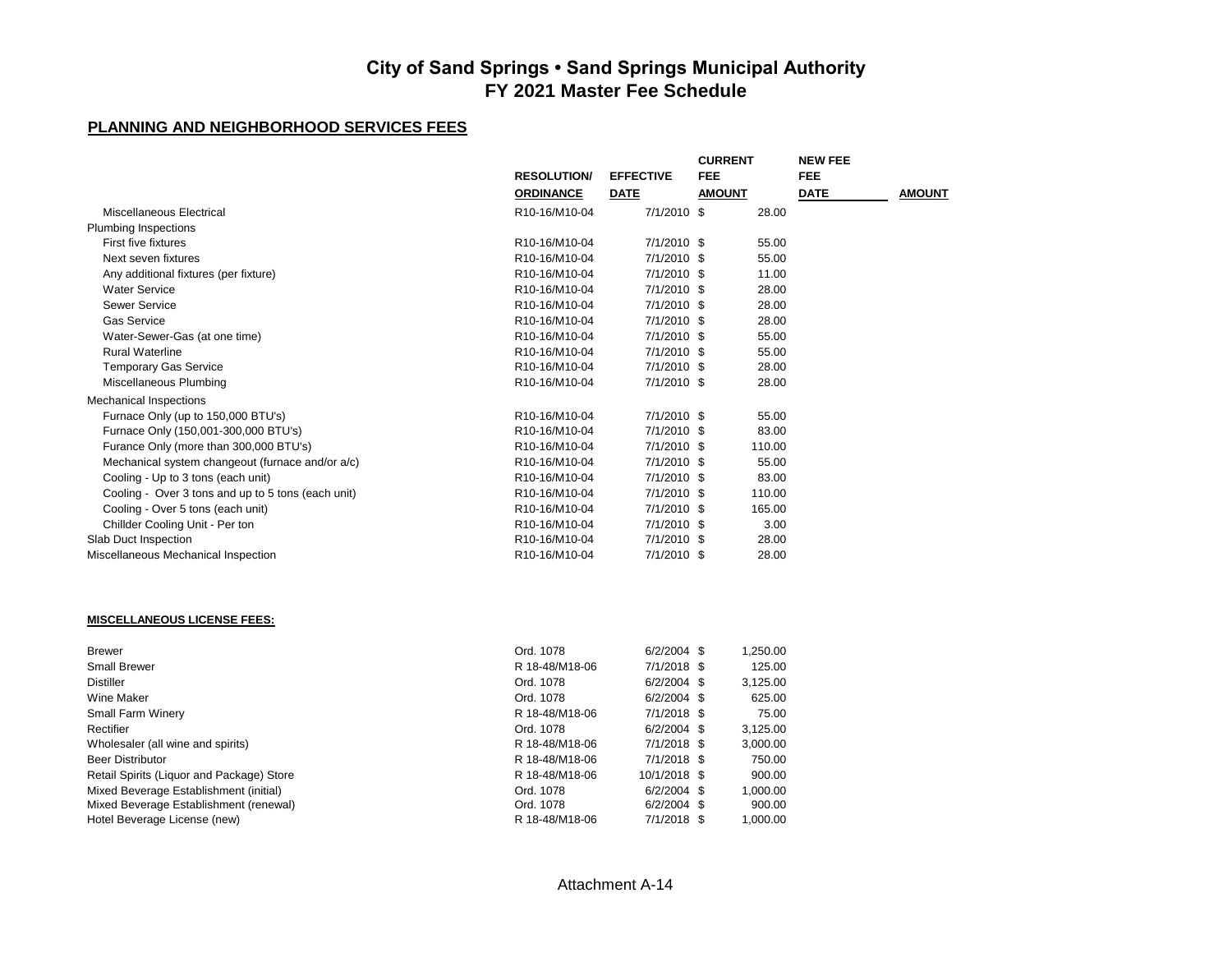|                                                                |                                         |                  | <b>CURRENT</b> | <b>NEW FEE</b> |               |
|----------------------------------------------------------------|-----------------------------------------|------------------|----------------|----------------|---------------|
|                                                                | <b>RESOLUTION/</b>                      | <b>EFFECTIVE</b> | <b>FEE</b>     | <b>FEE</b>     |               |
|                                                                | <b>ORDINANCE</b>                        | <b>DATE</b>      | <b>AMOUNT</b>  | <b>DATE</b>    | <b>AMOUNT</b> |
| Hotel Beverage License (renewal)                               | R 18-48/M18-06                          | 7/1/2018 \$      | 900.00         |                |               |
| On-Premises Wine and Beer Sales (new)                          | R 18-48/M18-06                          | 10/1/2018 \$     | 500.00         |                |               |
| On-Premises Wine and Beer Sales (renewal)                      | R 18-48/M18-06                          | 10/1/2018 \$     | 450.00         |                |               |
| <b>Retail Wine Sales</b>                                       | R 18-48/M18-06                          | 10/1/2018 \$     | 500.00         |                |               |
| <b>Retail Beer Sales</b>                                       | R 18-48/M18-06                          | 10/1/2018 \$     | 500.00         |                |               |
| Caterer (initial)                                              | Ord. 1078                               | 6/2/2004 \$      | 1,000.00       |                |               |
| Caterer (annual)                                               | Ord. 1078                               | 6/2/2004 \$      | 900.00         |                |               |
| Beer (on and off premises consumption)                         | Ord. 1078                               | 6/2/2004 \$      | 20.00          |                |               |
| Special Event (per day)                                        | Ord. 1078                               | 6/2/2004 \$      | 50.00          |                |               |
| Class B Wolesaler                                              | Ord. 1078                               | $6/2/2004$ \$    | 625.00         |                |               |
| Amusement Device/Pool-Billiard Table (each)                    | R10-16/M10-04                           | $3/1/2005$ \$    | 15.00          |                |               |
| Itinerant Peddler/Vendor - Good for 1 year from date of issue) | R <sub>13</sub> -04                     | $9/1/2012$ \$    | 75.00          |                |               |
| Carnival License - Each Day                                    | R <sub>10</sub> -16/M <sub>10</sub> -04 | $3/1/2005$ \$    | 100.00         |                |               |
| Auctioneer                                                     | R10-16/M10-04                           | $3/1/2005$ \$    | 50.00          |                |               |
| Solid Waste Permit - per cubic yard                            | R10-16/M10-04                           | 10/9/2006 \$     | 5.00           |                |               |
| <b>PLANNING FEES:</b>                                          |                                         |                  |                |                |               |
| Plan Review Fee (per plan sheet)                               | R10-16/M10-04                           | 2/1/2005 \$      | 50.00          |                |               |
| Record Drawing Fee (per utility)                               | R10-16/M10-04                           | 2/1/2005 \$      | 200.00         |                |               |
| Lot Split                                                      | R <sub>10</sub> -16/M <sub>10</sub> -04 | 7/1/2010 \$      | 100.00         |                |               |
| Lot Combo                                                      | R10-16/M10-04                           | 6/9/2008 \$      | 100.00         |                |               |
| Alternative compliance to Landscaping Requirement              | R10-16/M10-04                           | 7/1/2010 \$      | 25.00          |                |               |
| Right-of-Way Encroachment                                      | R19-26/M19-05                           | 7/1/2019 \$      | 50.00          |                |               |
| Closure of Right-of-Way/ Easement                              | R19-26/M19-05                           | 7/1/2019 \$      | 200.00         |                |               |
| <b>Sketch Plat</b>                                             | R10-16/M10-04                           | 7/1/2010 \$      | 75.00          |                |               |
| <b>Prelimanary Plat</b>                                        | R10-16/M10-04                           | 7/1/2010 \$      | 200.00         |                |               |
| PUD New/Amendment                                              | R <sub>12</sub> -35/M <sub>12</sub> -03 | 7/1/2012 \$      | 200.00         |                |               |
| <b>PUD Notification Fee</b>                                    | R19-26/M19-05                           | 7/1/2019 \$      | 250.00         |                |               |
| <b>Final Plat</b>                                              | R10-16/M10-04                           | 7/1/2010 \$      | 250.00         |                |               |
| <b>Plat Waiver</b>                                             | R10-16/M10-04                           | 6/9/2008 \$      | 25.00          |                |               |
| <b>Plat Amendment</b>                                          | R12-35/M12-03                           | 7/1/2012 \$      | 200.00         |                |               |
| Access Change                                                  | R10-16/M10-04                           | 4/7/1997 \$      | 50.00          |                |               |
| Reinstate Preliminary                                          | R10-16/M10-04                           | 6/9/2008 \$      | 100.00         |                |               |
| <b>Reinstate Final</b>                                         | R <sub>10</sub> -16/M <sub>10</sub> -04 | 6/9/2008 \$      | 100.00         |                |               |
| Variance Res                                                   | R10-16/M10-04                           | 6/9/2008 \$      | 100.00         |                |               |
| Abandon PUD                                                    | R10-16/M10-04                           | 6/9/2008 \$      | 100.00         |                |               |
| <b>Special Exception</b>                                       | R10-16/M10-04                           | 6/9/2008 \$      | 100.00         |                |               |
| Specific Use Permit                                            | R <sub>10</sub> -16/M <sub>10</sub> -04 | 7/1/2010 \$      | 200.00         |                |               |
| Specific Use Permit Notification Fee                           | R19-26/M19-05                           | 7/1/2019 \$      | 150.00         |                |               |
| Appeals                                                        | R10-16/M10-04                           | 4/7/1997 \$      | 75.00          |                |               |
|                                                                |                                         |                  |                |                |               |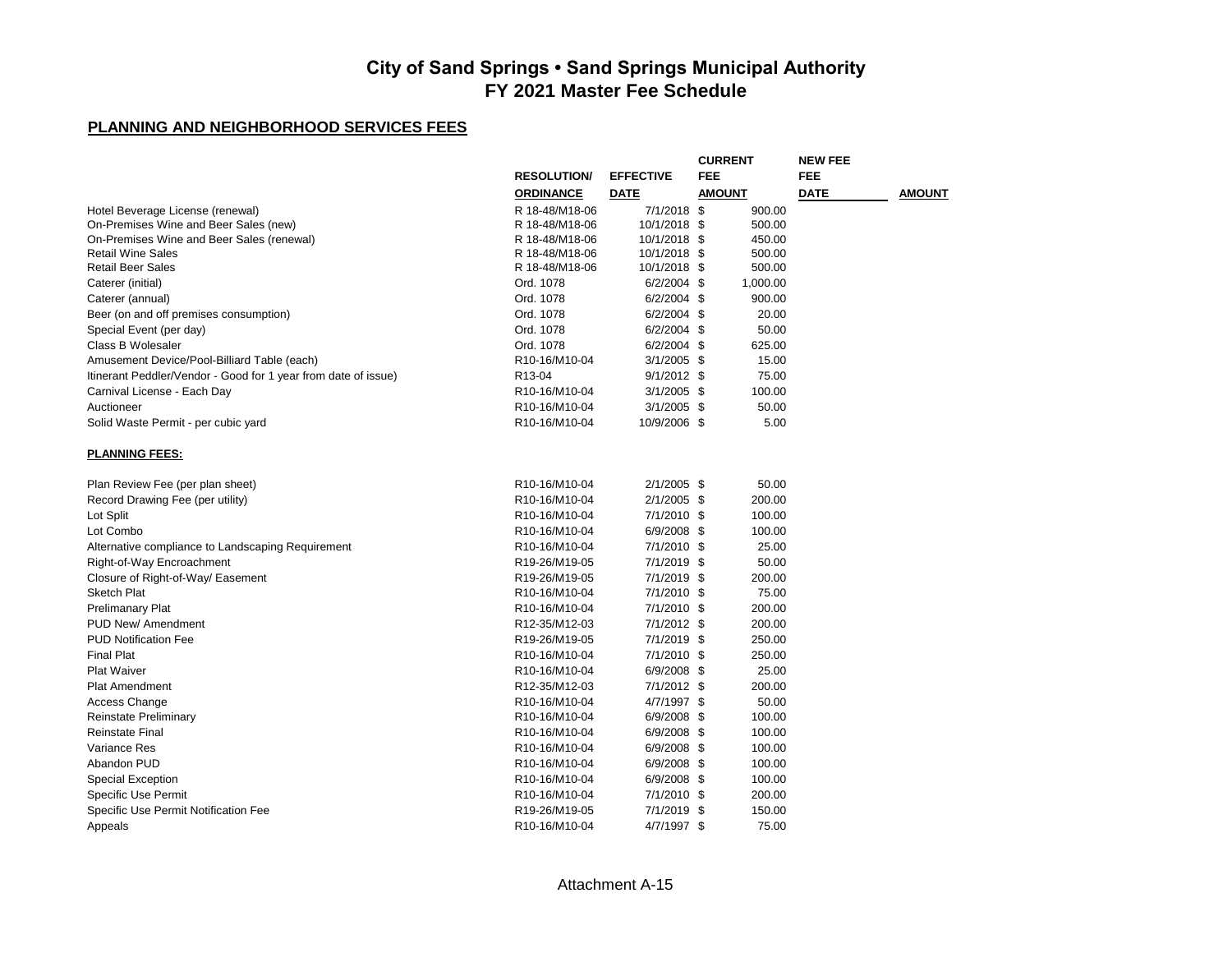|                                                           |                     |                  | <b>CURRENT</b> | <b>NEW FEE</b> |               |
|-----------------------------------------------------------|---------------------|------------------|----------------|----------------|---------------|
|                                                           | <b>RESOLUTION/</b>  | <b>EFFECTIVE</b> | <b>FEE</b>     | <b>FEE</b>     |               |
|                                                           | <b>ORDINANCE</b>    | <b>DATE</b>      | <b>AMOUNT</b>  | <b>DATE</b>    | <b>AMOUNT</b> |
| <b>Zoning Letters</b>                                     | R10-16/M10-04       | 4/7/1997 \$      | 50.00          |                |               |
| Agenda Item                                               | R10-16/M10-04       | 6/9/2008 \$      | 25.00          |                |               |
| Certified Mailing Fee Per Letter                          | R10-16/M10-04       | 7/1/2010 \$      | 4.00           |                |               |
| Regular Mailing Fee Per Letter                            | R10-16/M10-04       | 7/1/2010 \$      | 0.55           |                |               |
| <b>Check Fees</b>                                         | R10-16/M10-04       | 7/1/2010 \$      | 25.00          |                |               |
| Miscellaneous Fees                                        | R10-16/M10-04       | 7/1/2010 \$      | 20.00          |                |               |
| Housing Tax Credit Program Fee                            | R <sub>14</sub> -32 | 4/28/2014 \$     | 200.00         |                |               |
| Zoning Request-High Intensity (IL, IM, IH, CH)            | R10-16/M10-04       | 7/1/2010 \$      | 200.00         |                |               |
| Zoning Request- Medium Intensity (RD, RM, OL, OM, CS, CG) | R10-16/M10-04       | 7/1/2010 \$      | 150.00         |                |               |
| Zoning Request-Low Intensity (RS zones)                   | R10-16/M10-04       | 7/1/2010 \$      | 100.00         |                |               |
| Zoning Request- PUD                                       | R10-16/M10-04       | 7/1/2010 \$      | 200.00         |                |               |
| <b>Zoning Notification Fee</b>                            | R19-26/M19-05       | 7/1/2019 \$      | 250.00         |                |               |
| Annexation/Detachment                                     | R19-26/M19-05       | 7/1/2019 \$      | 100.00         |                |               |
| Annexation/ Detachment Notification Fee                   | R19-26/M19-05       | 7/1/2019 \$      | 250.00         |                |               |
| Board of Adjustment Variance                              | R10-16/M10-04       | 7/1/2010 \$      | 100.00         |                |               |
| Board of Adjustment Special Exception                     | R10-16/M10-04       | 7/1/2010 \$      | 100.00         |                |               |
| Board of Adjustment Notification Fee                      | R19-26/M19-05       | 7/1/2019 \$      | 75.00          |                |               |
| Regional Board of Adjustment Fee                          | R19-26/M19-05       | 7/1/2019 \$      | 250.00         |                |               |
| <b>TRADE LICENSE FEES:</b>                                |                     |                  |                |                |               |
| <b>Electrical Contractor License</b>                      | R10-16/M10-04       | $3/1/2005$ \$    | 125.00         |                |               |
| <b>Michanical Contractor License</b>                      | R10-16/M10-04       | 3/1/2005 \$      | 125.00         |                |               |
| <b>Plumbing Contractor License</b>                        | R10-16/M10-04       | 3/1/2005 \$      | 125.00         |                |               |
| Water Tap Installer License                               | R10-16/M10-04       | 7/1/2010 \$      | 125.00         |                |               |
|                                                           |                     |                  |                |                |               |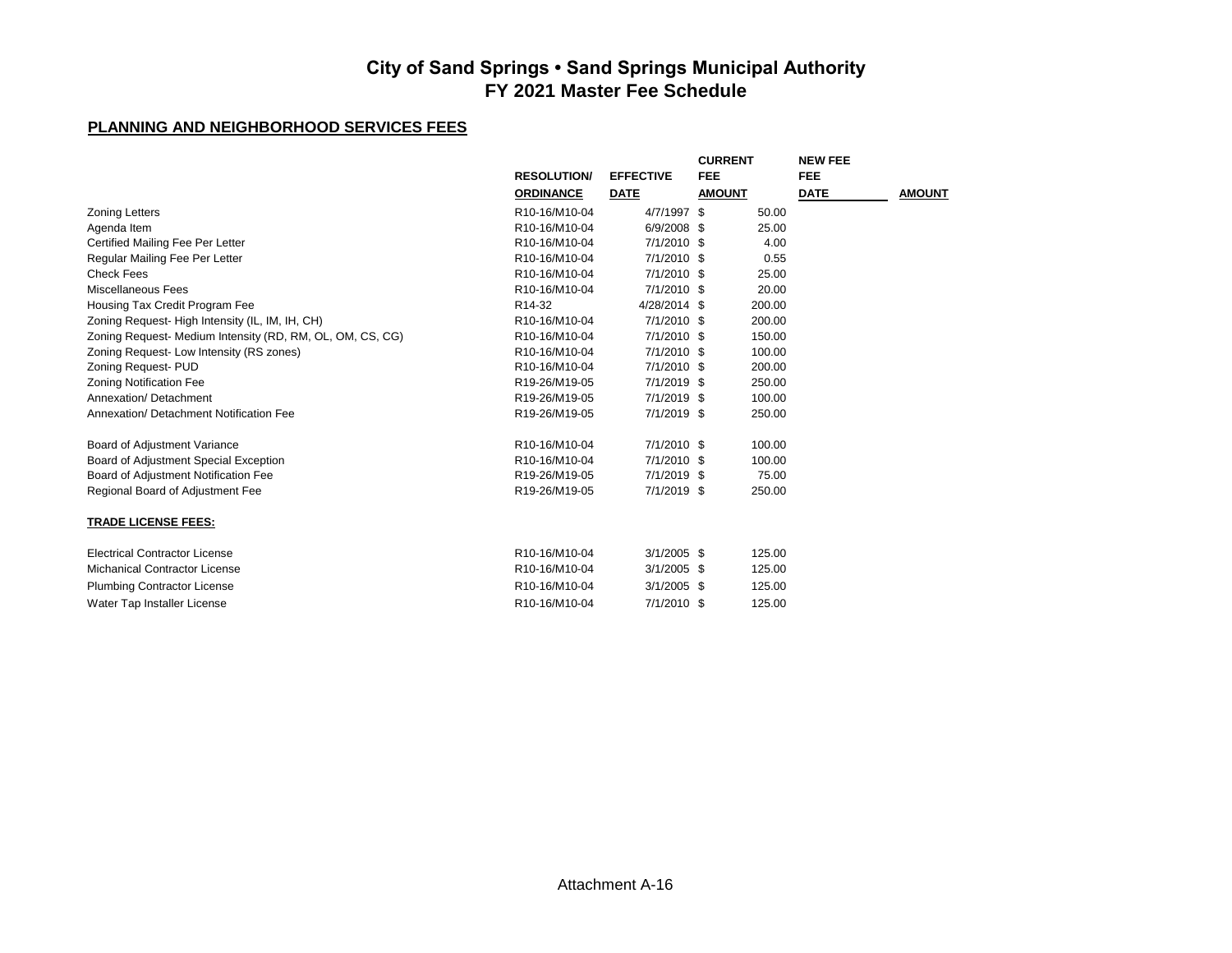#### **Case Community Center Fee Schedule - Effective 7/1/2010**

**All rates dependent upon availability of space and changes to operations of Center.**

| <b>Time</b>                                    | Gym<br>$9,100$ s.f. |            | Track<br>2,300 s.f. |                 | <b>Aerobics</b><br>940 s.f. |            | Conf. Rm. A<br>554 s.f. |                 | Conf. Rm. B<br>554 s.f. |            | Conf. Rm. C<br>554 s.f. |                 | <b>Sports</b><br>$1,150$ s.f. |                     | Kitchen<br>450 s.f. |                     | <b>Entire Bldg</b><br>26,000 s.f. |        |
|------------------------------------------------|---------------------|------------|---------------------|-----------------|-----------------------------|------------|-------------------------|-----------------|-------------------------|------------|-------------------------|-----------------|-------------------------------|---------------------|---------------------|---------------------|-----------------------------------|--------|
| Occupancy:                                     | 600 people          |            | 50 people           |                 | 50 people                   |            | 50 people               |                 | 50 people               |            | 50 people               |                 | 50 people                     |                     | 15 people           |                     | app. 900 people                   |        |
| <b>AREA USER:</b>                              |                     |            |                     |                 |                             |            |                         |                 |                         |            |                         |                 |                               |                     |                     |                     |                                   |        |
| Monday-Sunday                                  | \$                  | 60.00 \$   |                     | 35.00           | - \$                        | 35.00 \$   |                         | $30.00\quad$ \$ |                         | $30.00$ \$ |                         | $30.00\quad$ \$ |                               | 25.00 \$            |                     | $10.00 \text{ }$ \$ |                                   | 255.00 |
| <b>RESIDENT OR SHORT-TERM USER:</b>            |                     |            |                     |                 |                             |            |                         |                 |                         |            |                         |                 |                               |                     |                     |                     |                                   |        |
| Monday-Sunday                                  | \$                  | 50.00 \$   |                     | $30.00 \quad $$ |                             | $30.00$ \$ |                         | $25.00$ \$      |                         | $25.00$ \$ |                         | $25.00$ \$      |                               | $20.00\quad$ \$     |                     | $10.00 \text{ }$ \$ |                                   | 215.00 |
| HEAVY USER, NON-PROFIT GROUP OR CITY EMPLOYEE: |                     |            |                     |                 |                             |            |                         |                 |                         |            |                         |                 |                               |                     |                     |                     |                                   |        |
| Monday-Sunday                                  | \$                  | 40.00 \$   |                     | $25.00$ \$      |                             | $25.00$ \$ |                         | $20.00\quad$ \$ |                         | $20.00$ \$ |                         | $20.00\quad$ \$ |                               | 15.00 \$            |                     | $10.00 \text{ }$ \$ |                                   | 175.00 |
| <b>EXTREME USER:</b>                           |                     |            |                     |                 |                             |            |                         |                 |                         |            |                         |                 |                               |                     |                     |                     |                                   |        |
| Monday-Sunday                                  | \$                  | $30.00$ \$ |                     | 20.00           | -\$                         | $20.00$ \$ |                         | 15.00 \$        |                         | 15.00 \$   |                         | 15.00           | - \$                          | $10.00 \text{ }$ \$ |                     | $10.00 \text{ }$ \$ |                                   | 135.00 |

### **CASE Card Fee (Case Community Center) - Effective July 1, 2010**

|                           | Area User:  | <b>Resident User</b> | <b>City Employee</b><br><b>User</b> |
|---------------------------|-------------|----------------------|-------------------------------------|
| Individual card           | \$<br>25.00 | No charge            | No charge                           |
| Family - 1st card         | \$<br>25.00 | No charge            | No charge                           |
| (Each additional card)    | \$<br>10.00 | \$<br>5.00           | \$<br>5.00                          |
| Sr. Citizen User:         | \$<br>5.00  |                      |                                     |
| <b>Replacement Cards:</b> | \$<br>5.00  |                      |                                     |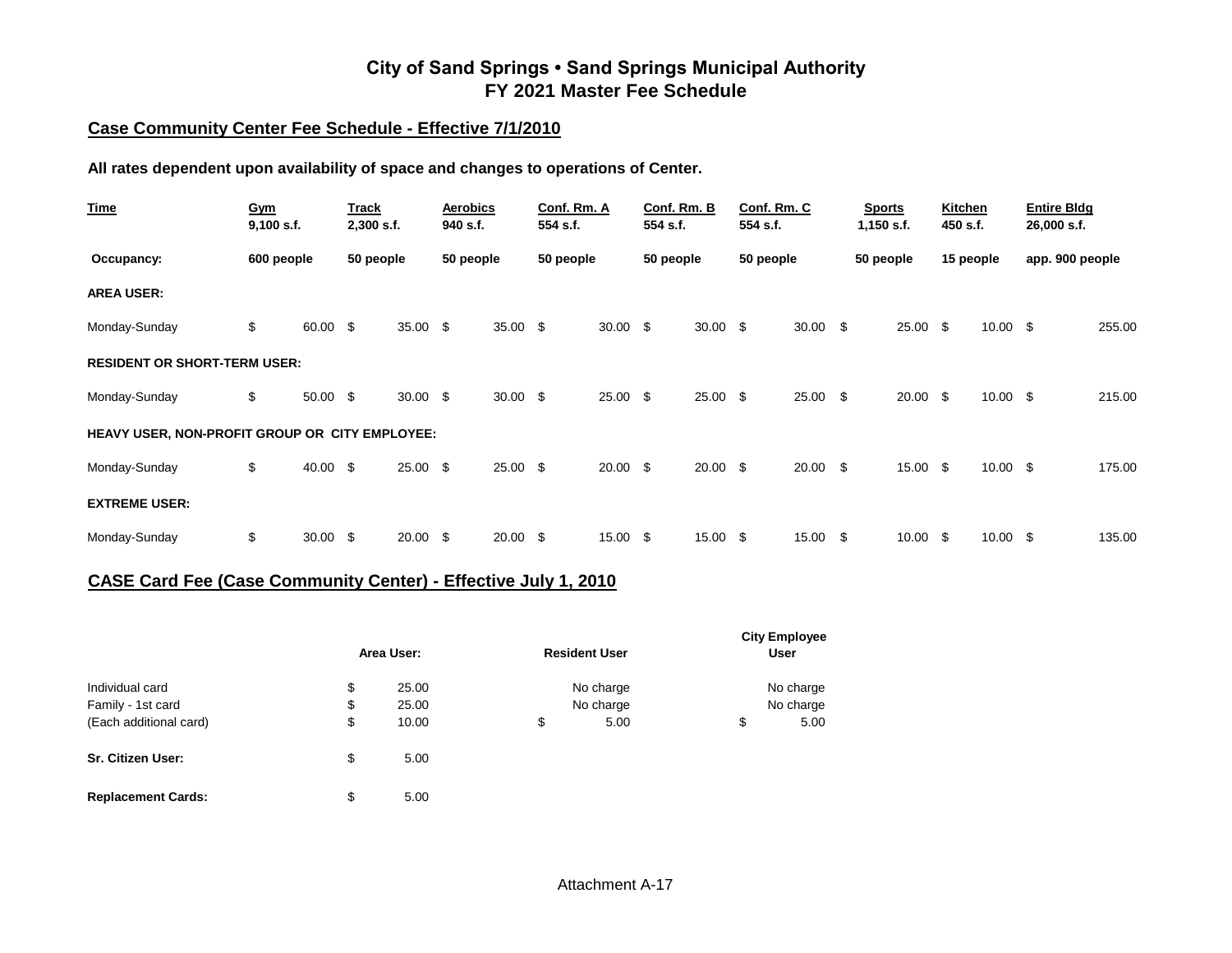## **Park Shelter/Stage Rental Fees**

| Facility with electricity             | \$. | 20.00 per hour | 2 hour minimum |
|---------------------------------------|-----|----------------|----------------|
| Case Community Park Stage/ Great Lawn |     | 20.00 per hour | 5 hour minimum |
| Large Case Community Park Shelter     | \$  | 40.00 per hour | 2 hour minimum |

#### **Skatepark Rental**

| Rent per Hr./2 hr. min. | 50.00 |
|-------------------------|-------|
| Electricity/per day     | 25.00 |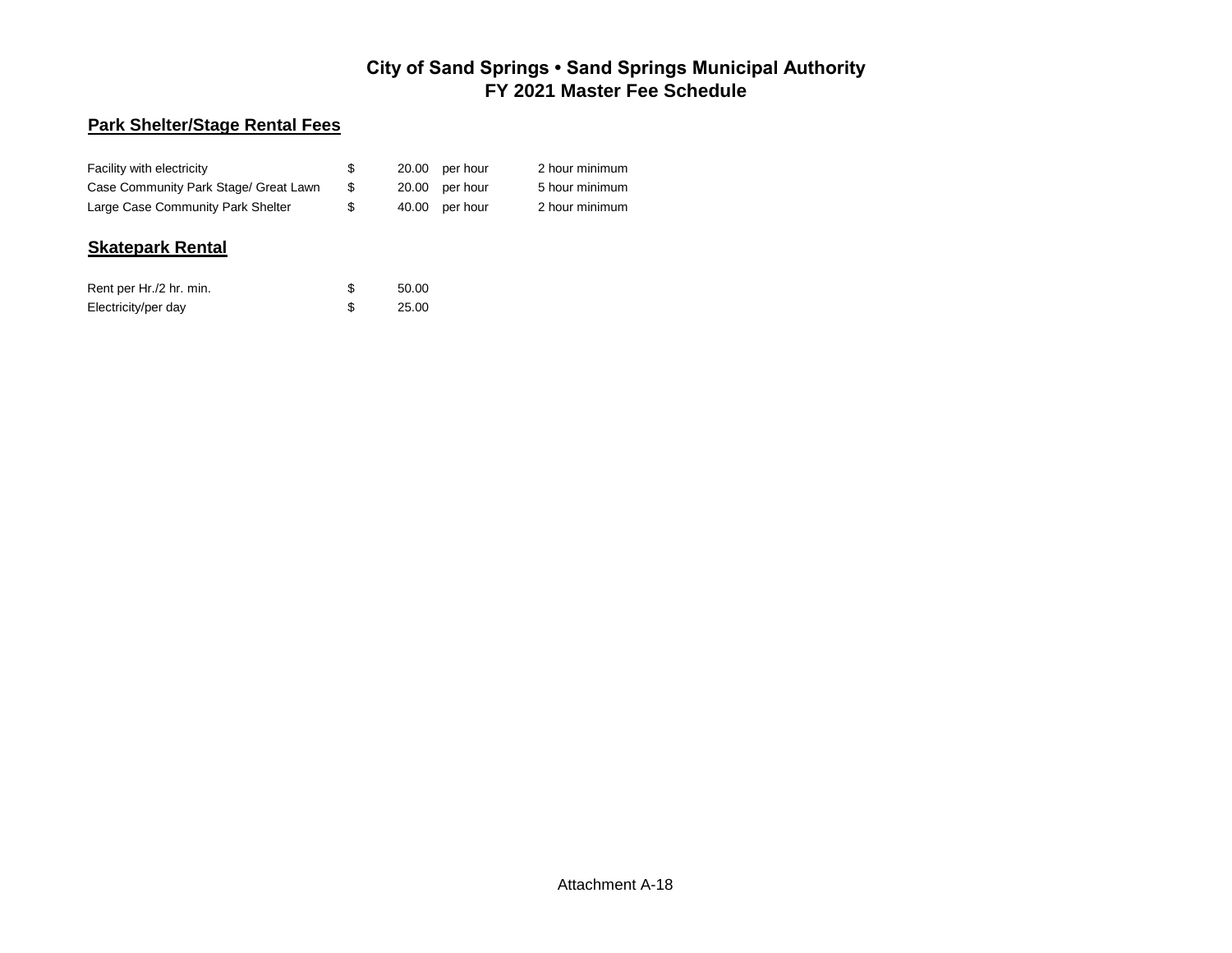## **FIRE DEPARTMENT FEES**

|                                                                  |               |                    |                  | <b>CURRENT</b><br><b>FEE</b> |               | <b>NEW FEE</b>   | <b>NEW</b>    |
|------------------------------------------------------------------|---------------|--------------------|------------------|------------------------------|---------------|------------------|---------------|
|                                                                  | <b>SYSTEM</b> | <b>RESOLUTION/</b> | <b>EFFECTIVE</b> |                              |               | <b>EFFECTIVE</b> | <b>FEE</b>    |
|                                                                  | <b>CODE</b>   | <b>ORDINANCE</b>   | <b>DATE</b>      |                              | <b>AMOUNT</b> | <b>DATE</b>      | <b>AMOUNT</b> |
| <b>FIRE RUN FEES:</b>                                            |               |                    |                  |                              |               |                  |               |
| <b>Structure Fire</b> (including mobile homes & outbuildings)    |               |                    |                  |                              |               |                  |               |
| (Minimum charge for first hour, first alarms assignment          |               |                    |                  |                              |               |                  |               |
| three apparatus typical with staff vehicle)                      |               | Res.06-05          | 101/2005         | \$                           | 800.00        |                  |               |
| Each additional appartus for the first hour                      |               | Res.06-05          | 10/1/2005        | \$                           | 250.00        |                  |               |
| Each apparatus for each add'I hour or portion thereof            |               | Res.06-05          | 10/1/2005        | \$                           | 250.00        |                  |               |
| Hazardous Materials Response (minimum charge for first           |               |                    |                  |                              |               |                  |               |
| hour, first alarm assingment, two apparatus typical              |               |                    |                  |                              |               |                  |               |
| with staff vehicle)                                              |               | Res.06-05          | 10/1/2005        | \$                           | 800.00        |                  |               |
| Each additional appartus for the first hour                      |               | Res.06-05          | 10/1/2005        | \$                           | 250.00        |                  |               |
| Each apparatus for each add'I hour or portion thereof            |               | Res.06-05          | 10/1/2005        | \$                           | 250.00        |                  |               |
| Vehicle Fire (minimum charge for first hour, first alarm         |               |                    |                  |                              |               |                  |               |
| assignment, one apparatus typical)                               |               | Res.06-05          | 10/1/2005        | \$                           | 200.00        |                  |               |
| Each additional appartus for the first hour                      |               | Res.06-05          | 10/1/2005        | \$                           | 250.00        |                  |               |
| Each apparatus for each add'l hour or portion thereof            |               | Res.06-05          | 10/1/2005        | \$                           | 250.00        |                  |               |
| Wildland and Urban Interface Fire (minimum charge                |               |                    |                  |                              |               |                  |               |
| for first hour, first alarm assignment, 2 apparatus              |               |                    |                  |                              |               |                  |               |
| typical)                                                         |               | Res.06-05          | 10/1/2005        | \$                           | 300.00        |                  |               |
| Each additional appartus for the first hour                      |               | Res.06-05          | 10/1/2005        | \$                           | 250.00        |                  |               |
| Each apparatus for each add'I hour or portion thereof            |               | Res.06-05          | 10/1/2005        | \$                           | 250.00        |                  |               |
| Trash Fire (minimum charge for first hour, first alarm           |               |                    |                  |                              |               |                  |               |
| assignment, one apparatus typical)                               |               | Res.06-05          | 10/1/2005        | \$                           | 200.00        |                  |               |
| Each additional appartus for the first hour                      |               | Res.06-05          | 10/1/2005        | \$                           | 250.00        |                  |               |
| Each apparatus for each add'I hour or portion thereof            |               | Res.06-05          | 10/1/2005        | \$                           | 250.00        |                  |               |
| Motor Vehicle Collision (minimum charge for first hour           |               |                    |                  |                              |               |                  |               |
| first alarm assignment, two apparatus typical with               |               |                    |                  |                              |               |                  |               |
| staff vehicle)                                                   |               | Res.06-05          | 10/1/2005        | \$                           | 500.00        |                  |               |
| Each additional appartus for the first hour                      |               | Res.06-05          | 10/1/2005        | \$                           | 250.00        |                  |               |
| Each apparatus for each add'I hour or portion thereof            |               | Res.06-05          | 10/1/2005        | \$                           | 250.00        |                  |               |
| <b>Medical Emergencies</b> for the first hour or portion thereof |               | Res.06-05          | 10/1/2005        | \$                           | 200.00        |                  |               |
| <b>Other Charges and Fees:</b>                                   |               |                    |                  |                              |               |                  |               |
| False Alarm Calls (after two documented false alarm calls        |               |                    |                  |                              |               |                  |               |
| per year)                                                        |               | Res.06-05          | 10/1/2005        | \$                           | 100.00        |                  |               |
| Firefighter Standby (per hour)                                   |               | Res.06-05          | 10/1/2005        | \$                           | 50.00         |                  |               |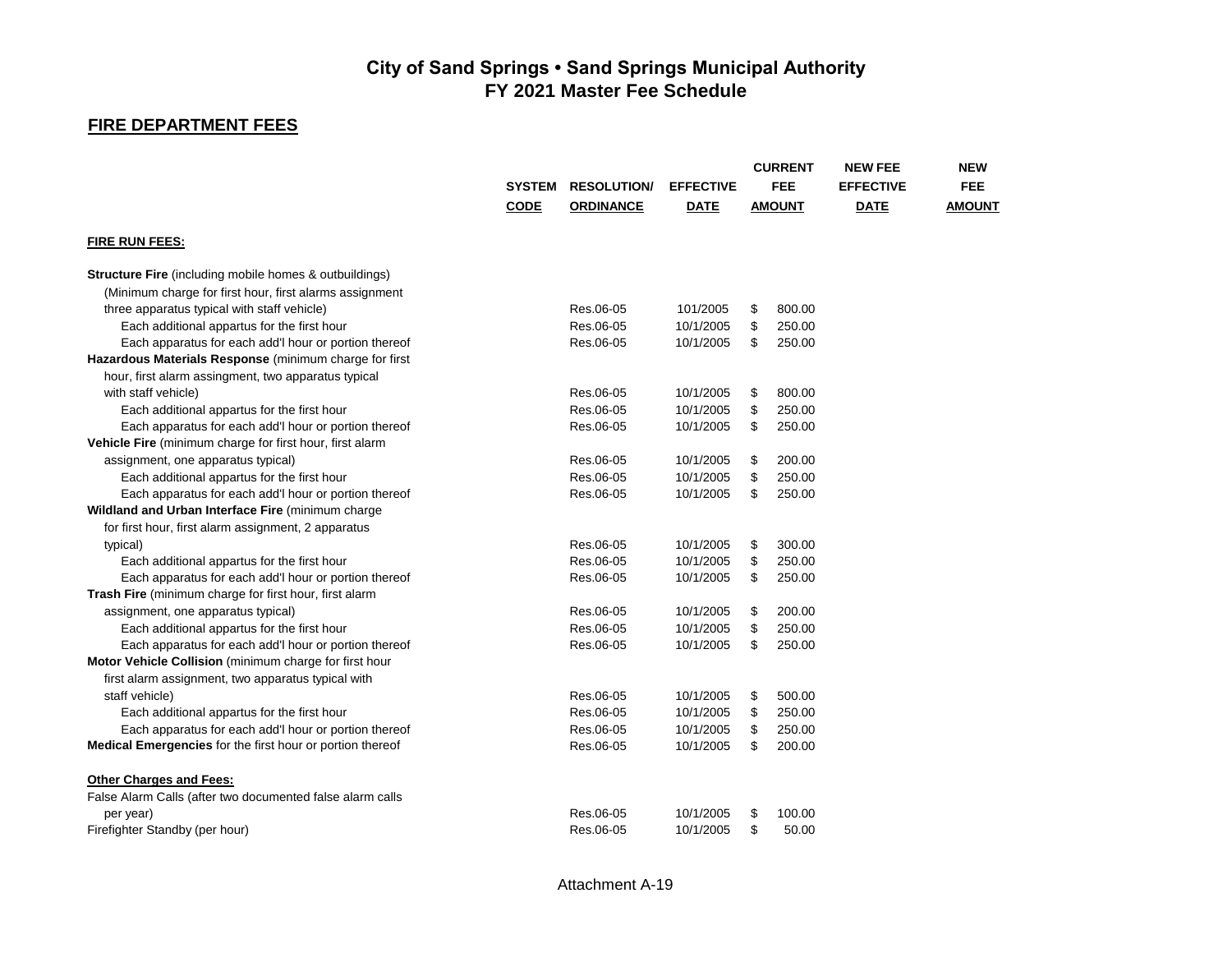## **FIRE DEPARTMENT FEES**

|                                                                   | <b>SYSTEM</b><br><b>CODE</b> | <b>RESOLUTION</b><br><b>ORDINANCE</b> | <b>EFFECTIVE</b><br><b>DATE</b> |     | <b>CURRENT</b><br><b>FEE</b><br><b>AMOUNT</b> | <b>NEW FEE</b><br><b>EFFECTIVE</b><br><b>DATE</b> | <b>NEW</b><br>FEE.<br><b>AMOUNT</b> |
|-------------------------------------------------------------------|------------------------------|---------------------------------------|---------------------------------|-----|-----------------------------------------------|---------------------------------------------------|-------------------------------------|
| Fire Crew (2) Standby, no apparatus (per hour)                    |                              | Res.06-05                             | 10/1/2005                       | \$  | 100.00                                        |                                                   |                                     |
| Brush Truck Standby (per hour)                                    |                              | Res.06-05                             | 10/1/2005                       | \$. | 250.00                                        |                                                   |                                     |
| Engine Company Standby (per hour)                                 |                              | Res.06-05                             | 10/1/2005                       | \$. | 300.00                                        |                                                   |                                     |
| <b>EMS FEE, EMSA TOTAL CARE FEE AND FIRE SUBSCRIPTION FEE:</b>    |                              |                                       |                                 |     |                                               |                                                   |                                     |
| Emergency Medical Service Fee - Inside City                       |                              | R10-16/M10-04                         | 7/1/2010                        | \$  | 2.25                                          |                                                   |                                     |
| Emergency Medical Service Fee - Outside City                      |                              | R10-16/M10-04                         | 7/1/2013                        | \$  | 5.00                                          |                                                   |                                     |
| <b>EMSA Total Care - Inside City</b>                              |                              | R10-16/M10-04                         | 7/1/2010                        | \$  | 1.00                                          |                                                   |                                     |
| <b>EMSA Total Care- Outside City</b>                              |                              | R10-16/M10-04                         | 7/1/2010                        | \$  | 1.00                                          |                                                   |                                     |
| Fire Subscription - Outside City                                  |                              | R10-16/M10-04                         | 7/1/2013                        | \$  | 5.00                                          |                                                   |                                     |
| <b>FIREWORKS:</b>                                                 |                              |                                       |                                 |     |                                               |                                                   |                                     |
| Permit to discharge Class 1.4G (common fireworks)- individual     |                              | R10-16/M10-04                         | 7/1/2010                        | \$  | 20.00                                         |                                                   |                                     |
| Permit to discharge Class 1.4G (common fireworks)- non individual |                              | R <sub>17-46</sub>                    | 7/1/2017                        | \$  | 40.00                                         |                                                   |                                     |
| Permit to discharge Class 1.3.G (special fireworks)               |                              | R10-16/M10-04                         | 7/1/2010                        | \$  | 100.00                                        |                                                   |                                     |
| <b>PERMIT FEES:</b>                                               |                              |                                       |                                 |     |                                               |                                                   |                                     |
| Fire Supression System                                            |                              | R04-20                                | 5/24/2004                       | \$  | 50.00                                         |                                                   |                                     |
| Fire Alarm System                                                 |                              | R12-35/M12-03                         | 7/1/2012                        | \$  | 50.00                                         |                                                   |                                     |
|                                                                   |                              |                                       |                                 |     |                                               |                                                   |                                     |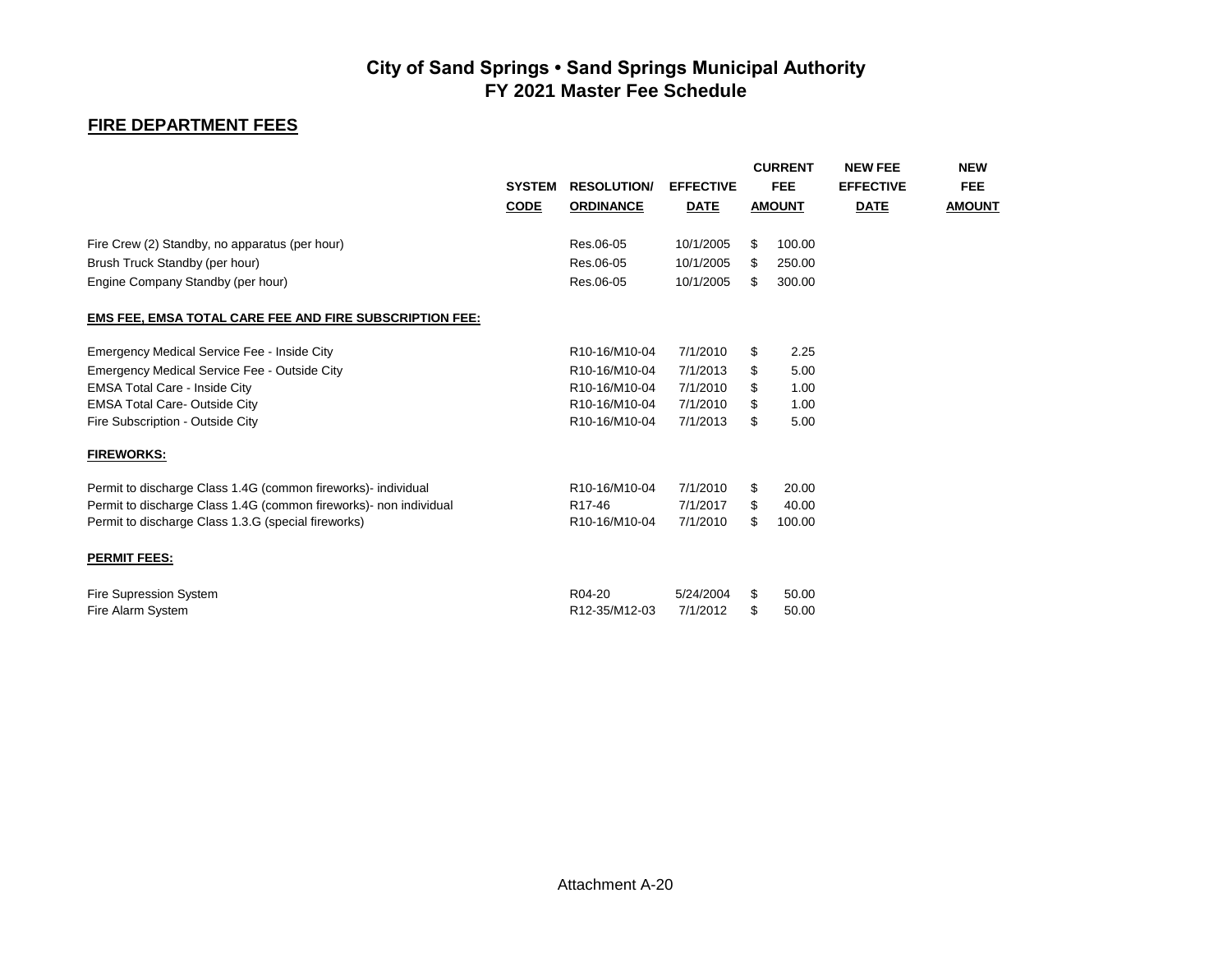| <b>SHELL LAKE FEES</b>                                                                                 | <b>RESOLUTION/ EFFECTIVE</b> |             |               |       |
|--------------------------------------------------------------------------------------------------------|------------------------------|-------------|---------------|-------|
|                                                                                                        | <b>ORDINANCE</b>             | <b>DATE</b> | <b>AMOUNT</b> |       |
| Daily Permit Fee for fishing and use of boat launching area<br>(not more than \$6.00 boat) per person: | Res.97-M02                   | 11/20/1987  | -96           | 2.00  |
| <b>Annual Use Permit</b>                                                                               | Res.97-M02                   | 11/20/1997  | <b>.S</b>     | 25.00 |

 **(Daily or annual permit fees will be charged for anyone between the age of 16 and 65)**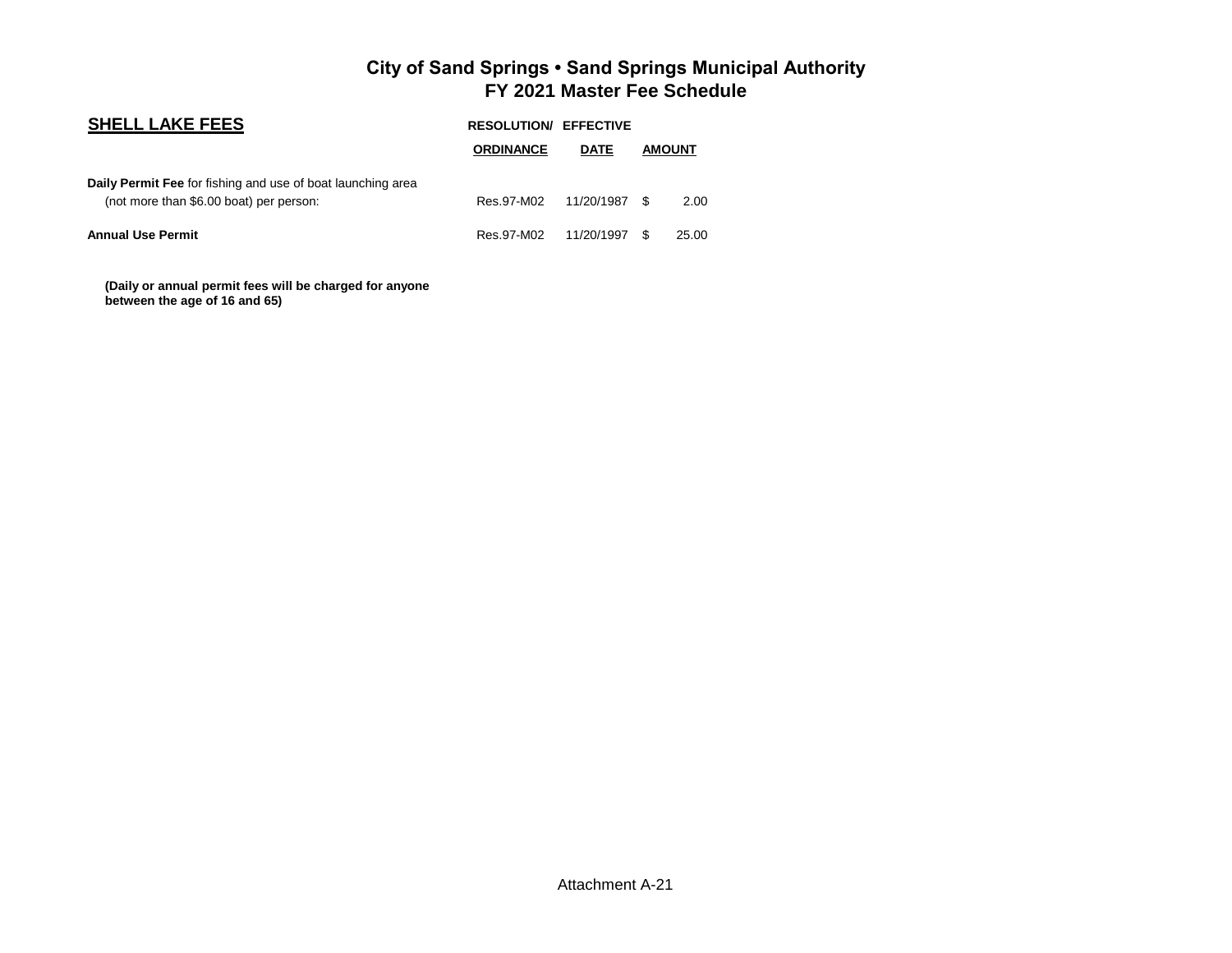### **POGUE AIRPORT HANGAR RENTAL FEES**

|                                                        |                                        | <b>Current Fee</b> |     | <b>New Fee</b> |                  |    |               |
|--------------------------------------------------------|----------------------------------------|--------------------|-----|----------------|------------------|----|---------------|
|                                                        | <b>RESOLUTION</b>                      | <b>EFFECTIVE</b>   |     |                | <b>EFFECTIVE</b> |    |               |
|                                                        | <b>ORDINANCE</b>                       | <b>DATE</b>        |     | <b>AMOUNT</b>  | <b>DATE</b>      |    | <b>AMOUNT</b> |
| Terminal Area - Hangars 1-16 (monthly)                 | R 18-48/M18-06                         | 7/1/2018           | S   | 180.00         | 7/1/2020         | S  | 184.00        |
| Northeast Area - Hangars 30-47 (monthly)               | R 18-48/M18-06                         | 7/1/2018           | \$. | 216.00         | 7/1/2020         | \$ | 221.00        |
| Port. Exec. - Hangars 17-24 (monthly)                  | R 18-48/M18-06                         | 7/1/2018           | S   | 142.00         | 7/1/2020         | S  | 145.00        |
| Port Exec. I - Hangars 25-26 (monthly)                 | R 18-48/M18-06                         | 7/1/2018           | S   | 191.00         | 7/1/2020         | S  | 195.00        |
| Port Exec. II - Hangars 27-29 (monthly)                | R 18-48/M18-06                         | 7/1/2018           | \$. | 253.00         | 7/1/2020         | S  | 258.00        |
| Four (4) storage rooms (monthly)                       | R 18-48/M18-06                         | 7/1/2018           | \$  | 108.00         | 7/1/2020         | S  | 110.00        |
| Tiedown (monthly)                                      | R 18-48/M18-06                         | 7/1/2018           | \$  | 45.00          | 7/1/2020         | \$ | 45.00         |
| Tiedown (daily)                                        | R 18-48/M18-06                         | 7/1/2018           | S   | 5.00           | 7/1/2020         | S  | 5.00          |
| Annual Fee for Limited Flight Instruction and Training | R <sub>16</sub> -33/M <sub>16-06</sub> | 6/9/2008           |     | no charge      |                  |    |               |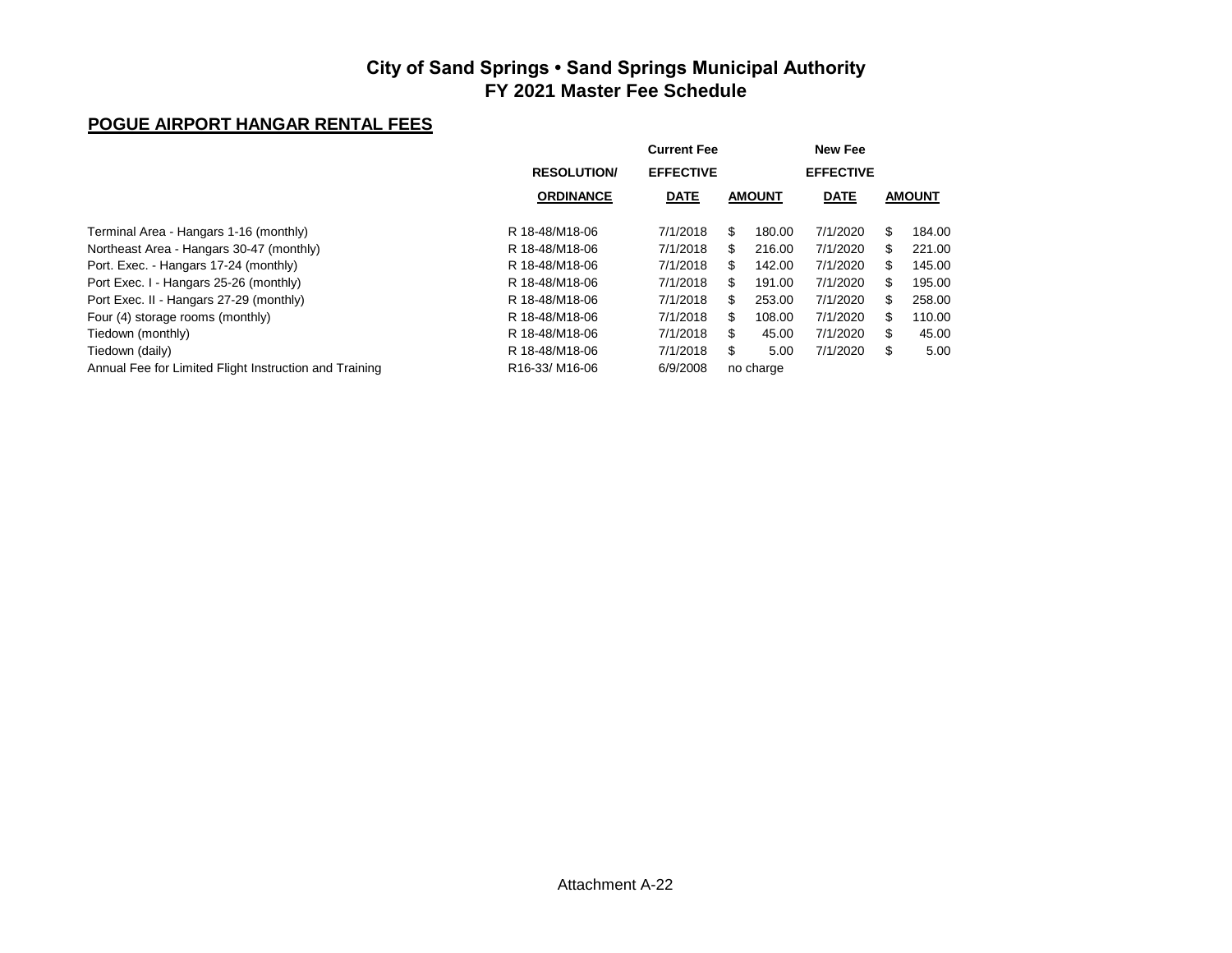## **ANIMAL CONTROL FEES**

|                                                    | <b>RESOLUTION/ EFFECTIVE</b> | <b>Current Fee</b> |               | <b>New Fee</b><br><b>EFFECTIVE</b> |               |
|----------------------------------------------------|------------------------------|--------------------|---------------|------------------------------------|---------------|
|                                                    | <b>ORDINANCE</b>             | <b>DATE</b>        | <b>AMOUNT</b> | <b>DATE</b>                        | <b>AMOUNT</b> |
| <b>ANIMAL ADOPTION FEES:</b>                       |                              |                    |               |                                    |               |
| <b>Adoption Fee</b>                                | R <sub>17</sub> -18          | 2/27/2017 \$       | 65.00         |                                    |               |
| License Fee                                        | R <sub>17</sub> -18          | 2/27/2017 \$       | 10.00         |                                    |               |
| Boarding Fee (per day after 24 hrs of impoundment) | R <sub>17</sub> -18          | 2/27/2017 \$       | 20.00         |                                    |               |
| <b>Hobbyist Exemption Permit</b>                   | R 18-48/M18-06               | 7/1/2018 \$        | 20.00         |                                    |               |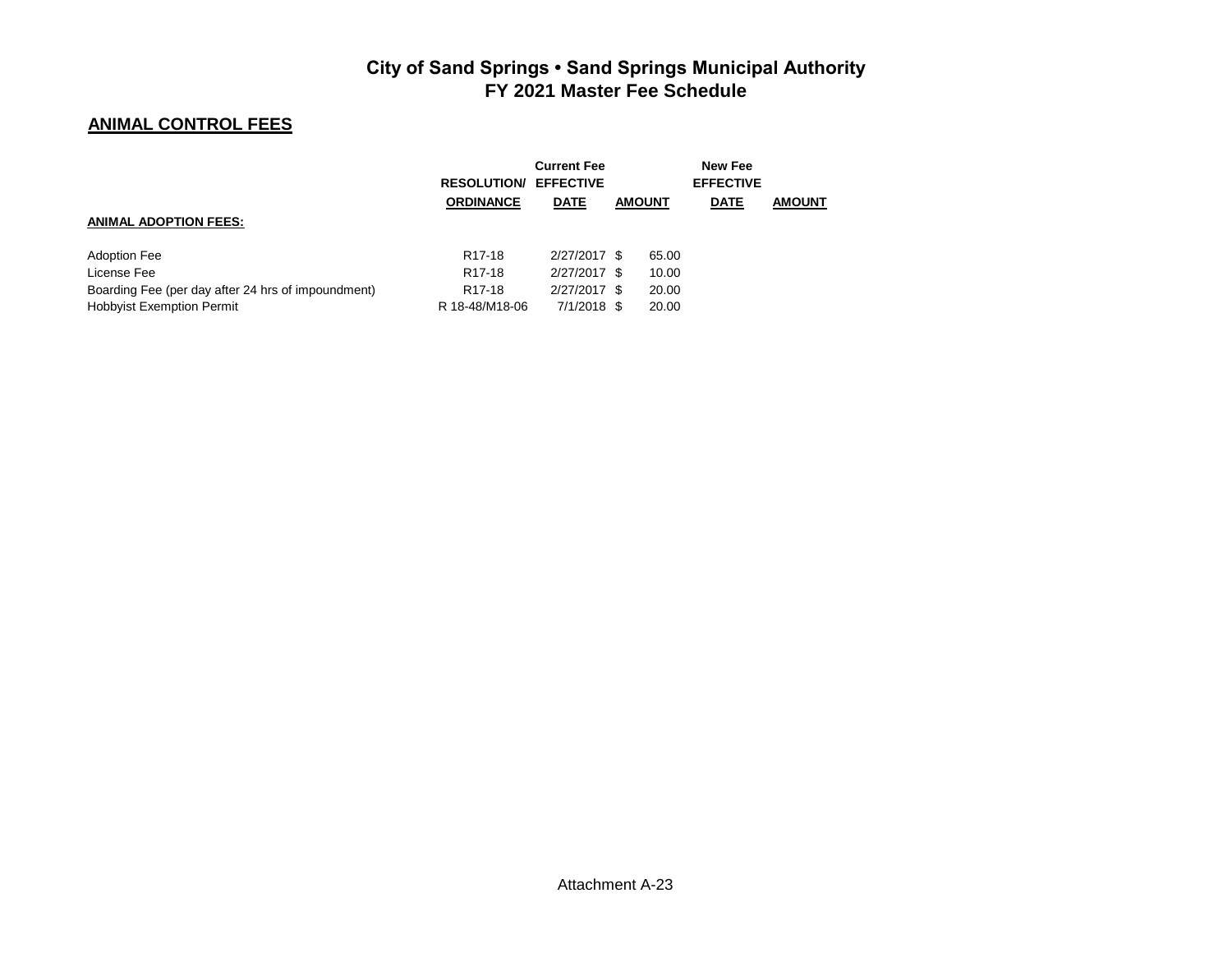#### **GOLF FEES**

|                                                           | <b>RESOLUTION</b><br><b>ORDINANCE</b> | <b>Current Fee</b><br><b>EFFECTIVE</b><br><b>DATE</b> |  | AMOUNT | New Fee<br><b>EFFECTIVE</b><br><b>DATE</b> |  | AMOUNT |
|-----------------------------------------------------------|---------------------------------------|-------------------------------------------------------|--|--------|--------------------------------------------|--|--------|
| Green Fees:                                               |                                       |                                                       |  |        |                                            |  |        |
| Daily                                                     | Res.M16-06                            | $1/1/2016$ \$                                         |  | 21.00  | 7/1/2020 \$                                |  | 24.00  |
| Weekends & Holidays<br>Junior (weekdays only,             | Res.M16-06                            | $1/1/2016$ \$                                         |  | 26.00  | 7/1/2020 \$                                |  | 29.00  |
| excluding holidays)<br>$^\star$<br>Senior (weekdays only, | Res.M16-06                            | $1/1/2016$ \$                                         |  | 10.00  | 7/1/2020 \$                                |  | 12.00  |
| excluding holidays)<br>Group (weekdays only,              | Res.M16-06                            | $1/1/2016$ \$                                         |  | 16.00  | 7/1/2020 \$                                |  | 18.00  |
| excluding holidays.<br>50 players or more)                | Res.M16-06                            | $1/1/2016$ \$                                         |  | 14.00  | 7/1/2020 \$                                |  | 16.00  |
| Marketing rounds fee                                      | Res.M16-06                            | 1/1/2016                                              |  | N/A    |                                            |  |        |
| $***$<br>Twilight<br>***<br>Sunset                        | Res.M16-06                            | 1/1/2016 \$                                           |  | 15.00  | 7/1/2020 \$<br>7/1/2020                    |  | 16.00  |

\* Seniors ages 55 and older

\*\* Twilight times would change to 1pm outside of daylight savings time and move to 3pm during daylight savings.

\*\*\* Sunset rate- new rate available 2 hours prior to sunset. Available all year.

#### **Annual Memberships**

| Weekday Senior         | Res.M16-06             | $1/1/2016$ \$ |     | -350.00  |
|------------------------|------------------------|---------------|-----|----------|
| Weekday Regular        | Res.M16-06             | 1/1/2016      |     | 450.00   |
| 7-Day Senior           | Res.M <sub>16-06</sub> | 1/1/2016      | ዴ   | 600.00   |
| 7-Day Regular          | Res.M <sub>16-06</sub> | 1/1/2016      | -96 | -700.00  |
| Family Household M-F   | Res.M <sub>16-06</sub> | 1/1/2016      | £.  | 800.00   |
| Family Household 7-Day | Res.M <sub>16-06</sub> | 1/1/2016      | S   | 4.200.00 |

Family Household M-F Res.M16-06 1/1/2016 \$ 800.00 **CORPERATE M-F** 800 (2) + 350EACH ADD **CORPERATE 7-DAY**  $4200(2) + 400EACH ADD$ 

| Full Priviledge Memberships- Unlimited green fees, carts, range<br>- Full Priviledge- Family<br>incl Primary, spouse, dependents under 25 living in same household |               | 7/1/2020 \$200 month/ \$2,160 annually |
|--------------------------------------------------------------------------------------------------------------------------------------------------------------------|---------------|----------------------------------------|
| - Full Priviledge- Individual                                                                                                                                      |               | 7/1/2020 \$150 month/ \$1,620 annually |
| Peak membership- individual<br>Unlimited green fees any day, discounted cart fees, seniors 55+ save \$100                                                          | 7/1/2020 \$   | 800.00                                 |
| Non Peak membership- individual<br>Unlimited green fees M-F, Unlimited holiday & weekend twilight green fees,<br>Discounted cart fees, seniors 55+ save \$100      | $7/1/2020$ \$ | 500.00                                 |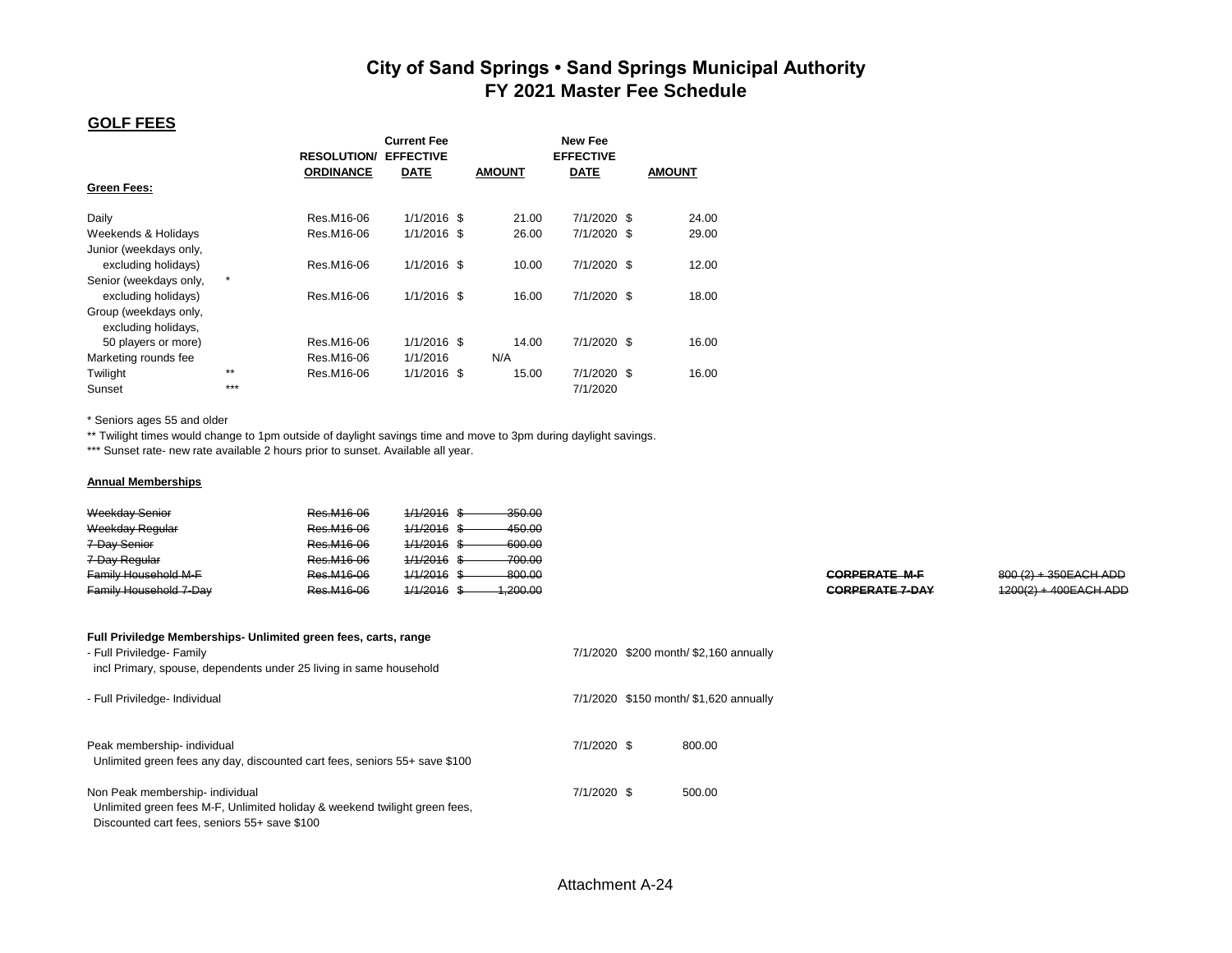| Corporate Peak Membership                                                                   |                        |               |    |         |             |                      |          |
|---------------------------------------------------------------------------------------------|------------------------|---------------|----|---------|-------------|----------------------|----------|
| Includes (2) peak memberships, addt'l memberships at \$700 ea                               |                        |               |    |         | 7/1/2020 \$ |                      | 1,400.00 |
| Corporate Non Peak Membership                                                               |                        |               |    |         | 7/1/2020 \$ |                      | 900.00   |
| Includes (2) peak memberships, addt'l memberships at \$450 ea                               |                        |               |    |         |             |                      |          |
|                                                                                             |                        |               |    |         |             |                      |          |
| Range Membership- Unlimited range                                                           |                        |               |    |         |             | 7/1/2020 \$45/ month |          |
| Monthly billing options are for a 12-month commitment, Upfront pymt of first and last dues. |                        |               |    |         |             |                      |          |
|                                                                                             |                        |               |    |         |             |                      |          |
| <b>Discount Cards/Other</b>                                                                 |                        |               |    |         |             |                      |          |
| Senior - 30 rds. w/cart                                                                     | Res.M16-06             | $1/1/2016$ \$ |    | -500.00 |             |                      |          |
| City Employee - 20% off                                                                     | Res.M16-06             | $1/1/2016$ \$ |    | 5.00    |             |                      |          |
| Patron - 20% off rates                                                                      | Res.M16-06             | 1/1/2016      |    | A       |             |                      |          |
| <b>Promotional Rounds</b>                                                                   | Res.M16-06             | 1/1/2016      |    | N/A     |             |                      |          |
|                                                                                             |                        |               |    |         |             |                      |          |
| <b>Birthday Promotion</b>                                                                   | Res.M <sub>16-06</sub> | 1/1/2016      |    | A/A     |             |                      |          |
| <b>Cart Rental Fees:</b>                                                                    |                        |               |    |         |             |                      |          |
|                                                                                             |                        |               |    |         |             |                      |          |
| 18 holes per person                                                                         | Res.M16-06             | $1/1/2016$ \$ |    | 14.00   |             |                      |          |
| 9 holes per person                                                                          | Res.M16-06             | $1/1/2016$ \$ |    | 7.50    |             |                      |          |
|                                                                                             |                        |               |    |         |             |                      |          |
| Member 18 holes                                                                             |                        |               | \$ | 10.00   | 7/1/2020 \$ |                      | 10.00    |
| Member 9 holes                                                                              |                        |               | \$ | 7.00    | 7/1/2020 \$ |                      | 7.00     |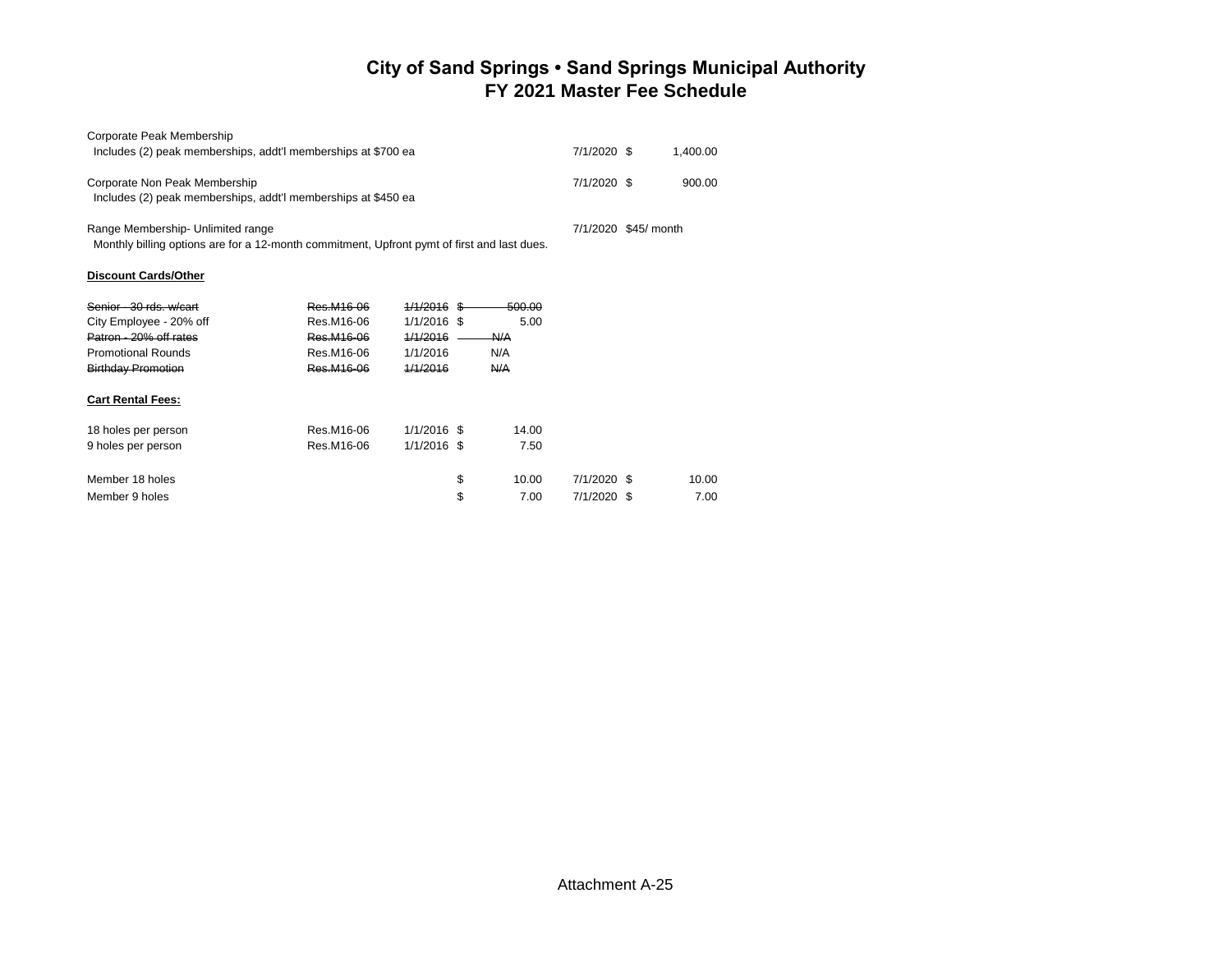| <b>SPECIAL EVENTS FEES</b>                                   |                                        | <b>Current Fee</b> |               |                                       | <b>New Fee</b> |  |  |  |  |
|--------------------------------------------------------------|----------------------------------------|--------------------|---------------|---------------------------------------|----------------|--|--|--|--|
|                                                              | <b>RESOLUTION/</b>                     | <b>EFFECTIVE</b>   |               | <b>EFFECTIVE</b>                      |                |  |  |  |  |
|                                                              | <b>ORDINANCE</b>                       | <b>DATE</b>        | <b>AMOUNT</b> | <b>DATE</b>                           | <b>AMOUNT</b>  |  |  |  |  |
| <u>CITY FEES:</u>                                            |                                        |                    |               |                                       |                |  |  |  |  |
| Special Event Application Fee (Non-Refundable)               | R13-19/M13-02                          | $1/1/2013$ \$      | 25.00         |                                       |                |  |  |  |  |
| <b>FIRE/ MEDICAL FEES:</b>                                   |                                        |                    |               |                                       |                |  |  |  |  |
| Firefighter Standby - Per Hour                               | R13-19/M13-02                          | $1/1/2013$ \$      | 50.00         |                                       |                |  |  |  |  |
| Fire Crew (2) Standby, No Apparatus - Per Hour               | R13-19/M13-02                          | $1/1/2013$ \$      | 100.00        |                                       |                |  |  |  |  |
| Brush Truck Standby - Per Hour                               | R <sub>13</sub> -19/M <sub>13-02</sub> | $1/1/2013$ \$      | 250.00        |                                       |                |  |  |  |  |
| Engine Company Standby (Not Rescue 1) - Per Hour             | R13-19/M13-02                          | $1/1/2013$ \$      | 300.00        |                                       |                |  |  |  |  |
| Permit to Discharge Fireworks Class 1.3G (special fireworks) | R13-19/M13-02                          | $1/1/2013$ \$      | 100.00        |                                       |                |  |  |  |  |
| <b>POLICE/ SECURITY FEES:</b>                                |                                        |                    |               |                                       |                |  |  |  |  |
| Per Officer (Per Hour - 3 Hour Minimum)                      | R17-36/M17-04                          | 7/1/2017 \$        | 35.00         |                                       |                |  |  |  |  |
| <b>SOLID WASTE FEES:</b>                                     |                                        |                    |               |                                       |                |  |  |  |  |
| Labor/ Per Individual - Per Hour                             | R13-19/M13-02                          | $1/1/2013$ \$      | 18.00         |                                       |                |  |  |  |  |
| PolyKarts/ Recycling - Each                                  | R13-19/M13-02                          | $1/1/2013$ \$      | 17.00         |                                       |                |  |  |  |  |
| Dumpster 4 yd - Each                                         | R13-19/M13-02                          | $1/1/2013$ \$      | 73.00         |                                       |                |  |  |  |  |
| 3 yd - Each                                                  | R13-19/M13-02                          | $1/1/2013$ \$      | 60.00         |                                       |                |  |  |  |  |
| <b>STREETS FEES:</b>                                         |                                        |                    |               |                                       |                |  |  |  |  |
| Type III Barricades (Each - Per Day)                         | R13-19/M13-02                          | $1/1/2013$ \$      | 1.30          |                                       |                |  |  |  |  |
| Type II Barricades W/Lights (Each - Per Day)                 | R13-19/M13-02                          | $1/1/2013$ \$      | 1.90          |                                       |                |  |  |  |  |
| 28" Reflective Cones (Each - Per Day)                        | R13-19/M13-02                          | $1/1/2013$ \$      | 0.45          |                                       |                |  |  |  |  |
| 42" Delineator (Each - Per Day)                              | R13-19/M13-02                          | 1/1/2013 \$        | 1.60          |                                       |                |  |  |  |  |
| Type II Barricades (Each - Per Day)                          | R13-19/M13-02                          | 1/1/2013 \$        | 1.30          |                                       |                |  |  |  |  |
| Any Type Sign (Each - Per Day)                               | R13-19/M13-02                          | $1/1/2013$ \$      | 1.00          |                                       |                |  |  |  |  |
| Type I Barricade (Each - Per Day)                            | R13-19/M13-02                          | $1/1/2013$ \$      | 0.40          |                                       |                |  |  |  |  |
| Type I Barricade W/Light (Each - Per Day)                    | R13-19/M13-02                          | $1/1/2013$ \$      | 0.70          |                                       |                |  |  |  |  |
| Street Sweeping (Per hour - 2 Hour Minimum)                  | R13-19/M13-02                          | $1/1/2013$ \$      | 175.00        |                                       |                |  |  |  |  |
| <b>PARKS FEES:</b>                                           |                                        |                    |               |                                       |                |  |  |  |  |
| Parks Personnel Labor (Per hour - 2 Hour Minimum)            | R <sub>13</sub> -19/M <sub>13-02</sub> | $1/1/2013$ \$      | 18.00         |                                       |                |  |  |  |  |
| Reservation with Electric Service (110 Volt)                 | R 18-48/M18-06                         |                    |               | 7/1/2018 \$20 per hour (2 hr minimum) |                |  |  |  |  |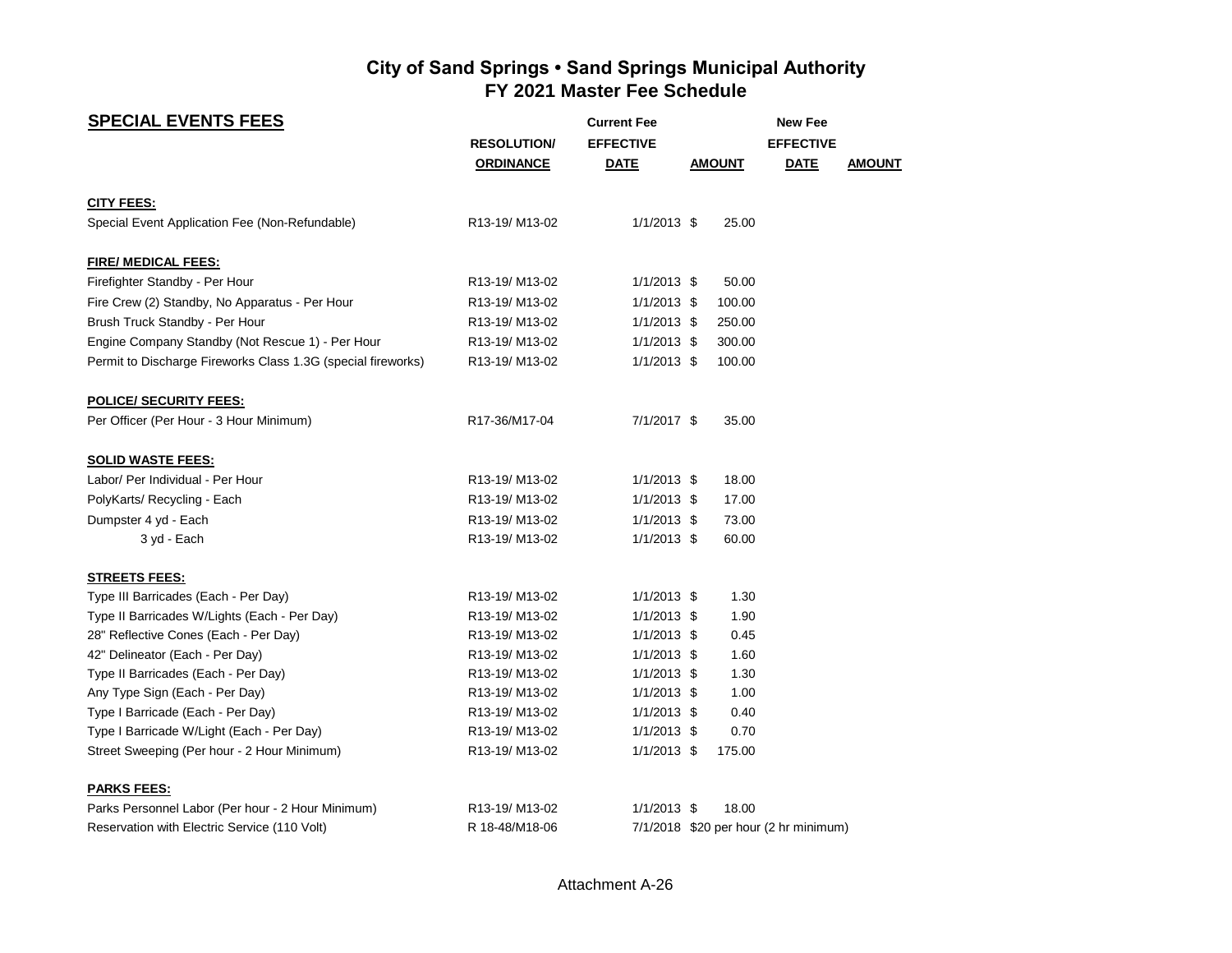| <b>SPECIAL EVENTS FEES</b>                                                        |                                        | <b>Current Fee</b>                                           |               | <b>New Fee</b>   |               |
|-----------------------------------------------------------------------------------|----------------------------------------|--------------------------------------------------------------|---------------|------------------|---------------|
|                                                                                   | <b>RESOLUTION</b>                      | <b>EFFECTIVE</b>                                             |               | <b>EFFECTIVE</b> |               |
|                                                                                   | <b>ORDINANCE</b>                       | <b>DATE</b>                                                  | <b>AMOUNT</b> | <b>DATE</b>      | <b>AMOUNT</b> |
| Non-Standard Electric Service (Per Hour)                                          | R <sub>13</sub> -19/M <sub>13-02</sub> | $1/1/2013$ \$                                                | 39.45         |                  |               |
| Case Community Park Stage/ Lawn                                                   | See page under "Park Fees" for fees    |                                                              |               |                  |               |
| *Case Community Center Requires Separate Agreement                                |                                        |                                                              |               |                  |               |
| <b>NEIGHBORHOOD SERVICES FEES:</b>                                                |                                        |                                                              |               |                  |               |
| Special Event Itinerant Peddler's License - Each Event up to 5 Days R13-19/M13-02 |                                        | $1/1/2013$ \$                                                | 25.00         |                  |               |
| Itinerant Peddler's License - Multiple Events (Good for One Year)                 | R13-19/M13-02                          | $1/1/2013$ \$                                                | 75.00         |                  |               |
| <b>WATER SERVICE FEES:</b>                                                        |                                        |                                                              |               |                  |               |
| Water Tree (each - per event plus water fee for multi-day events)                 | R <sub>13</sub> -19/M <sub>13-02</sub> | $1/1/2013$ \$                                                | 25.00         |                  |               |
| Water Fee (per day)                                                               | R13-19/M13-02                          | $1/1/2013$ \$                                                | 5.00          |                  |               |
| Fire Hydrant Meter (Deposit with water usage deducted)                            |                                        | R 18-48/M18-06 See rate listed under "Customer Service Fees" |               |                  |               |